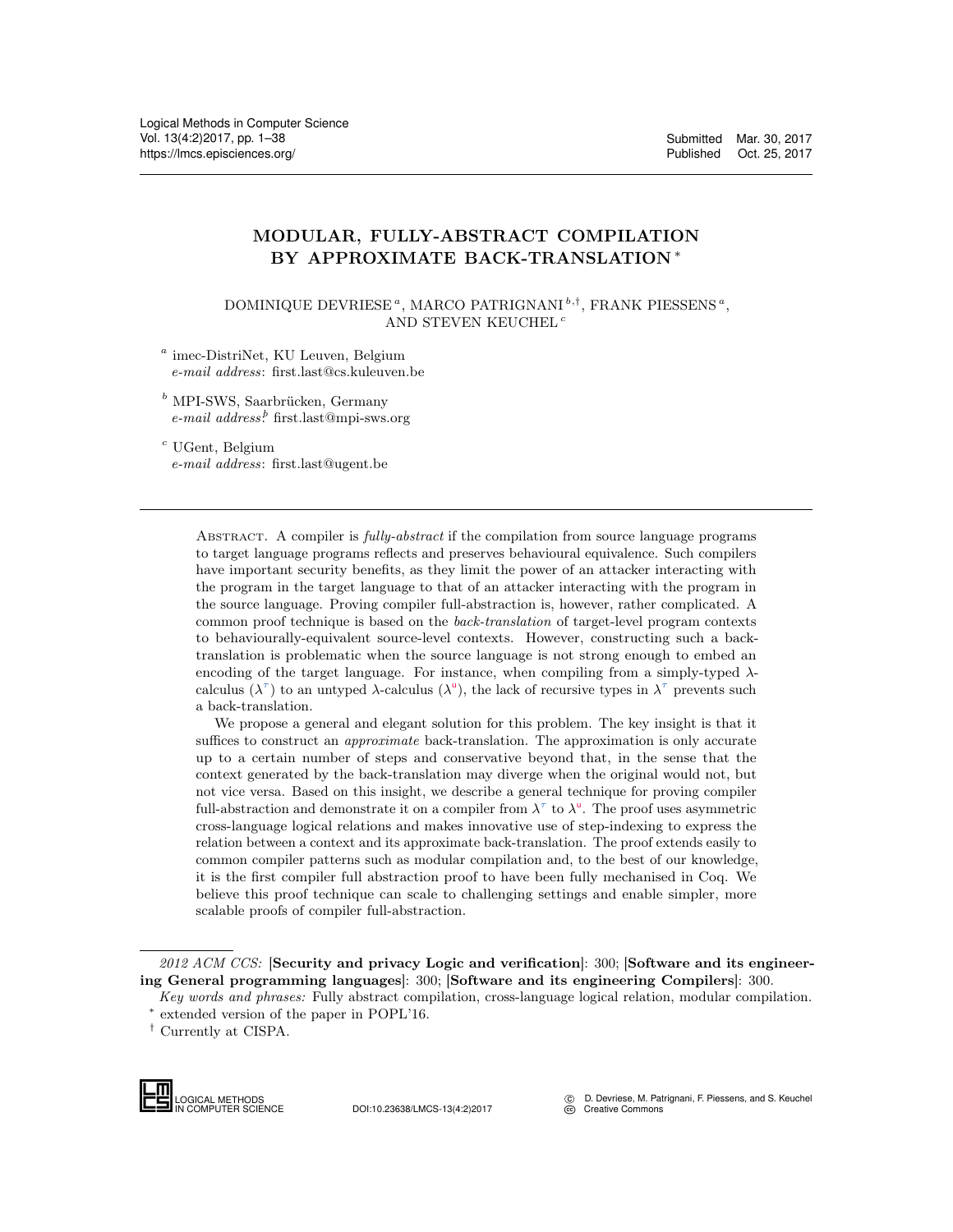We typeset source and target language terms in **blue** resp. pink; we recommend to view/print this paper in colour for maximum clarity.

#### 1. INTRODUCTION

<span id="page-1-0"></span>A compiler is fully-abstract if the compilation from source language programs to target language programs preserves and reflects behavioural equivalence [\[Abadi, 1999,](#page-35-0) [Gorla and](#page-36-0) [Nestman, 2014\]](#page-36-0). Such compilers have important security benefits. It is often realistic to assume that attackers can interact with a program in the target language, and depending on the target language this can enable attacks such as improper stack manipulation, breaking control flow guarantees, reading from or writing to private memory of other components, inspecting or modifying the implementation of a function etc. [\[Abadi, 1999,](#page-35-0) [Kennedy, 2006,](#page-36-1) [Patrignani et al., 2015,](#page-37-1) [Abadi and Plotkin, 2012,](#page-35-1) [Fournet et al., 2013,](#page-36-2) [Agten et al., 2012\]](#page-35-2). A fully-abstract compiler is sufficiently defensive to rule out such attacks: the power of an attacker interacting with the program in the target language is limited to attacks that could also be performed by an attacker interacting with the program in the source language.

Formally, we model a compiler as a function  $\lVert \cdot \rVert$  that maps source language terms t to target language terms  $[t]$ . Elements of the source language are typeset in a blue, bold font, while elements of the target language are typeset in a pink, sans-serif font. Roughly, the compiler is fully-abstract, if for any two source language terms  $t_1$  and  $t_2$ , we have that they are behaviourally equivalent  $(t_1 \simeq_{\text{ctx}} t_2)$  if and only if their compiled counterparts are behaviourally equivalent  $(\llbracket t_1 \rrbracket \simeq_{ctx} \llbracket t_2 \rrbracket)$  [\[Abadi, 1999\]](#page-35-0). The notion of behavioural equivalence used here is the canonical notion of contextual equivalence: two terms are equivalent if they behave the same when plugged into any valid context. Specifically, we take contextual equivalence to be equi-termination:  $t \simeq_{ctx} t' \stackrel{\text{def}}{=} \forall \mathfrak{C}, \mathfrak{C}[t] \Downarrow \iff \mathfrak{C}[t'] \Downarrow$ . The universal quantification over contexts  $\mathfrak C$  ensures that the results produced by t and  $t'$  are the same [\[Plotkin, 1977,](#page-37-2) [Curien, 2007\]](#page-35-3).

The full-abstraction property can be split into two parts: the right-to-left implication and the left-to-right implication, which we call (contextual) equivalence reflection and preservation respectively.

*Equivalence reflection.*  $(t_1 \simeq_{\text{ctx}} t_2 \Leftarrow [t_1] \simeq_{\text{ctx}} [t_2])$  requires that if the compiler produces equivalent target programs, then the source programs must have been equivalent. In other words, non-equivalent source programs must be compiled to non-equivalent target programs. Intuitively, this property captures an aspect of compiler correctness: if programs with different source language behaviour become equivalent after compilation, the compiler must have incorrectly compiled at least one of them (this is also called adequacy of the translation by [Schmidt-Schauß et al.](#page-37-3) [\[2015\]](#page-37-3)).

We build on cross-language logical relations: a technique that has been proposed for proving compiler correctness [\[Hur and Dreyer, 2011,](#page-36-3) [Benton and Hur, 2009,](#page-35-4) [2010\]](#page-35-5). The general idea of this approach is depicted in Fig. [1](#page-2-0) (purposely ignoring language-specific things such as the types of the terms involved). The proof starts from the knowledge that  $\llbracket t_1 \rrbracket \simeq_{ctx} \llbracket t_2 \rrbracket$  and sets out to prove that  $t_1 \simeq_{ctx} t_2$ . That is, for an arbitrary valid context  $\mathfrak{C}$ , it shows that  $\mathfrak{C}[\mathbf{t}_1] \Downarrow$  if and only if  $\mathfrak{C}[\mathbf{t}_2] \Downarrow$ . By symmetry, it suffices to show that  $\mathfrak{C}[\mathbf{t}_1] \Downarrow \Rightarrow \mathfrak{C}[\mathbf{t}_2] \Downarrow.$ 

The idea of the approach is to define a cross-language logical relation  $t \approx t$  that expresses when a compiled term t behaves as a target-level version of source-level term t. This logical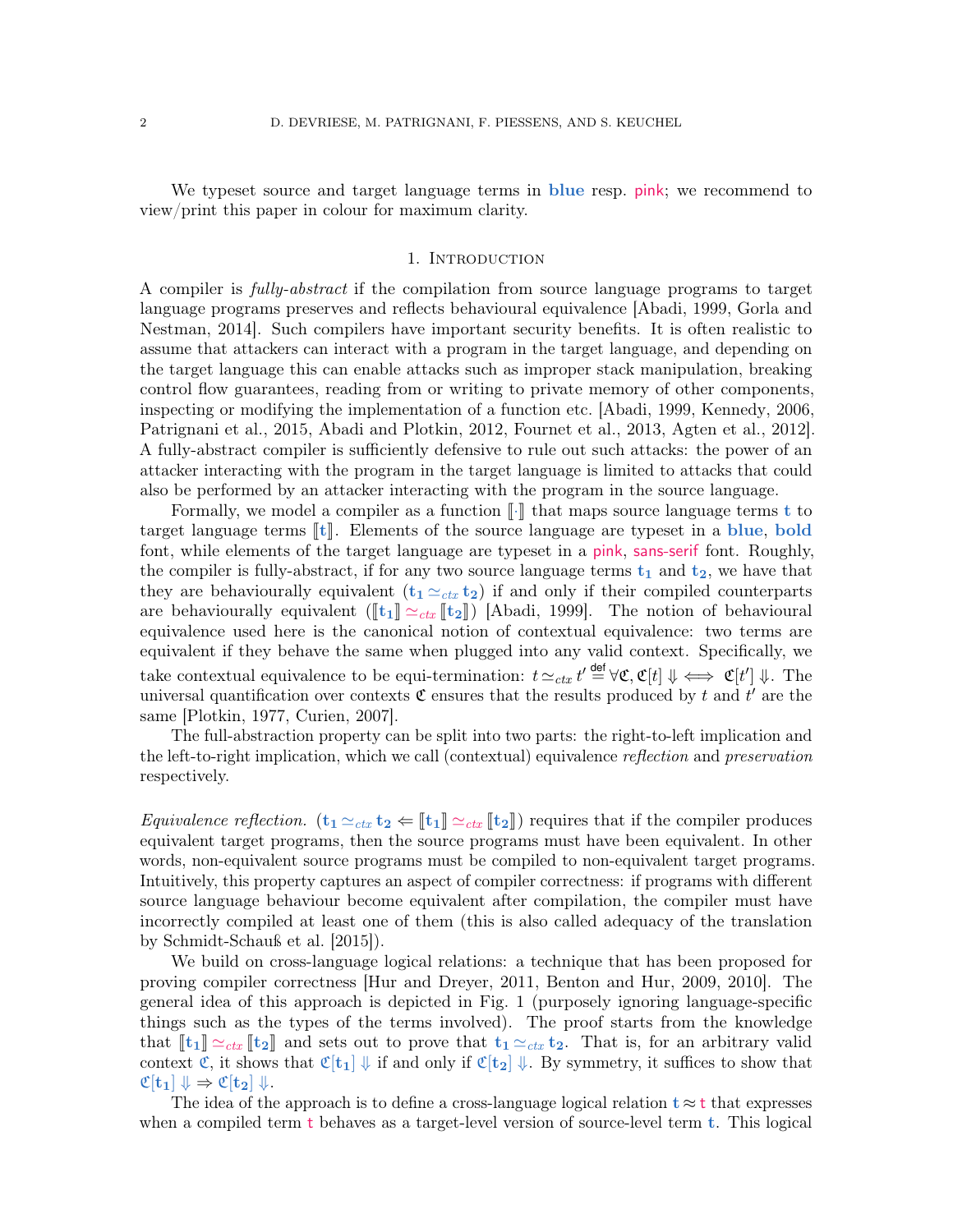<span id="page-2-0"></span>

Figure 1: Proving one half of full-abstraction: compiler correctness. Only one direction of this half is presented  $(\Rightarrow)$ , the other one follows by symmetry.

relation is not compiler-specific: it should be understood as a specification of a target-level calling convention rather than precise representation choices for a specific compiler. If we can then prove that any term is logically related to its compilation  $(t \approx \llbracket t \rrbracket)$ , and that the same result holds for contexts ( $\mathfrak{C} \approx \mathfrak{C}$ ), then equivalence reflection follows.<sup>[1](#page-2-1)</sup> Starting from  $t_1 \approx \llbracket t_1 \rrbracket$  and  $t_2 \approx \llbracket t_2 \rrbracket$  and  $\mathfrak{C} \approx \llbracket \mathfrak{C} \rrbracket$ , the proof uses the inherent compositionality of logical relations to know  $\mathfrak{C}[t_1] \approx \llbracket \mathfrak{C} \rrbracket / \llbracket t_1 \rrbracket$  and the same for  $t_2$ . If the logical relations are constructed adequately, then related terms necessarily equi-terminate. Thus,  $\mathfrak{C}[\mathbf{t}_1] \Downarrow \text{iff } \|\mathfrak{C}\| [\mathbf{t}_1]\| \Downarrow$  and similarly for  $t_2$ . In particular, this yields the implications (1) and (3) in Fig. [1.](#page-2-0) Since implication (2) follows directly from the hypothesis of (contextual) equivalence for  $\llbracket t_1 \rrbracket$  and  $\llbracket t_2 \rrbracket$ , the proof for equivalence reflection is finished.

This direction of compiler full-abstraction is often called *compiler correctness*, as a compiler that is correct trivially has this property. However, it is important to note that full abstraction alone does not yield correctness as it only talks about equivalence classes and not about respecting a cross-language relation that encodes the meaning of compiled code. For example, a fully-abstract compiler can swap how true and false are compiled (and how compiled boolean operators use booleans) and still be fully abstract. However, this intuitively violates correctness, that intuitively tells that true is compiled to true. This is why often, fully-abstract compilers are also proven to be correct (as we also do), to both get one half of full abstraction and be sure to respect the intended meaning of compiled programs.

*Equivalence preservation.*  $(t_1 \simeq_{\text{ctx}} t_2 \Rightarrow [t_1] \simeq_{\text{ctx}} [t_2])$  requires that equivalent programs remain equivalent after compilation. This means that no matter what target-level manipulations are done on compiled programs, the programs must behave equivalently if the source programs were equivalent. This precludes all sorts of target-level attacks that break source-level guarantees.

If the source language is strong enough, it is possible to apply a strategy analogous to proving equivalence reflection for proving preservation, as depicted in Fig.  $2<sup>2</sup>$  $2<sup>2</sup>$  Given an arbitrary target-level context  $\mathfrak{C}$ , we need to prove that  $\mathfrak{C}[[t_1]]\Downarrow$  implies  $\mathfrak{C}[[t_2]]\Downarrow$ . In

<span id="page-2-2"></span><span id="page-2-1"></span><sup>&</sup>lt;sup>1</sup> As contexts  $\mathfrak C$  are also programs, they can be compiled with the same compiler for terms.

<sup>2</sup>Actually, both Figs. [2](#page-3-0) and [3](#page-4-0) are simplifications. Perceptive readers may notice that the proof depicted here would falsely imply equivalence preservation for *any* correct compiler. We correct the simplifications in Section [5.6.](#page-23-0)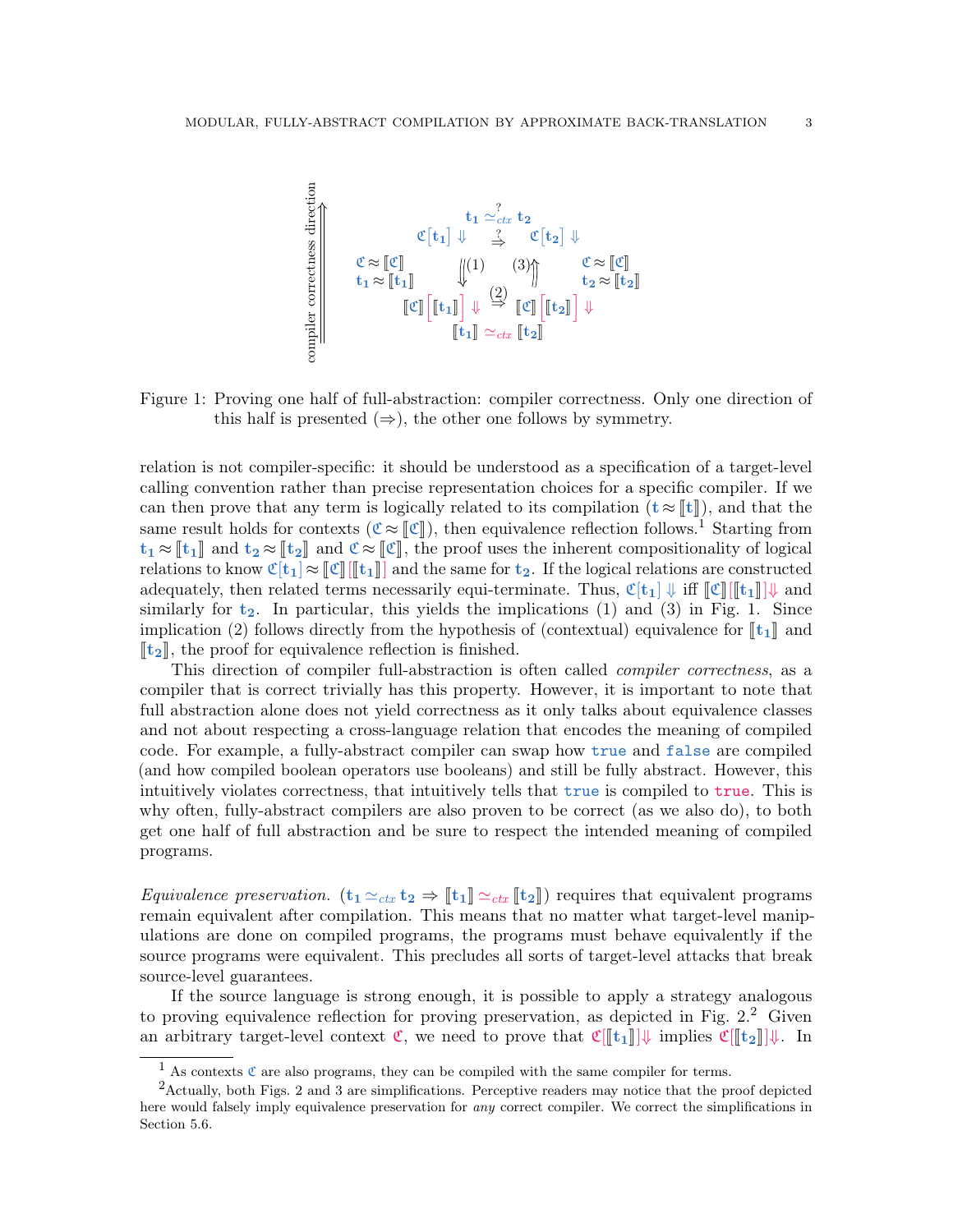<span id="page-3-0"></span>
$$
\begin{array}{llll}\n\text{if } t_1 \simeq_{\text{ctx}} t_2 \\
\text{if } t_1 \approx (\mathfrak{C}) \text{ } [t_1] \Downarrow & \Rightarrow \langle \mathfrak{C} \rangle \text{ } [t_2] \Downarrow \\
\text{if } t_1 \approx (\mathfrak{k}_1) \text{ } & \langle 1 \rangle \text{ } & \langle \mathfrak{C} \rangle \text{ } \approx \mathfrak{C} \\
\text{if } t_1 \approx [\mathfrak{k}_1] \text{ } & \langle 1 \rangle \text{ } & \langle 3 \rangle \text{ } & \langle 4 \rangle \text{ } & \langle 5 \rangle \text{ } \approx \mathfrak{C} \\
\text{if } t_2 \equiv \text{ } & \mathfrak{C} \text{ } & \mathfrak{C} \text{ } & \mathfrak{C} \text{ } & \mathfrak{C} \text{ } & \mathfrak{C} \text{ } \mathfrak{C} \text{ } \mathfrak{C} \text{ } & \mathfrak{C} \text{ } & \mathfrak{C} \text{ } & \mathfrak{C} \text{ } & \mathfrak{C} \text{ } & \mathfrak{C} \text{ } & \mathfrak{C} \text{ } & \mathfrak{C} \text{ } & \mathfrak{C} \text{ } & \mathfrak{C} \text{ } & \mathfrak{C} \text{ } & \mathfrak{C} \text{ } & \mathfrak{C} \text{ } & \mathfrak{C} \text{ } & \mathfrak{C} \text{ } & \mathfrak{C} \text{ } & \mathfrak{C} \text{ } & \mathfrak{C} \text{ } & \mathfrak{C} \text{ } & \mathfrak{C} \text{ } & \mathfrak{C} \text{ } & \mathfrak{C} \text{ } & \mathfrak{C} \text{ } & \mathfrak{C} \text{ } & \mathfrak{C} \text{ } & \mathfrak{C} \text{ } & \mathfrak{C} \text{ } & \mathfrak{C} \text{ } & \mathfrak{C} \text{ } & \mathfrak{C} \text{ } & \mathfrak{C} \text
$$

Figure 2: Proving the other half of full-abstraction: compiler security.

a sufficiently-powerful source language, we can construct a *back-translation*  $\langle \mathfrak{C} \rangle$  for any target-level context  $\mathfrak{C}$ . Using the same logical relation as above, it then suffices to prove that  $\langle\!\langle \mathfrak{C} \rangle\!\rangle$  is a valid source-level context and that  $\langle\!\langle \mathfrak{C} \rangle\!\rangle \approx \mathfrak{C}$  for any valid context  $\mathfrak{C}$ . Together with  $t_1 \approx [t_1]$ , and similarly for  $t_2$ , compositionality and adequacy of the logical relation then yield implications (1) and (3) in the Figure. The remaining implication (2) follows from the assumed (contextual) equivalence of  $t_1$  and  $t_2$ .

Constructing a back-translation of contexts is not easy, but it can be done if the source language is sufficiently expressive. Consider, for example, a compiler that translates terms from a simply-typed  $\lambda$ -calculus with recursive types  $(\lambda^{\tau;\mu})$  to an untyped  $\lambda$ -calculus  $(\lambda^{\mathsf{u}})$ . Constructing a back-translation of target-level contexts can be done based on a  $\lambda^{\tau;\mu}$  type that can represent arbitrary  $\lambda^{\mathsf{u}}$  values. Particularly, we can encode the unitype of  $\lambda^{\mathsf{u}}$  values in a type UVal as follows:

$$
UVal \stackrel{\text{def}}{=} \mu \alpha. \mathcal{B} \boxplus (\alpha \times \alpha) \boxplus (\alpha \boxplus \alpha) \boxplus (\alpha \to \alpha)
$$

given that  $\lambda^{\mathsf{u}}$  has base values of type  $\mathcal{B}$ , pairs, coproducts and lambdas. In other words, all  $\lambda^{\mathsf{u}}$  values can be represented as  $\lambda^{\tau;\mu}$  values of type UVal. We can then construct a back-translation of  $\lambda^{\mathsf{u}}$  contexts to  $\lambda^{\tau;\mu}$  contexts such that the latter work with values in UVal wherever the original  $\lambda^{\mathsf{u}}$  contexts work with arbitrary  $\lambda^{\mathsf{u}}$  values.

Contributions of this paper. If the types of the source language are not powerful enough to embed an encoding of target terms, is it possible to have a fully-abstract compiler between those languages? In this paper we answer positively to this question and develop a general technique for proving this. We instantiate this proof technique and develop a fully-abstract compiler from a simply-typed  $\lambda$ -calculus *without* recursive types  $(\lambda^{\tau})$  to an untyped  $\lambda$ -calculus  $(\lambda^{\mathsf{u}})$ . With such a source language, we cannot construct a type like UVal to represent the values that a  $\lambda^{\mathsf{u}}$  context works with. Fortunately, we can solve this problem by observing that a fully accurate back-translation is sufficient for the proof but in fact not necessary. An *approximate* back-translation is enough for the full-abstraction proof to work, without sacrificing the overall simplicity and elegance of the proof technique. The basic idea is depicted in Fig. [3.](#page-4-0) The differences from Fig. [2](#page-3-0) are the use of asymmetric logical relations  $\lesssim$ and  $\geq$  (also known as logical approximations) to express (roughly) that a term (or context) t terminates whenever t does  $(t \ge t)$  and vice versa  $(t \le t)$  and the addition of subscripts n where logical approximations hold only up to a limited number of steps  $n$ . Note that  $n$  in the figure is defined as the number of steps in the evaluation  $\mathfrak{C}[[t_1]]\Downarrow_n$  and that we write  $\blacksquare$ for an unknown number of steps.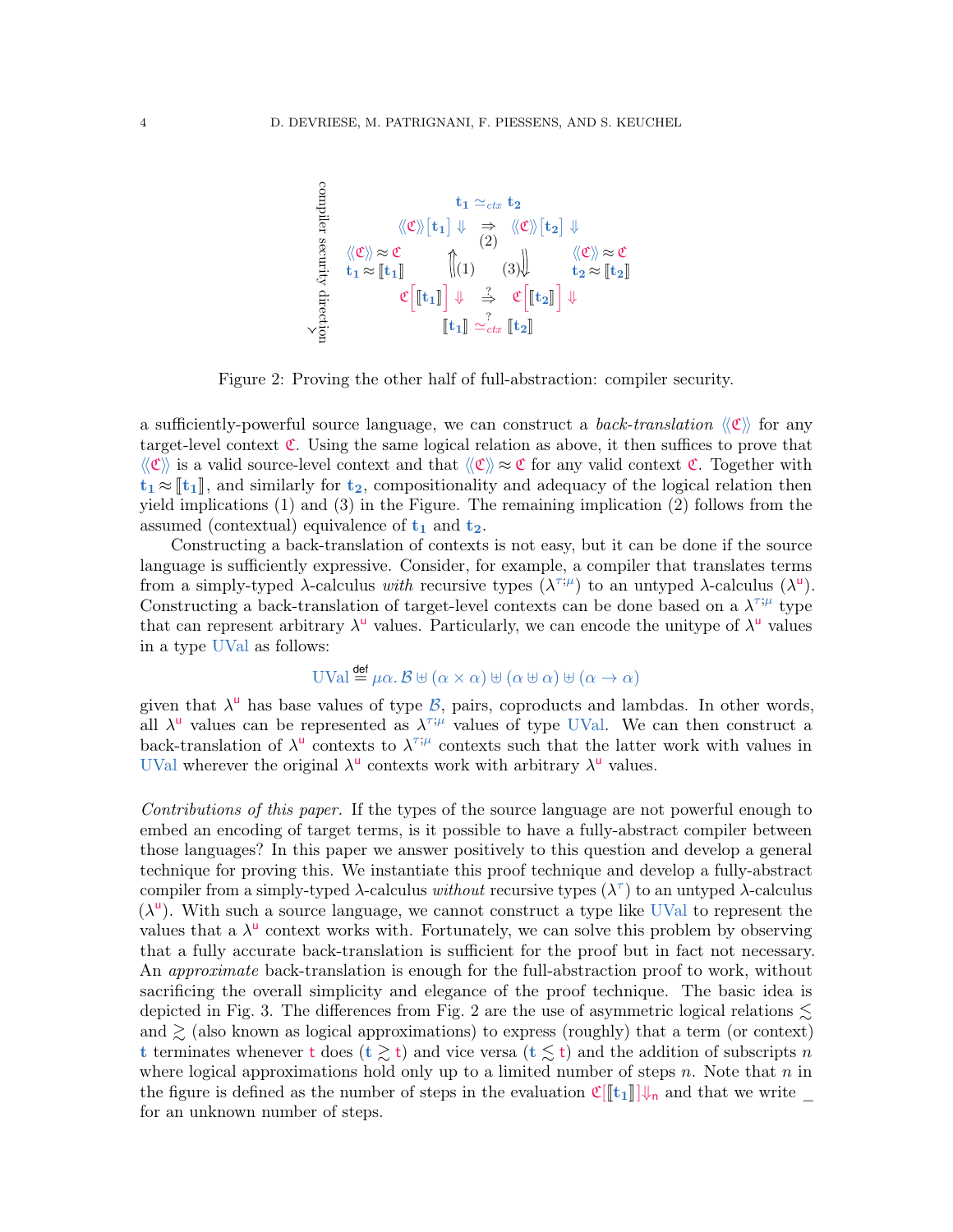<span id="page-4-0"></span>

Figure 3: Proving equivalence preservation using an *n-approximate* back-translation. An  $\overline{\phantom{a}}$ subscript indicates *any* number of steps.

The proof starts, again, from an arbitrary target-level context  $\mathfrak{C}$  and the knowledge that  $\mathfrak{C}[[t_1]] \downarrow_n$ . We then construct a  $\lambda^{\tau}$  context  $\langle\langle \mathfrak{C} \rangle\rangle_n$  that satisfies two conditions. First, it approximates  $\mathfrak{C}$  up to n steps:  $\langle \langle \mathfrak{C} \rangle \rangle_n \gtrsim_n \mathfrak{C}$ . This means that if  $\mathfrak{C}[t]$  terminates in less than n steps then  $\langle\!\langle \mathfrak{C} \rangle\!\rangle_{\mathfrak{n}}[t]$  will also terminate for a term t related to t. This, together with the knowledge that  $t \gtrsim [t]$ , allows us to deduce implication (1) in the figure. As before, implication (2) follows directly from the (contextual) equivalence of  $t_1$  and  $t_2$ .

Then we use a second condition on the *n*-approximation  $\langle\langle \mathfrak{C} \rangle\rangle_{\mathfrak{n}}$ , namely that it is *con*servative, to deduce implication (3). Intuitively, the source-level context produced by the  $n$ -approximation may diverge in situations where the original did not, but not vice versa. Intuitively, the divergence will occur when the precision  $n$  of the approximate back-translation  $\langle\!\langle \mathfrak{C} \rangle\!\rangle_n$  is not sufficient for the context to accurately simulate the behaviour of  $\mathfrak{C}$ . This is expressed by the logical approximation  $\langle\langle \mathfrak{C} \rangle\rangle_n \lesssim \mathfrak{C}$  which implies that if  $\langle\langle \mathfrak{C} \rangle\rangle_n[t]$  terminates (in any number of steps), then so must  $\mathfrak{C}[t]$ . This allows us to deduce implication (3).

The advantage of this approximate back-translation approach is that it can be easier to construct a conservative approximate back-translation than a full one. For example, considering  $\lambda^{\tau}$  without recursive types, we can construct a family of  $\lambda^{\tau}$  types UVal<sub>n</sub>, indexed by non-negative numbers  $n$ :

$$
\begin{aligned}\n\text{UVal}_0 &\stackrel{\text{def}}{=} \text{Unit} \\
\text{UVal}_n + 1 &\stackrel{\text{def}}{=} \frac{\text{Unit} \oplus \mathcal{B} \oplus (\text{UVal}_n \times \text{UVal}_n) \oplus}{(\text{UVal}_n \oplus \text{UVal}_n) \oplus (\text{UVal}_n \to \text{UVal}_n).\n\end{aligned}
$$

Without giving full details here,  $\text{UVal}_{n}$  is an *n*-level unfolding of UVal with additional unit values at every level to represent failed approximations. This approximate version of UVal is enough to construct a conservative n-approximate back-translation of an untyped program context, and as such, it allows us to circumvent the lack of expressiveness of  $\lambda^{\tau}$  without recursive types.

In order to make this approximate back-translation approach work, we need a way to formalise the relation between an untyped context and its approximate back-translation. However, it turns out that existing well-known techniques from the field of logical relations are almost directly applicable. Asymmetric logical relations (like  $\langle \mathfrak{C} \rangle_{\mathfrak{n}} \lesssim \mathfrak{C}$  above) are a well-established technique. More interestingly, the approximateness of the relation can very naturally be expressed using step-indexed logical relations. Despite this naturality, it appears that this use of step-indexing is novel. The technique is normally used as a way to construct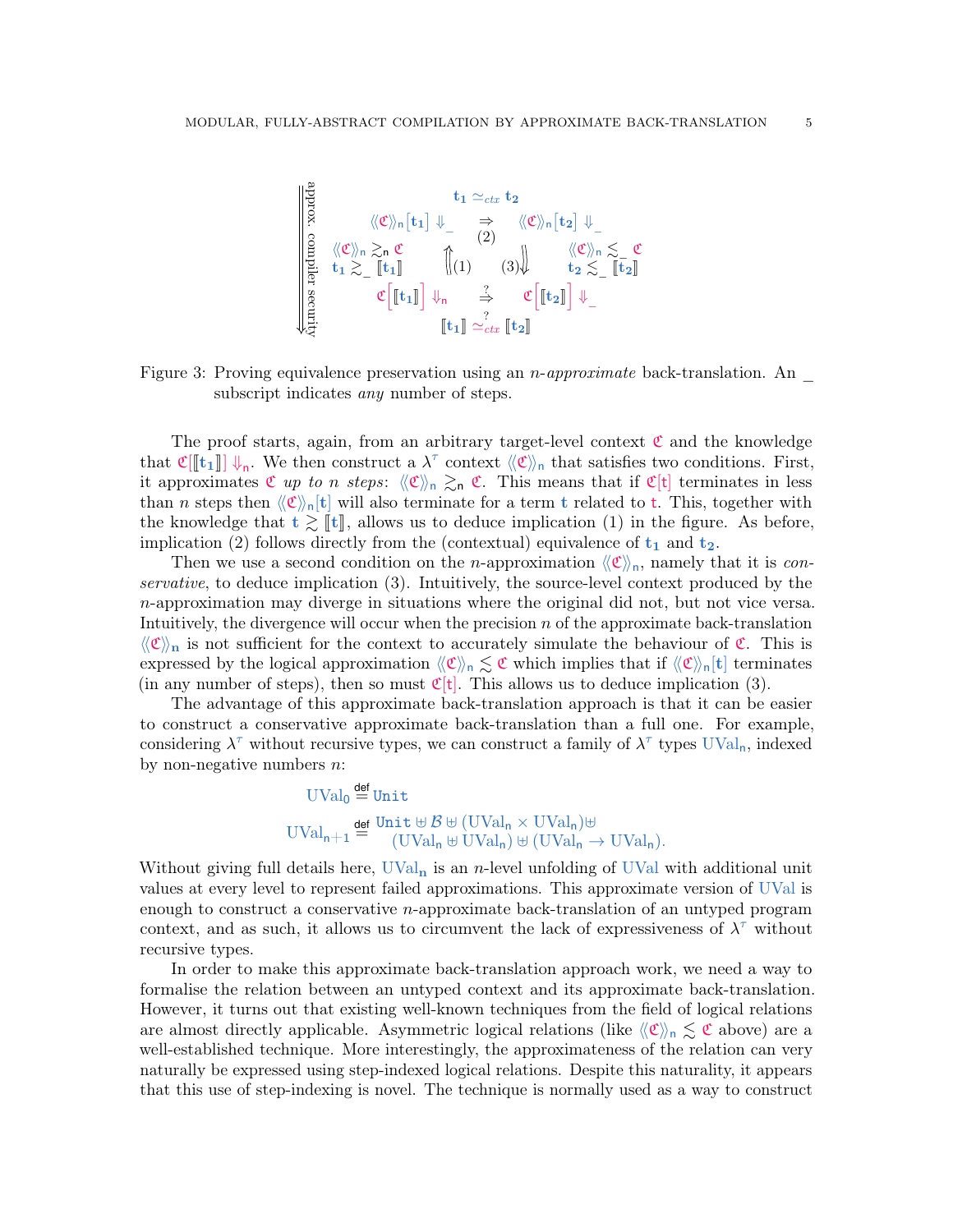well-founded logical relations and one is not actually interested in terms being related only up to a limited number of steps.

An earlier version of this paper, published at POPL 2016, introduced the technique of approximate back-translations, and applied it to prove full abstraction for a whole-program compiler from  $\lambda^{\tau}$  to  $\lambda^{\mu}$  [\[Devriese et al., 2016\]](#page-35-6). This journal version extends the conference version in two ways. First, we extend the full abstraction proof to a *modular* compiler from  $\lambda^{\tau}$  to  $\lambda^{\mu}$ ; i.e., one that operates on open programs (or, components) and links them together after compilation. This is how most modern compilers operate for efficiency reasons, so this furthers our belief that this proof technique scales to real-world compilers. Moreover, the work required to extend the proof to a modular compiler is relatively small, so this provides evidence of the broader applicability of our proof technique. Finally, proving modular full abstraction yields that the compiler ensures component-based compartmentalisation, which provides more fine-grained security guarantees than plain full abstraction.

Second, the original proof has been completely mechanised in Coq, providing additional assurance about the correctness of our results. Additionally, this highlights that the reasoning principle behind our proof technique is amenable to mechanisation. To the best of our knowledge, this is the first fully mechanised proof of compiler full-abstraction.

To summarise, the contributions of this work are:

- a new and general proof technique for proving compiler modular full-abstraction using asymmetric, cross-language logical relations and targeting untyped languages;
- a fully mechanised instantiation of that proof technique showing full abstraction of a modular compiler from a simply-typed  $\lambda$ -calculus without recursive types to the untyped  $\lambda$ -calculus;
- a novel application of step-indexed logical relations for expressing approximateness of a back-translation.

This paper is structured as follows. First, we formalise the source and target languages  $\lambda^{\tau}$  and  $\lambda^{\mu}$  (Section [2\)](#page-5-0). Second, we present the cross-language logical relations that we use to express the relation between  $\lambda^{\tau}$  terms and their compilations as well as between  $\lambda^{\mathsf{u}}$  contexts and their back-translation (Section [3\)](#page-8-0). We define the compiler in Section [4.](#page-11-0) It applies type erasure and dynamic type wrappers that enforce the requirements and guarantees of  $\lambda^{\tau}$  types during execution. We then present the approximate back-translation (Section [5\)](#page-14-0) which we use to prove compiler full-abstraction (Section [6\)](#page-24-0). Then we present how to scale the proof technique to modular compilers (Section [7\)](#page-25-0). Finally, we discuss the mechanisation of the proofs (Section [8\)](#page-30-0). We then offer some discussion (Section [9\)](#page-31-0), compare with related work (Section [10\)](#page-32-0) and conclude (Section [11\)](#page-34-0).

## 2. Source and Target Languages

<span id="page-5-0"></span>The source language  $\lambda^{\tau}$  is presented in Fig. [4.](#page-6-0) It is a strict, simply-typed  $\lambda$ -calculus with Unit, Bool, lambdas, product and sum types and a fix operator providing general recursion. The figure presents the syntax of terms t, values v, types  $\tau$ , typing contexts  $\Gamma$  and evaluation contexts E. We indicate the reduction relation with  $\rightarrow$ ; we define that a term t terminates  $(t \nvert)$  if it reduces in a finite number of steps to a value:  $t \nvert \frac{def}{=} \exists n, v.t \rightarrow^n v$ . Apart from the type and evaluation rules for  $fix_{\tau_1 \to \tau_2}$ , the typing rules and evaluation rules are standard. The evaluation rules use evaluation contexts to impose a strict evaluation order. The type and evaluation rule for  $fix_{\tau_1 \to \tau_2}$  are somewhat special compared to a more standard definition (see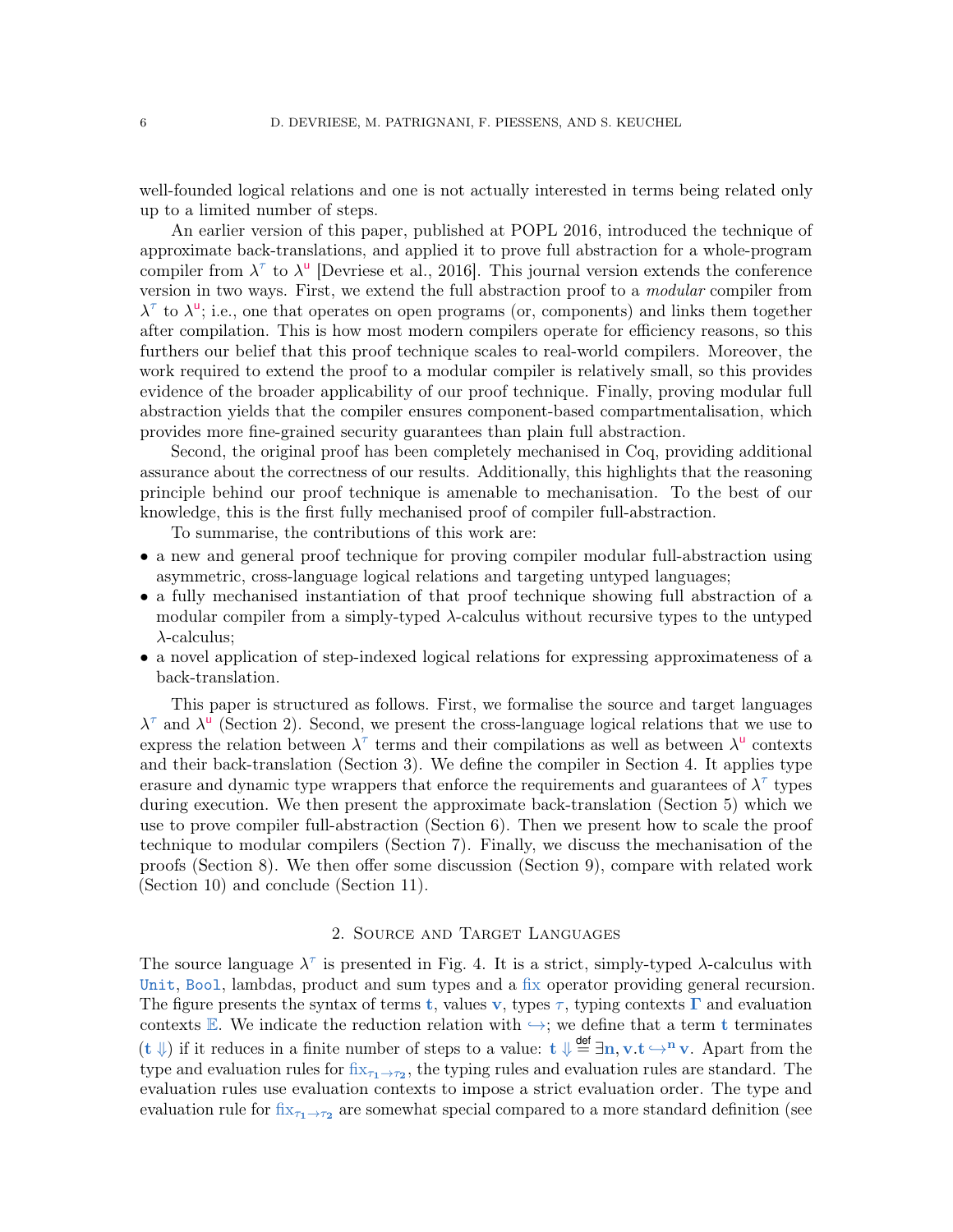t ::= unit | true | false | 
$$
\lambda x : \tau
$$
. t | x | t t | t.1 | t.2 |  $\langle t, t \rangle$  | inl t | inr t  
\n| case t of inl x<sub>1</sub>  $\mapsto$  t | inr x<sub>2</sub>  $\mapsto$  t | t; t | if t then t else t | fix<sub>τ→τ</sub> t  
\nv ::= unit | true | false |  $\lambda x : \tau$ . t |  $\langle v, v \rangle$  | inl v | inr v  
\n $\tau$  ::= Unit | Bool |  $\tau \rightarrow \tau$  |  $\tau \times \tau$  |  $\tau \forall \tau$   
\n $\Gamma ::= \emptyset$  |  $\Gamma, x : \tau$   
\n $\mathbb{E} ::= [\cdot]$  |  $\mathbb{E}$  t | v  $\mathbb{E}$  |  $\mathbb{E}.1$  |  $\mathbb{E}.2$  |  $\langle \mathbb{E}, t \rangle$  |  $\langle v, \mathbb{E} \rangle$  | inl  $\mathbb{E}$  | inr  $\mathbb{E}$  | case  $\mathbb{E}$  of inl x<sub>1</sub>  $\mapsto$  t<sub>1</sub> | inr x<sub>2</sub>  $\mapsto$  t<sub>2</sub>  
\n|  $\mathbb{E}$ ; t | if  $\mathbb{E}$  then t else t | fix<sub>τ→τ</sub>  $\mathbb{E}$ 

| $\Gamma \vdash \text{unit} : \text{Unit}$                                                                                                                                                                                                                                                                                 | $(\mathbf{x}:\tau)\in\Gamma$<br>$\Gamma\vdash$ true : Bool<br>$\Gamma \vdash \mathbf{x} : \tau$                                                                                                                                                                               |
|---------------------------------------------------------------------------------------------------------------------------------------------------------------------------------------------------------------------------------------------------------------------------------------------------------------------------|-------------------------------------------------------------------------------------------------------------------------------------------------------------------------------------------------------------------------------------------------------------------------------|
| $\boldsymbol{\Gamma},(\mathbf{x}:\tau)\vdash\mathbf{t}:\tau'$<br>$\Gamma \vdash \lambda \mathbf{x} : \tau, \mathbf{t} : \tau \to \tau'$                                                                                                                                                                                   | $\Gamma \vdash t_1 : \tau_1$<br>$\Gamma \vdash \textbf{t} : \tau_1 \times \tau_2$<br>$\Gamma \vdash \mathbf{t_2} : \tau_2$<br>$\Gamma$ + t.1 : $\tau_1$<br>$\boxed{\Gamma\vdash \langle \mathbf{t_1}, \mathbf{t_2}\rangle : \tau_1 \times \tau_2}$                            |
| $\frac{\Gamma\vdash t:\tau'\to\tau\qquad \Gamma\vdash t':\tau'}{\Gamma\vdash t\;t':\tau}\qquad\qquad \frac{\Gamma\vdash t:\tau}{\Gamma\vdash\operatorname{inl} t:\tau\uplus\tau'}$                                                                                                                                        |                                                                                                                                                                                                                                                                               |
| $\frac{\Gamma \vdash t : (\tau_1 \to \tau_2) \to (\tau_1 \to \tau_2)}{\Gamma \vdash fix_{\tau_1 \to \tau_2} t : \tau_1 \to \tau_2}$                                                                                                                                                                                       | $\Gamma \vdash t : \tau_1 \uplus \tau_2$<br>$\Gamma,(x_1:\tau_1)\vdash t_1:\tau\quad \Gamma,(x_2:\tau_2)\vdash t_2:\tau$<br>$\Gamma \vdash \text{case } t \text{ of } \text{inl } x_1 \mapsto t_1 \mid \text{inr } x_2 \mapsto t_2 : \tau$                                    |
| $\Gamma \vdash \texttt{t} : \texttt{Bool}$<br>$\Gamma\vdash \mathbf{t_1}:\tau\quad \Gamma\vdash \mathbf{t_2}:\tau$                                                                                                                                                                                                        | $\Gamma \vdash t_1:$ Unit<br>$\Gamma \vdash \mathbf{t_2} : \tau$<br>$\Gamma \vdash \text{if } t \text{ then } t_1 \text{ else } t_2 : \tau$ $\Gamma \vdash t_1; t_2 : \tau$                                                                                                   |
| $\frac{\mathbf{t} \leftrightarrow \mathbf{t}'}{\mathbb{E}[\mathbf{t}] \leftrightarrow \mathbb{E}[\mathbf{t}']}$ $\overline{(\lambda \mathbf{x} : \tau, \mathbf{t}) \mathbf{v} \leftrightarrow \mathbf{t}[\mathbf{v}/\mathbf{x}]}$ $\overline{\langle \mathbf{v}_1, \mathbf{v}_2 \rangle .1 \leftrightarrow \mathbf{v}_1}$ |                                                                                                                                                                                                                                                                               |
| case inl <b>v</b> of $\left  \lim_{x_1 \to t_1} x_2 \mapsto t_1 \right  \rightarrow \mathbf{t}_1[\mathbf{v}/\mathbf{x}_1]$                                                                                                                                                                                                | $v \equiv \text{true} \Rightarrow t' \equiv t_1$<br>$\mathbf{v} \equiv \mathtt{false} \Rightarrow \mathbf{t}' \equiv \mathtt{t_2}$<br>if <b>v</b> then $t_1$ else $t_2 \hookrightarrow t'$                                                                                    |
| unit; $t \hookrightarrow t$                                                                                                                                                                                                                                                                                               | $fix_{\tau_1\rightarrow\tau_2} (\lambda \mathbf{x} : \tau_1 \rightarrow \tau_2, \mathbf{t}) \hookrightarrow$<br>$\mathbf{t}[(\lambda \mathbf{y} : \tau_1 \dots \mathbf{f}_{T_1 \to \tau_2} (\lambda \mathbf{x} : \tau_1 \to \tau_2 \dots \mathbf{t}) \mathbf{y})/\mathbf{x}]$ |

<span id="page-6-0"></span>Figure 4: Syntax, static and dynamic semantics of the source language  $\lambda^{\tau}$  (selection of). We denote syntactic equivalence as ≡.

e.g. [Pierce](#page-37-4)  $[2002]$ : the operator is restricted to function types and an additional  $\eta$ -expansion occurs during evaluation. This is because we have chosen to make fix model the Z fixed-point combinator (also known as the call-by-value Y combinator) [\[Pierce, 2002,](#page-37-4) §5] rather than the Y combinator. The reason revolves around the compiler devised in this paper. The target language of that compiler is a *strict* untyped lambda calculus, where Y does not work but Z does and using Z in  $\lambda^{\tau}$  as well keeps the compiler simpler. Working with the more standard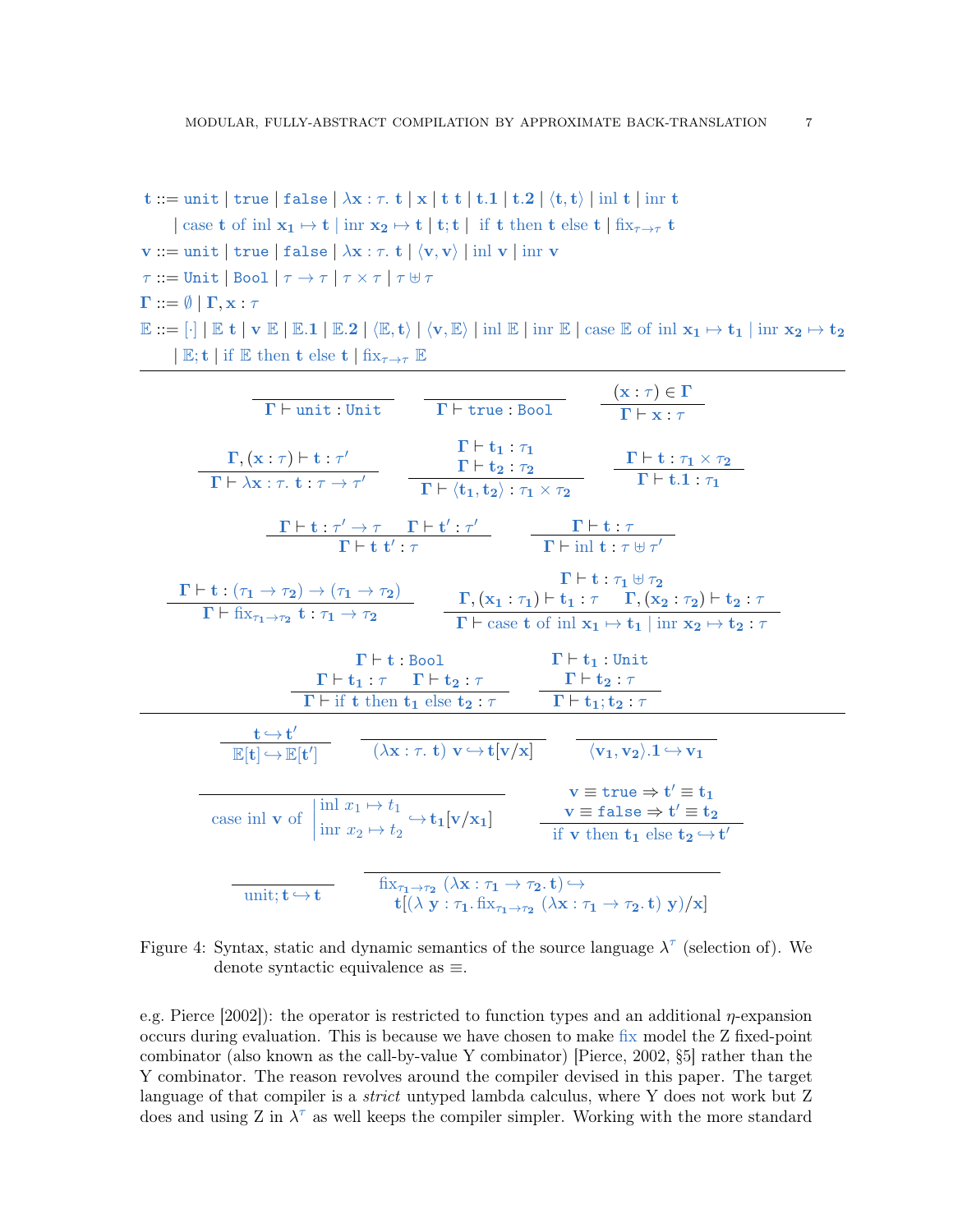t ::= unit | true | false |  $\lambda x. t \mid x \mid t \mid t.1 \mid t.2 \mid \langle t, t \rangle \mid \text{inl } t \mid \text{inr } t$ | case t of inl  $x \mapsto t$  | inr  $x \mapsto t$  | t;t | if t then t else t | wrong  $v ::= unit \mid true \mid false \mid \lambda x. t \mid \langle v, v \rangle \mid inl \vee \mid inr \vee$  $Γ := ∅ ∣ Γ x$  $\mathbb{E} ::= [\cdot] | \mathbb{E} t | \mathsf{v} \mathbb{E} | \mathbb{E}.1 | \mathbb{E}.2 | \langle \mathbb{E}, t \rangle | \langle \mathsf{v}, \mathbb{E} \rangle | \text{inl } \mathbb{E} | \text{inr } \mathbb{E}$ | case  $\mathbb E$  of inl  $x_1 \mapsto t_1$  | inr  $x_2 \mapsto t_2$  |  $\mathbb E$ ; t | if  $\mathbb E$  then t else t  $t \hookrightarrow t'$  $\mathbb{E}[\mathsf{t}] \hookrightarrow \mathbb{E}[\mathsf{t}']$  $\mathbb{E} \neq [\cdot]$  $\mathbb{E}[\text{wrong}] \hookrightarrow \text{wrong}$   $(\lambda \times . t) \vee \hookrightarrow t[\nu/\times]$   $\langle v_1, v_2 \rangle.1 \hookrightarrow v_1$  $v \equiv unit \Rightarrow t' \equiv t$  $v \not\equiv \text{unit} \Rightarrow t' \equiv \text{wrong}$  $\begin{array}{l}\n\text{t} \to \text{t}' \equiv \text{wrong} \\
\text{v}; \text{t} \to \text{t}'\n\end{array}$  case inl v of inl  $x_1 \mapsto t_1$  $\lim_{x_2 \to t_2} f_2 \hookrightarrow t_1[v/x_1]$  $v \equiv \text{true} \Rightarrow t' \equiv t_1 \quad v \equiv \text{false} \Rightarrow t' \equiv t_2$  $(v \not\equiv \text{true} \land v \not\equiv \text{false}) \Rightarrow t' \equiv$  wrong if v then  $t_1$  else  $t_2 \hookrightarrow t'$ 

<span id="page-7-0"></span>Figure 5: Syntax and dynamic semantics of the target language  $\lambda^{\mathsf{u}}$  (selection of).

Y fixpoint combinator in  $\lambda^{\tau}$  is probably possible but would require the compiler to use an encoding that would be pervasive but irrelevant to the subject of this paper.

 $\lambda^{\tau}$  program contexts  $\mathfrak{C}$  are  $\lambda^{\tau}$  terms that contain exactly one hole  $\lceil \cdot \rceil$  in place of a subterm. We also omit the typing judgement for program contexts  $\vdash \mathfrak{C} : \Gamma', \tau' \to \Gamma, \tau$ , defined by inductive rules close to those for terms in Fig. [4.](#page-6-0) The judgement guarantees that substituting a well-typed term  $\Gamma' \vdash t : \tau'$  in a well-typed context  $\vdash \mathfrak{C} : \Gamma', \tau' \to \Gamma, \tau$  produces a well-typed term  $\Gamma \vdash \mathfrak{C}[\mathbf{t}] : \tau$ .

Figure [5](#page-7-0) presents the syntax, well-scopedness and evaluation rules for the target language λ u : a standard untyped λ-calculus. The calculus has unit, booleans, lambdas, product and sum values, and produces a kind of unrecoverable exception in case of type errors (e.g. projecting from a non-pair value, case splitting on a non-sum value etc.). Such an unrecoverable exception is represented in a standard way (see, e.g., [\[Pierce, 2002,](#page-37-4) §14.1]) as a non-value term wrong with a special reduction rule. We omit unsurprising well-scopedness rules. The reduction relation  $\leftrightarrow$  and termination for terms t  $\downarrow$  are defined analogously to  $\lambda^{\tau}$ . The evaluation rules again use evaluation contexts to impose a strict evaluation order. Note that the termination judgement  $t \downarrow$  requires termination with a value, i.e. not wrong. Again, we omit the well-scopedness judgement for contexts  $\vdash \mathfrak{C} : \Gamma' \to \Gamma$ , which is inductively defined and guarantees that substituting a well-scoped term  $\Gamma' \vdash t$  for the hole produces a well-scoped result term  $\Gamma \vdash \mathfrak{C}[t]$ .

The interested reader can find all proofs in the companion tech report [\[Devriese et al.,](#page-36-4) [2017\]](#page-36-4).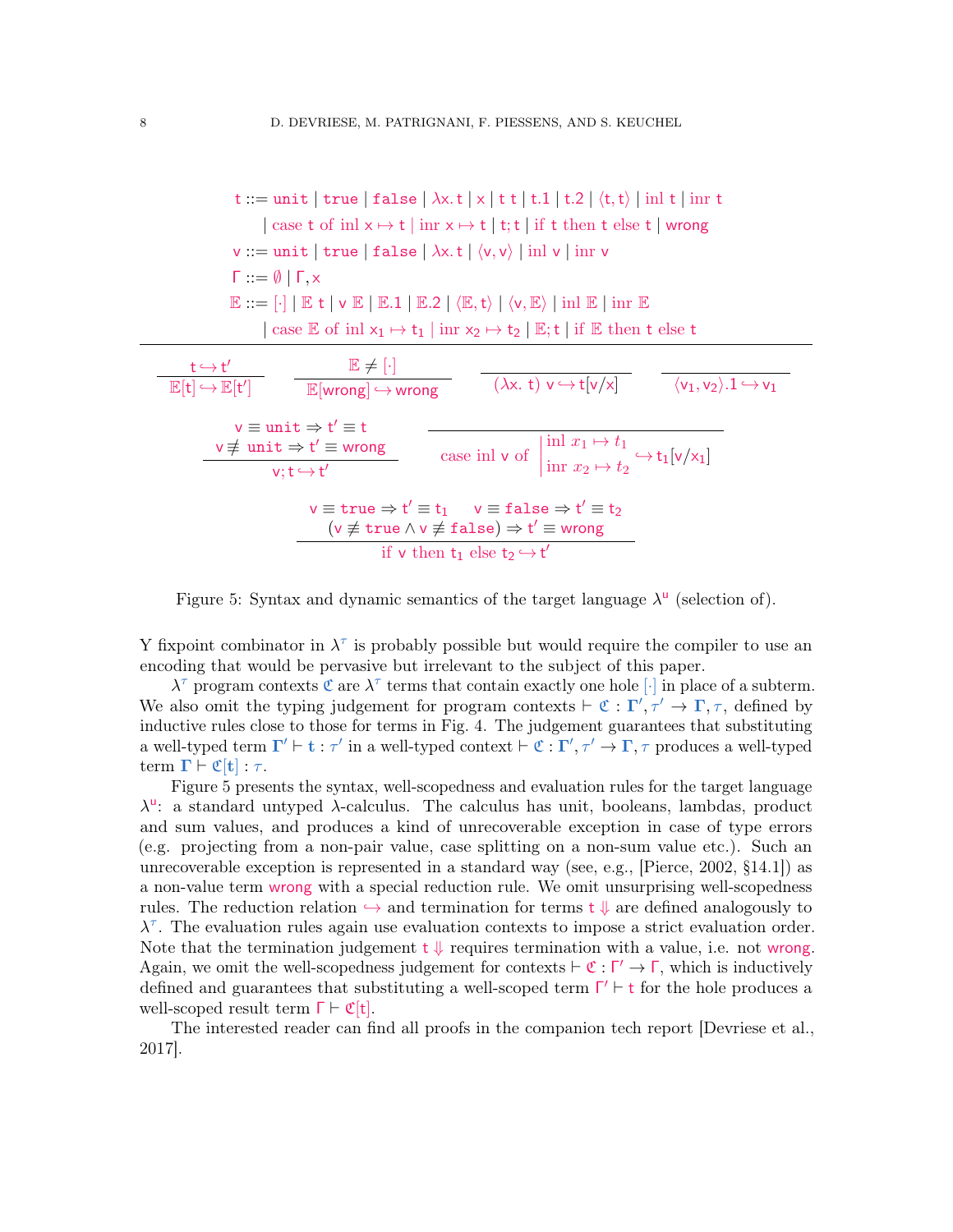$$
\underline{\mathsf{W}} ::= (k) \text{ with } k \in \mathbb{N} \qquad \qquad \triangleright (k+1) \stackrel{\text{def}}{=} (k)
$$
\n
$$
\begin{array}{ll}\n\text{lev}(\underline{\mathsf{W}}) \stackrel{\text{def}}{=} \underline{\mathsf{W}}.k & (k) \sqsupseteq(k') \stackrel{\text{def}}{=} k \le k' \\
& & & (k) \sqsupseteq(k') \stackrel{\text{def}}{=} k \le k' \\
& & & (k) \sqsupseteq(k') \stackrel{\text{def}}{=} k < k' \\
& & & (k) \sqsupseteq(k') \stackrel{\text{def}}{=} k < k' \\
& & & (k) \sqsupseteq(k') \stackrel{\text{def}}{=} k < k' \\
& & (k) \sqsupseteq(k') \stackrel{\text{def}}{=} k < k' \\
& & (k) \sqsupseteq(k') \stackrel{\text{def}}{=} k < k' \\
& & (k) \sqsupseteq(k') \stackrel{\text{def}}{=} k < k' \\
& & (k) \sqsupseteq(k') \stackrel{\text{def}}{=} k < k' \\
& & (k) \sqsupseteq(k') \stackrel{\text{def}}{=} k < k' \\
& & (k) \sqsupseteq(k') \stackrel{\text{def}}{=} k < k' \\
& & (k) \sqsupseteq(k') \stackrel{\text{def}}{=} k < k' \\
& & (k) \sqsupseteq(k') \stackrel{\text{def}}{=} k < k' \\
& & (k) \sqsupseteq(k') \stackrel{\text{def}}{=} k < k' \\
& & (k) \sqsupseteq(k') \stackrel{\text{def}}{=} k < k' \\
& & (k) \sqsupseteq(k') \stackrel{\text{def}}{=} k < k' \\
& & (k) \sqsupseteq(k') \stackrel{\text{def}}{=} k < k' \\
& & (k) \sqsupseteq(k') \stackrel{\text{def}}{=} k < k' \\
& & (k) \sqsupseteq(k') \stackrel{\text{def}}{=} k < k' \\
& & (k) \sqsupseteq(k') \stackrel{\text{def}}{=} k < k' \\
& & (k)
$$

Figure 6: Logical relations: Worlds.

### 3. Logical Relations

<span id="page-8-1"></span><span id="page-8-0"></span>This section presents the Kripke, step-indexed logical relations that we use to prove compiler full-abstraction. First, this section describes the specifications of the world used by the logical relation (Fig. [6\)](#page-8-1). Then, it defines the logical relations (Fig. [7\)](#page-9-0) and finally it proves standard properties that the relations enjoy. Part of the logical relation is postponed until Section [5.2,](#page-16-0) where we define the back-translation infrastructure that this part depends on. The goal of this section is to provide an understanding of what it means for two terms to be related; this will be needed for understanding properties of the compiler in the following sections.

The cross-language logical relations used in this paper are roughly based on one by [Hur](#page-36-3) [and Dreyer](#page-36-3) [\[2011\]](#page-36-3). Essentially, we instantiate their language-generic logical relations to  $\lambda^{\tau}$ and  $\lambda^{\mathsf{u}}$  and simplify them by removing complexities deriving from the System F type system, public/private transitions, references and garbage collection.

Since we do not deal with mutable references, we use a very simple notion of worlds, consisting just of a step-index k that can be accessed with the  $\text{lev}(\cdot)$  function (Fig. [6\)](#page-8-1). We define a  $\triangleright$  modality and a future world relation  $\supseteq$ , expressing that future worlds allow less reduction steps to be taken. We define two different observation relations  $O(\underline{W})$  and  $O(\underline{W})$ . The former defines that a  $\lambda^{\tau}$  term t approximates a  $\lambda^{\mu}$  term t if termination of the first in less than  $lev(W)$  steps implies termination of the second (in an unknown number of steps). The latter requires the reverse. All of our logical relations will be defined in terms of either  $O(\underline{W})_{\leq}$  or  $O(\underline{W})_{\geq}$ . For definitions and lemmas or theorems that apply for both instantiations, we use the symbol  $\Box$  as a metavariable that can be instantiated to either  $\lesssim$ and  $\gtrsim$ .

Figure [7](#page-9-0) contains the definition of the logical relations. The first thing to note is that our logical relations are not indexed by  $\lambda^{\tau}$  types  $\tau$ , but by *pseudo-types*  $\hat{\tau}$ . The syntax for these pseudo-types contains all the constructs of  $\lambda^{\tau}$  types, plus an additional token type EmulDV<sub>n;p</sub>, indexed by a non-negative number n and a value  $p ::=$  precise | imprecise. This token type is not a  $\lambda^{\tau}$  type; it is needed because of the approximate back-translation. When necessary, we use a function repEmul() for converting a pseudo-type to a  $\lambda^{\tau}$  type. The function replaces all occurrences of  $\text{EmulDV}_{n;p}$  with a concrete  $\lambda^{\tau}$  type. We postpone the definitions and explanations of  $\text{EmulDV}_{n;p}$  and of  $\mathcal{V}[\mathbb{EmulDV}_{n;p}]\$  to Section [5.2,](#page-16-0) after we<br>have given some more information about the back translation. We will sometimes silently have given some more information about the back-translation. We will sometimes silently use normal types where pseudo-types are expected, which makes sense since the latter are a superset of the former.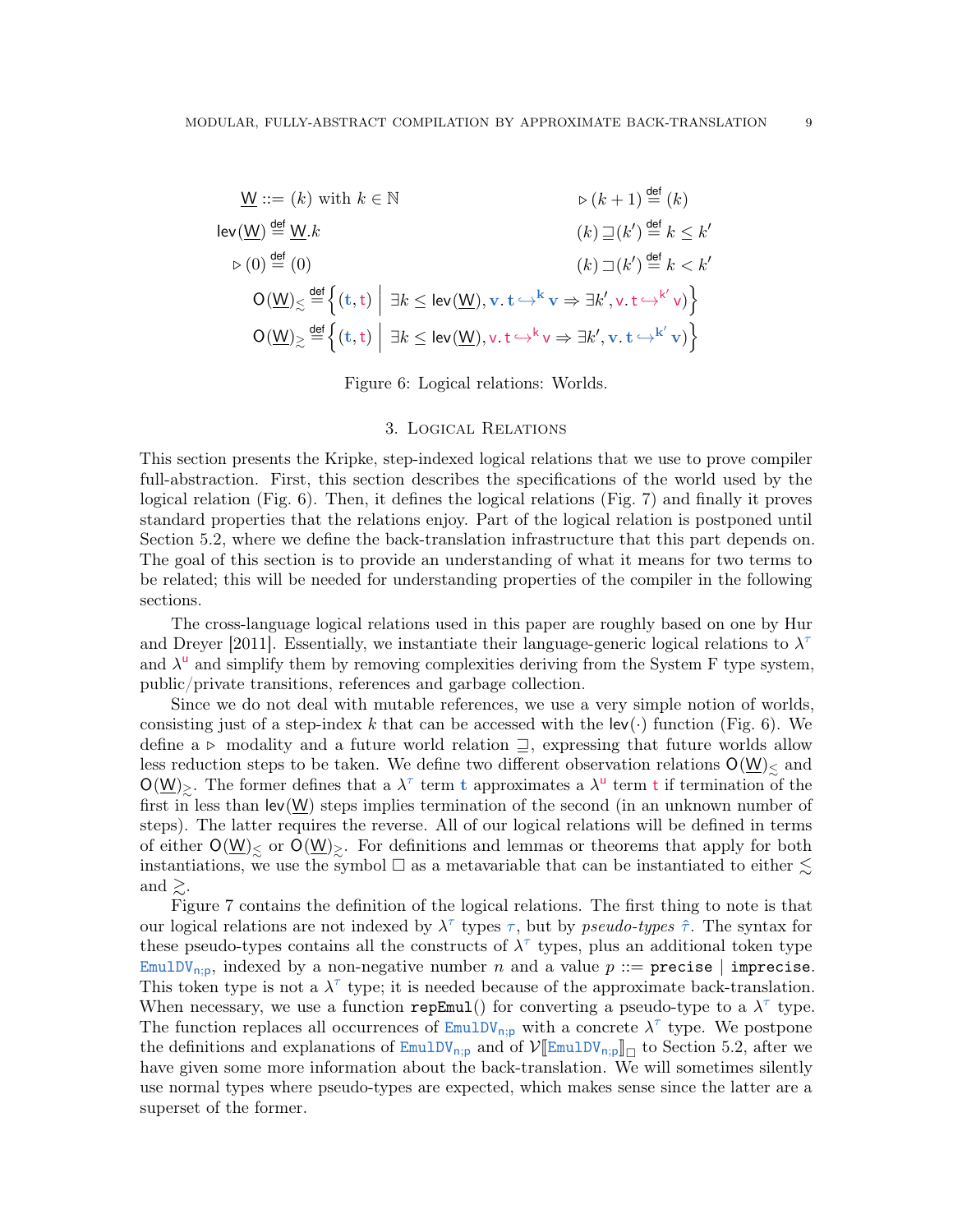Pseudo-types  $\hat{\tau}$ , pseudo-contexts  $\hat{\Gamma}$ , of type( $\cdot$ ) and repEmul( $\cdot$ ).  $\hat{\tau} ::= \texttt{Bool} \mid \texttt{Unit} \mid \hat{\tau} \times \hat{\tau} \mid \hat{\tau} \uplus \hat{\tau} \mid \hat{\tau} \rightarrow \hat{\tau} \mid \texttt{EmulDV}_{\textsf{n};\textsf{p}}$  $\hat{\mathbf{\Gamma}} ::= \emptyset | \hat{\mathbf{\Gamma}}, \mathbf{x} \cdot \hat{\tau}$  $\mathtt{repEmul}(\hat{\tau}) \stackrel{\text{def}}{=} \cdots$  (to be defined later, in Fig. [13\)](#page-18-0)  $\textbf{oftype}(\hat{\tau}) \stackrel{\mathsf{def}}{=} \{\mathbf{v} \mid \emptyset \vdash \mathbf{v} : \mathtt{repEmul}(\hat{\tau})\}$ oftype $(\hat{\tau})\stackrel{\mathsf{def}}{=}$  $\sqrt{ }$  $\begin{matrix} \end{matrix}$  $\bigg\}$ v  $v = \text{unit}$  if  $\hat{\tau} = \text{Unit}$  $v = \text{true or } v = \text{false}$  if  $\hat{\tau} = \text{Bool}$  $\exists$ t. v =  $\lambda$ x. t if  $\exists \hat{\tau}_1, \hat{\tau}_2 \cdot \hat{\tau} = \hat{\tau}_1 \rightarrow \hat{\tau}_2$  $\exists$ v $_1\in$  oftype $(\hat{\tau_1}),$  v $_2\in$  oftype $(\hat{\tau_2}).$   $\text{v}=\langle$ v $_1,$  v $_2\rangle$   $\quad$  if  $\exists \hat{\tau_1}, \hat{\tau_2}.$   $\hat{\tau}=\hat{\tau_1}\times\hat{\tau_2}$  $\exists$ v<sub>1</sub>  $\in$  oftype $(\hat{\tau_1})$ . v  $=$   $\text{inl}$  v<sub>1</sub> or  $\exists v_2 \in \text{otype}(\hat{\tau_2})$ .  $v = \text{inr } v_2$  if  $\exists \hat{\tau_1}, \hat{\tau_2} \cdot \hat{\tau} = \hat{\tau_1} \oplus \hat{\tau_2}$  $\mathcal{L}$  $\overline{\mathcal{L}}$  $\begin{array}{c} \end{array}$ 

 $\texttt{oftype}(\hat{\tau}) \stackrel{\mathsf{def}}{=} \{(\text{v}, \text{v}) \mid \text{v} \in \texttt{oftype}(\hat{\tau}) \land \text{v} \in \texttt{oftype}(\hat{\tau})\}$ 

Logical relations for values  $(V[\![\cdot]\!])$ , contexts  $(K[\![\cdot]\!])$ , terms  $(\mathcal{E}[\![\cdot]\!])$  and substitutions  $(\mathcal{G}[\![\cdot]\!])$ .

$$
\triangleright R \stackrel{\text{def}}{=} \{(\underline{W}, v, v) \mid \text{lev}(\underline{W}) > 0 \Rightarrow (\triangleright \underline{W}, v, v) \in R\}
$$
\n
$$
\mathcal{V}[[\text{Unit}]]_{\Box} \stackrel{\text{def}}{=} \{(\underline{W}, v, v) \mid v = \text{unit and } v = \text{unit}\}
$$
\n
$$
\mathcal{V}[[\text{Bool}]]_{\Box} \stackrel{\text{def}}{=} \{(\underline{W}, v, v) \mid \exists v \in \{\text{true}, \text{false}\}, v = v \text{ and } v = v\}
$$
\n
$$
\mathcal{V}[[\hat{\tau'} \to \hat{\tau}]]_{\Box} \stackrel{\text{def}}{=} \left\{ (\underline{W}, v, v) \mid \exists v \in \{\text{true}, \text{false}\}, v = v \text{ and } v = v\}
$$
\n
$$
\mathcal{V}[[\hat{\tau'} \to \hat{\tau}]]_{\Box} \stackrel{\text{def}}{=} \left\{ (\underline{W}, v, v) \mid \exists v \in \{\text{true}, \text{false}\}, v = v \text{ and } v = \lambda x. \text{ and } v = \lambda x. \text{ and } v = \lambda x. \text{ and } v = \lambda x. \text{ and } v = \lambda x. \text{ and } v = \lambda x. \text{ and } v = \lambda x. \text{ and } v = \lambda x. \text{ and } v = \lambda x. \text{ and } v = \lambda x. \text{ and } v = \lambda x. \text{ and } v = \lambda x. \text{ and } v = \lambda x. \text{ and } v = \lambda x. \text{ and } v = \lambda x. \text{ and } v = \lambda x. \text{ and } v = \lambda x. \text{ and } v = \lambda x. \text{ and } v = \lambda x. \text{ and } v = \lambda x. \text{ and } v = \lambda x. \text{ and } v = \lambda x. \text{ and } v = \lambda x. \text{ and } v = \lambda x. \text{ and } v = \lambda x. \text{ and } v = \lambda x. \text{ and } v = \lambda x. \text{ and } v = \lambda x. \text{ and } v = \lambda x. \text{ and } v = \lambda x. \text{ and } v = \lambda x. \text{ and } v = \lambda x. \text{ and } v = \lambda x. \text{ and } v = \lambda x. \text{ and } v = \lambda x. \text{ and } v
$$

 $\mathcal{V}[\mathbb{E}\text{mult} \mathbb{V}_{n,p}]] \Box \stackrel{\text{def}}{=} \cdots$  (to be defined later, in Fig. [12\)](#page-17-0)

$$
\mathcal{K}[\![\hat{\tau}]\!]_{\Box} \stackrel{\text{def}}{=} \{(\underline{W}, \underline{\mathbb{E}}, \underline{\mathbb{E}}) \mid \forall \underline{W}' \sqsupseteq \underline{W}, (\underline{W}', \mathbf{v}, \mathbf{v}) \in \mathcal{V}[\![\hat{\tau}]\!]_{\Box}. (\mathbb{E}[\mathbf{v}], \mathbb{E}[\mathbf{v}]) \in O(\underline{W}')_{\Box}\}
$$

$$
\mathcal{E}[\![\hat{\tau}]\!]_{\Box} \stackrel{\text{def}}{=} \{(\underline{W}, \mathbf{t}, \mathbf{t}) \mid \forall (\underline{W}, \underline{\mathbb{E}}, \underline{\mathbb{E}}) \in \mathcal{K}[\![\hat{\tau}]\!]_{\Box}. (\mathbb{E}[\mathbf{t}], \mathbb{E}[\mathbf{t}]) \in O(\underline{W})_{\Box}\}
$$

$$
\mathcal{G}[\![\hat{\theta}]\!]_{\Box} \stackrel{\text{def}}{=} \{(\underline{W}, \emptyset, \emptyset)\}
$$

$$
\mathcal{G}[\![\hat{\Gamma}, (\mathbf{x} : \hat{\tau})]\!]_{\Box} \stackrel{\text{def}}{=} \{(\underline{W}, \gamma[\mathbf{x} \mapsto \mathbf{v}], \gamma[\mathbf{x} \mapsto \mathbf{v}]) \mid (\underline{W}, \gamma, \gamma) \in \mathcal{G}[\![\hat{\Gamma}]\!]_{\Box} \text{ and } (\underline{W}, \mathbf{v}, \mathbf{v}) \in \mathcal{V}[\![\hat{\tau}]\!]_{\Box}\}
$$

<span id="page-9-0"></span>Figure 7: Logical relations (partial, the missing definition can be found in Figs. [12](#page-17-0) and [13\)](#page-18-0).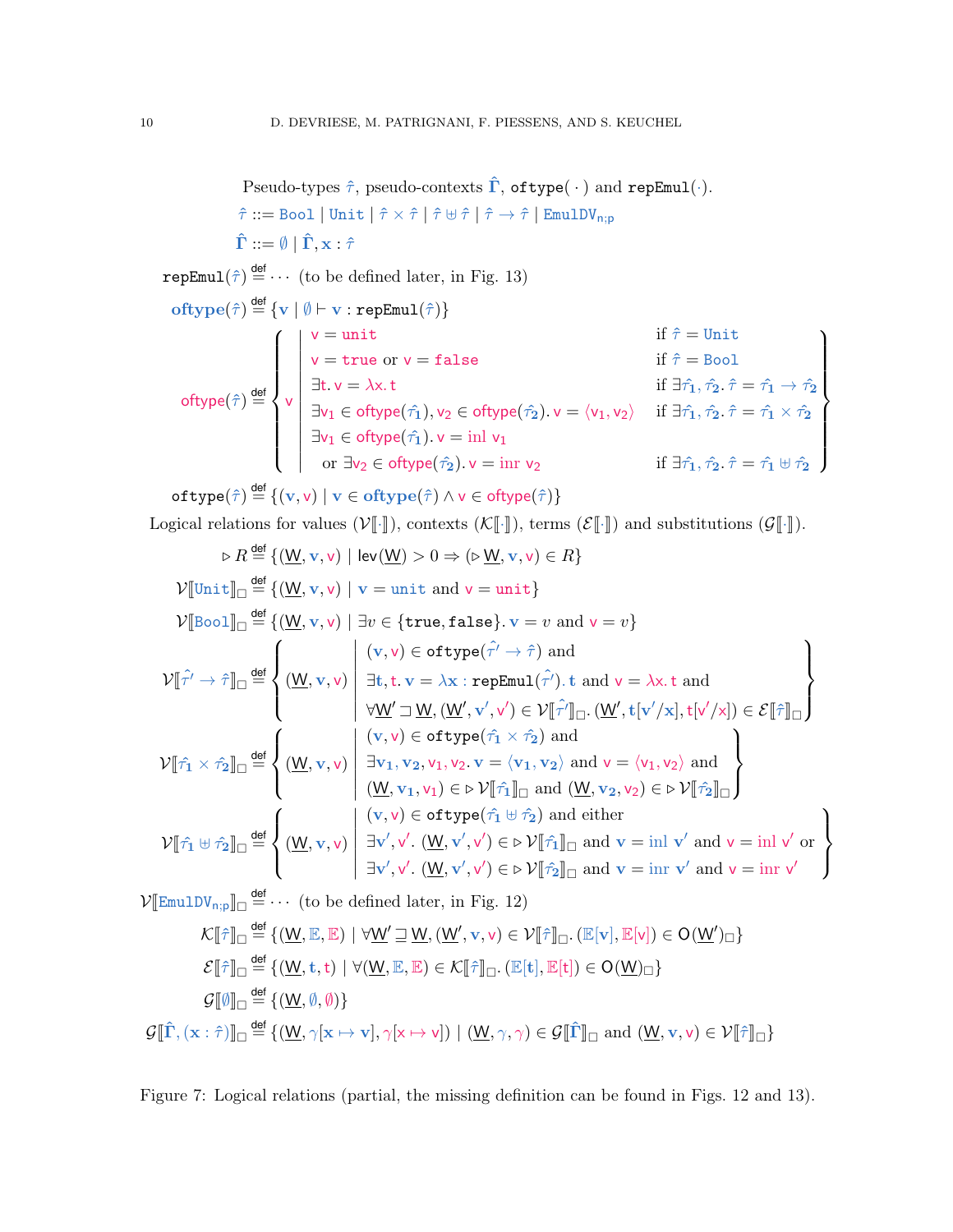Logical relations for open terms and program contexts.

$$
\hat{\Gamma} \vdash t \; \Box_n \; t : \hat{\tau} \stackrel{\text{def}}{=} \left\{ \begin{array}{l} \text{repEmul}(\hat{\Gamma}) \vdash t : \text{repEmul}(\hat{\tau}) \; \text{and} \; \text{dom}(\hat{\Gamma}) \vdash t \; \text{and} \\[2mm] \forall \underline{W}. \; \text{lev}(\underline{W}) \leq n \Rightarrow \forall (\underline{W}, \gamma, \gamma) \in \mathcal{G}[\![\hat{\Gamma}]\!]_{\Box}. \left(\underline{W}, t\gamma, t\gamma\right) \in \mathcal{E}[\![\hat{\tau}]\!]_{\Box} \\[2mm] \hat{\Gamma} \vdash t \; \Box \; t : \hat{\tau} \stackrel{\text{def}}{=} \hat{\Gamma} \vdash t \; \Box_n \; t : \hat{\tau} \; \text{for all} \; n \end{array} \right.
$$
\n
$$
\vdash \mathfrak{C} \; \Box_n \; \mathfrak{C} : \hat{\Gamma}', \hat{\tau}' \to \hat{\Gamma}, \hat{\tau} \stackrel{\text{def}}{=} \left\{ \begin{array}{l} \vdash \mathfrak{C} : \text{repEmul}(\hat{\Gamma}'), \text{repEmul}(\hat{\tau}') \to \text{repEmul}(\hat{\Gamma}), \text{repEmul}(\hat{\tau}) \\[2mm] \text{and} \; \vdash \mathfrak{C} : \text{dom}(\hat{\Gamma}') \to \text{dom}(\hat{\Gamma}) \end{array} \right.
$$
\n
$$
\text{and for all } t, t. \; \text{if} \; \hat{\Gamma'} \vdash t \; \Box_n \; t : \hat{\tau}', \text{ then} \; \hat{\Gamma} \vdash \mathfrak{C}[t] \; \Box_n \; \mathfrak{C}[t] : \hat{\tau}
$$

<span id="page-10-0"></span>Figure 8: Definition of logically related terms and contexts.

The value relation  $V[\hat{\tau}]_{\Box}$  is defined by induction on the pseudo-type. Most definitions which are quite standard. All cases require related terms to be in the oftype relation, which requires well-typedness of the  $\lambda^{\tau}$  term and an appropriate shape for the  $\lambda^{\mathsf{u}}$  value. Unit and Bool values are related in any world iff they are the same base value. Pair values are related if both are pairs and the corresponding components are related in strictly future worlds at the appropriate pseudo-type. Similarly, sum values are related if they are both of either the form inl  $\cdots$  or inr  $\cdots$  and if the contained values are related in strictly future worlds at the appropriate pseudo-type. Finally, function values are related if they have the right type, if both are lambdas and if substituting related values in the body yields related terms in any strictly future world.

The relation on values, evaluation contexts and terms are defined mutually recursively, using a technique known as biorthogonality (see, e.g., [Benton and Hur](#page-35-4) [\[2009\]](#page-35-4)). So, evaluation contexts are related in a world if plugging in related values in any future world yields related observations. Similarly, terms are related if plugging the terms in related evaluation contexts yields related observations. Relation  $\mathcal{G}[\![\Gamma]\!]_{\Box}$  relates substitutions instantiating a context  $\Gamma$ , which simply requires that substitutions for all variables in the context are related at their types.

Figure [8](#page-10-0) contains the definition of logically-related open and closed terms as well as contexts. For open terms, we define a logical relation  $\hat{\Gamma} \vdash t \square_n t : \hat{\tau}$ . This relation expresses that an open  $\lambda^{\tau}$  term t is related up to n steps to an open  $\lambda^{\mathsf{u}}$  term t at pseudo-type  $\hat{\tau}$  in pseudo-context  $\Gamma$  if the first is well-typed, the second is well-scoped and if closing t and t with substitutions related at pseudo-context  $\hat{\Gamma}$  produces terms related at pseudo-type  $\hat{\tau}$ , in any world <u>W</u> such that  $\text{lev}(\underline{W}) \leq n$ . If  $\hat{\Gamma} \vdash t \square_n t : \hat{\tau}$  for any n, then we write  $\hat{\Gamma} \vdash t \square t : \hat{\tau}$ . Finally, we define a logical relation for program contexts  $\vdash \mathfrak{C} \square \mathfrak{C} : \hat{\Gamma}', \hat{\tau}' \to \hat{\Gamma}, \hat{\tau}$  which requires that substituting terms related at the appropriate pseudo-type produces terms related at the appropriate pseudo-type.

It is interesting to note that the simple type system of our source calculus does not actually present a technical need for the use of step-indexing. Because there are no recursive types or general references, it is a simple enough system that we can give well-founded logical relations without any step-indexing. However, as mentioned before, we use step-indexing for a different reason than other work: not for constructing a well-founded logical relation, but for stating that two terms are related only up to a certain number of steps. More details follow in Section [5.](#page-14-0)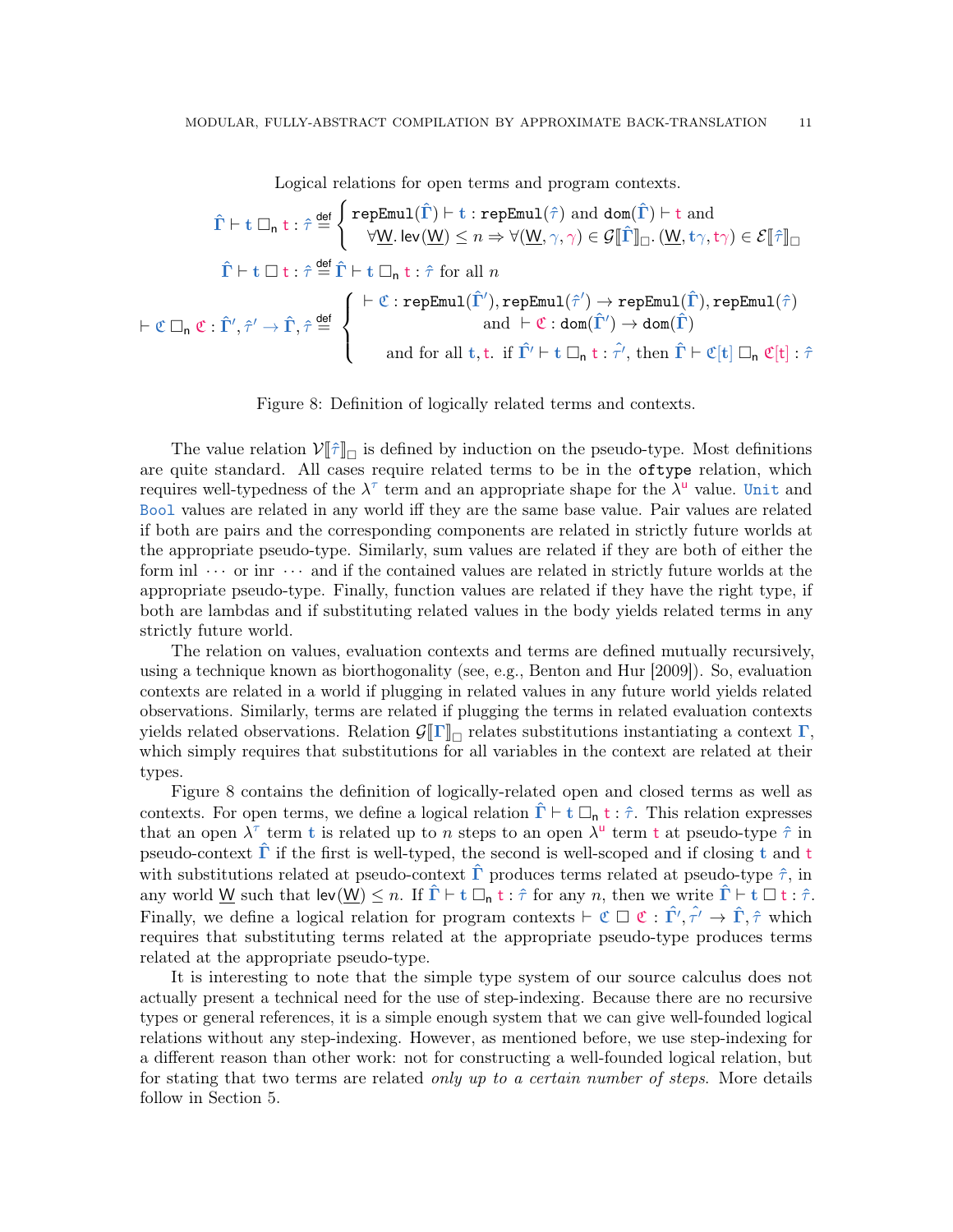$$
fix \stackrel{\text{def}}{=} \lambda f. (\lambda x. f (\lambda y. x x y)) (\lambda x. f (\lambda y. x x y))
$$
\n
$$
\text{erase}(\text{unit}) \stackrel{\text{def}}{=} \text{unit} \qquad \text{erase}(\langle t_1, t_2 \rangle) \stackrel{\text{def}}{=} \langle \text{erase}(t_1), \text{erase}(t_2) \rangle
$$
\n
$$
\text{erase}(\text{false}) \stackrel{\text{def}}{=} \text{false} \qquad \text{erase}(t_1; t_2) \stackrel{\text{def}}{=} \text{erase}(t_1); \text{erase}(t_2)
$$
\n
$$
\text{erase}(x) \stackrel{\text{def}}{=} x \qquad \text{erase}(t_1 \cdot t_2) \stackrel{\text{def}}{=} \text{erase}(t_1) \text{ erase}(t_2)
$$
\n
$$
\text{erase}(t.1) \stackrel{\text{def}}{=} \text{erase}(t).1 \qquad \text{erase}(\text{true}) \stackrel{\text{def}}{=} \text{true}
$$
\n
$$
\text{erase}(\text{init}) \stackrel{\text{def}}{=} \text{in} \text{erase}(t)
$$
\n
$$
\text{erase}(\text{init}) \stackrel{\text{def}}{=} \text{in} \text{erase}(t)
$$
\n
$$
\text{erase}(\text{init}) \stackrel{\text{def}}{=} \text{in} \text{erase}(t)
$$
\n
$$
\text{erase}(\text{first}) \stackrel{\text{def}}{=} \text{in} \text{erase}(t)
$$
\n
$$
\text{erase}(\text{first}) \stackrel{\text{def}}{=} \text{in} \text{erase}(t)
$$
\n
$$
\text{erase}(\text{first}) \stackrel{\text{def}}{=} \text{in} \text{erase}(t)
$$
\n
$$
\text{erase}(\text{first}) \stackrel{\text{def}}{=} \text{in} \text{erase}(t)
$$
\n
$$
\text{erase}(\text{first}) \stackrel{\text{def}}{=} \text{in} \text{rease}(t)
$$
\n
$$
\text{erase}(\text{first}) \stackrel{\text{def}}{=} \text{in} \text{rease}(t)
$$
\n
$$
\text{erase}(\text{first}) \stackrel{\text{def}}
$$

<span id="page-11-2"></span>Figure 9: Type erasure: the first pass of the compiler.

These logical relations are constructed so that termination of one implies termination of the other, according to the direction of the approximation ( $\lesssim$  or  $\gtrsim$ , Lemma [3.1\)](#page-11-1).

<span id="page-11-1"></span>**Lemma 3.1** (Adequacy for  $\lesssim$  and  $\gtrsim$ ).

• If  $\emptyset \vdash t \lesssim_n t : \tau$  and  $t \hookrightarrow^m v$  with  $n \geq m$ , then  $t \Downarrow$ . • If  $\emptyset \vdash t \gtrsim_{\mathsf{n}} t : \tau \text{ and } t \hookrightarrow^{\mathsf{m}} \mathsf{v} \text{ with } n \geq m, \text{ then } t \Downarrow.$ 

### 4. The Compiler

<span id="page-11-0"></span>This section presents our compiler from  $\lambda^{\tau}$  to  $\lambda^{\mathsf{u}}$ . The compiler proceeds in two passes: type erasure (Fig. [9\)](#page-11-2) and dynamic typechecking wrappers (Fig. [10\)](#page-12-0).

The erasure function is called **erase**; it converts all  $\lambda^{\tau}$  constructs to the corresponding  $\lambda^{\mathsf{u}}$  constructs.  $fix_{\tau_1\to\tau_2}$  is erased to a  $\lambda^{\mathsf{u}}$  definition of the Z combinator  $fix$ .

The erase function can be considered as a compiler, but it is only a correct compiler, not a fully-abstract one, as explained in Example [4.1.](#page-11-3)

<span id="page-11-3"></span>Example 4.1 (Erasure is correct but not secure [\[Patrignani et al., 2015,](#page-37-1) [Fournet et al.,](#page-36-2) [2013\]](#page-36-2)). Consider the following, contextually equivalent  $\lambda^{\tau}$  functions of type Unit  $\rightarrow$  Unit:

$$
\lambda {\bf x}: {\tt Unit}. \, {\bf x} \qquad \simeq_{ctx} \qquad \lambda {\bf x}: {\tt Unit}. \, {\tt unit}
$$

The erase function will map these to the following  $\lambda^{\mathsf{u}}$  functions:

$$
\lambda
$$
x. x  $\neq_{ctx}$   $\lambda$ x. unit

The results of erase are *not* contextually equivalent, essentially because applying them to a non-unit value like true will produce true for the left lambda and unit for the right lambda.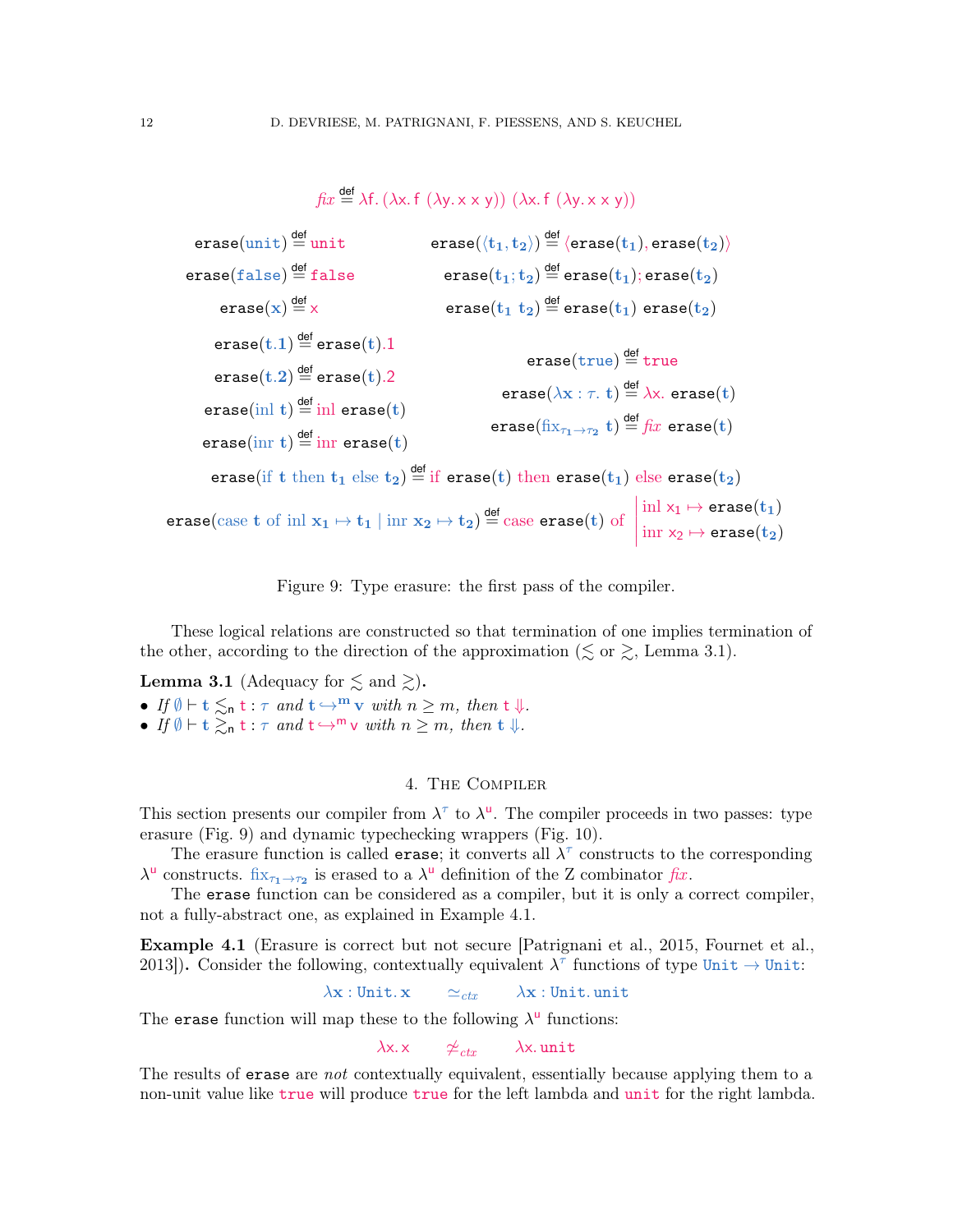$$
\text{protect}_{\text{Unit}} \stackrel{\text{def}}{=} \lambda x. \times \quad \text{protect}_{\text{Bool}} \stackrel{\text{def}}{=} \lambda x. \times
$$
\n
$$
\text{protect}_{\tau_1 \times \tau_2} \stackrel{\text{def}}{=} \lambda y. \langle \text{protect}_{\tau_1} y. 1, \text{protect}_{\tau_2} y. 2 \rangle
$$
\n
$$
\text{protect}_{\tau_1 \uplus \tau_2} \stackrel{\text{def}}{=} \lambda y. \text{ case } y \text{ of } \begin{vmatrix} \text{inl } x \mapsto \text{inl } (\text{protect}_{\tau_1} x) \\ \text{inr } x \mapsto \text{inr } (\text{protect}_{\tau_2} x) \end{vmatrix}
$$
\n
$$
\text{protect}_{\tau_1 \to \tau_2} \stackrel{\text{def}}{=} \lambda y. \lambda x. \text{protect}_{\tau_2} (y (\text{confine}_{\tau_1} x))
$$

 $\text{confidence}_{\text{Unit}} \stackrel{\text{def}}{=} \lambda y. (y; \text{unit})$ confine<sub>Bool</sub>  $\stackrel{\text{def}}{=} \lambda y$  if y then true else false confine $\tau_1 \times \tau_2 \stackrel{\text{def}}{=} \lambda$ y.  $\langle$ confine $\tau_1$  y.1, confine $\tau_2$  y.2 $\rangle$ confine<sub> $\tau_1 \oplus \tau_2 \stackrel{\text{def}}{=} \lambda$ y. case y of</sub>  $\text{inl } \times \mapsto \text{inl } (\text{continue}_{\tau_1} \times)$  $\text{im } x \mapsto \text{im } (\text{confidence}_{\tau_2} x)$ confine $\tau_1 \rightarrow \tau_2 \stackrel{\text{def}}{=} \lambda y$ .  $\lambda x$ . confine $\tau_2$  (y (protect $\tau_1$  x))

<span id="page-12-0"></span>

In this example, contextual equivalence is not preserved because the original functions are only defined for Unit values, but their compilations can be applied to other values too.

The following lemma states that every  $\lambda^{\tau}$  term is related to its erased term at its type.

<span id="page-12-1"></span>Lemma 4.2 (Erase is semantics-preserving (for terms)). If  $\Gamma \vdash \mathbf{t} : \tau$ , then  $\Gamma \vdash \mathbf{t} \ \square \ \mathtt{erase}(\mathbf{t}) : \tau$ .

An analogous result applies to program contexts:

<span id="page-12-2"></span>Lemma 4.3 (Erase is semantics-preserving (for contexts)).  $If \vdash \mathfrak{C} : \Gamma', \tau' \to \Gamma, \tau, \ then \vdash \mathfrak{C} \sqsupseteq \texttt{erase}(\mathfrak{C}) : \Gamma', \tau' \to \Gamma, \tau'.$ 

One should intuitively understand this result as "t behaves the same as  $\epsilon$  as  $(\epsilon)$  when both are treated as values of type  $\tau$ ". The result does not specify what happens when we treat t as a value of a different type, like we did in Example [4.1](#page-11-3) to demonstrate a full abstraction failure. Intuitively, it only specifies a kind of *equivalence reflection* for the **erase** function, not preservation.

Remember that a fully-abstract compiler must protect terms from being used in ways that are not allowed by their type, as in Example [4.1.](#page-11-3) This is taken care of by the second pass of the compiler.

We construct a family of dynamic typechecking wrappers protect<sub>r</sub> and confine<sub>r</sub>. protect<sub>r</sub> is a  $\lambda^{\mathsf{u}}$  term that wraps an argument to enforce that it can only be used in ways that are valid according to type  $\tau$ , as often done in secure compilation work [\[Patrignani et al., 2015,](#page-37-1) [Bowman and Ahmed, 2015,](#page-35-7) [Fournet et al., 2013,](#page-36-2) [Ahmed and Blume, 2008\]](#page-35-8). Dually, confine wraps its argument so that it can only behave in ways that are valid according to type  $\tau$ . In the definition, the cases for product and coproduct types simply recursively descend on their subterms preserving the expected syntax of a product or coproduct argument. Protecting at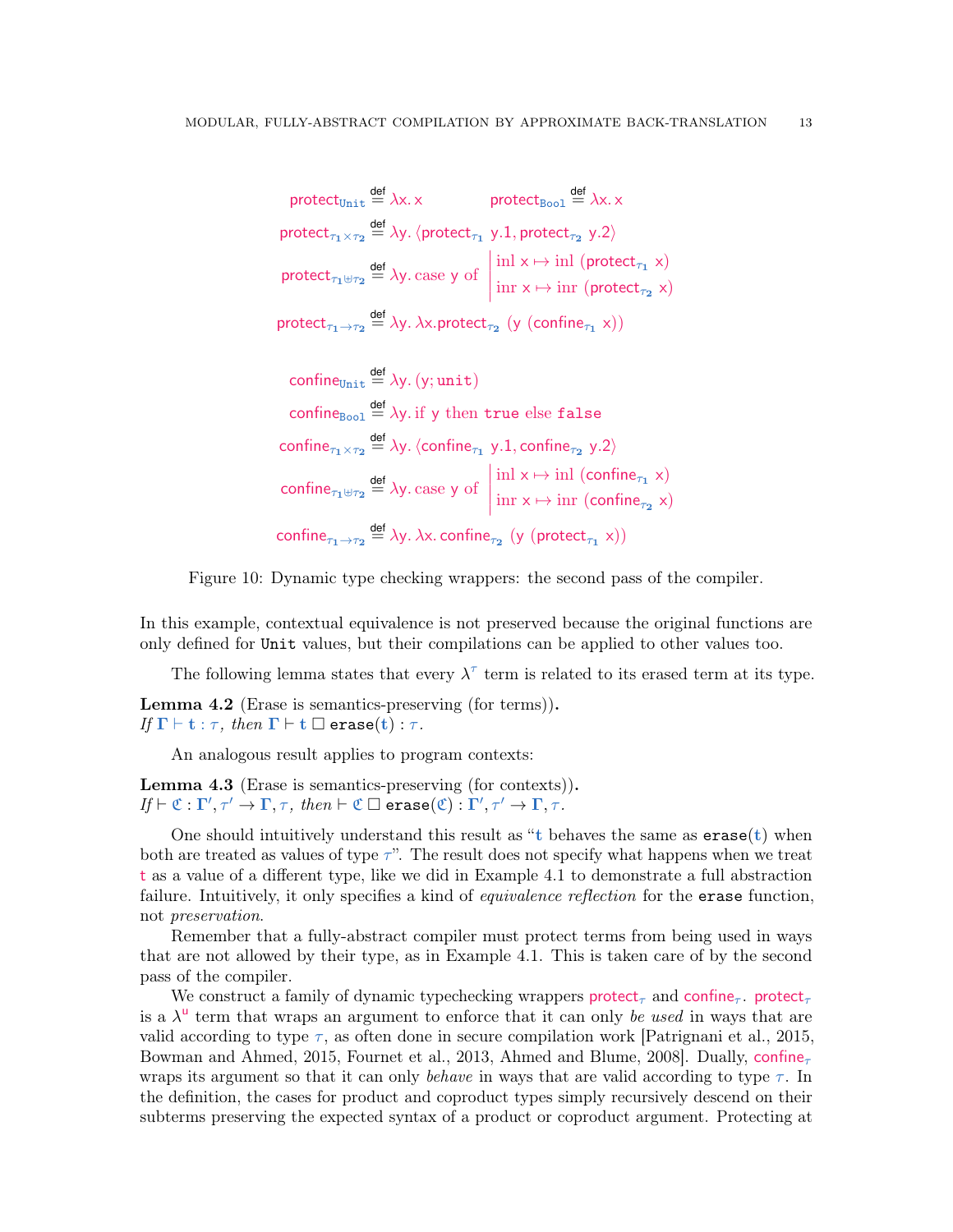a function type means wrapping the function to confine its arguments and protect its results, and dually for confining at a function type. Finally, protecting at a base type (i.e., Unit or Bool) does nothing, simply because there is nothing one can do to a base value that is not allowed by its type. Confining a value at a base type is more interesting. Both for Unit and Bool values, we use the value in such a way that will only work when the value is actually of the correct type. If it is, we return the original value, otherwise the term will reduce to wrong. $^3$  $^3$ 

Remark on different inhabitants for Unit. In some lambda calculi, any value can be given type Unit and the sequencing operator does not require the term before the semicolon to be unit in order to reduce, but an arbitrary value. Thus, two syntactically-different source terms true and unit can be semantically equivalent at type Unit in this language. Interestingly, in such a language, the definitions of  $\mathsf{protect}_{\mathsf{Unit}}$  and confine<sub>Unit</sub> would need to be swapped:

> protect-alt $_{\text{Unit}}\stackrel{\mathsf{def}}{=} \lambda$ y.  $(\mathsf{y};\mathsf{unit})$  confine-alt $_{\text{Unit}}$ confine-alt<sub>unit</sub>  $\stackrel{\text{def}}{=} \lambda x. x$

In fact, in the target language a context can distinguish what is syntactically different but semantically equivalent in the source. Thus the compiler needs to enforce that the chosen representation for terms of type Unit in the compiled code is unique. Conversely, any value received from a target context is now valid at type Unit, so no checks are made.

Example 4.4 (Protect and confine make a term secure). Consider the protect wrapper protect<sub>Unit→Unit</sub> for type Unit  $\rightarrow$  Unit, which is (roughly) equal to  $\lambda y$ .  $\lambda x$ . y (x; unit). Applying that wrapper to a function f (i.e. protect<sub>Unit→Unit</sub> f) reduces to  $\lambda x$ . f (x; unit). Applying this value to a non-unit value will simply evaluate to wrong, therefore addressing the issues of Example [4.1.](#page-11-3)

For the second pass of the compiler, Lemma [4.5](#page-13-1) holds.

<span id="page-13-1"></span>Lemma 4.5 (Protect and confine are semantics-preserving). If  $\Gamma \vdash t \Box_n t : \tau$ , then  $\Gamma \vdash t \Box_n$  protect<sub> $\tau$ </sub> t :  $\tau$  and  $\Gamma \vdash t \Box_n$  confine<sub> $\tau$ </sub> t :  $\tau$ .

Lemma [4.5](#page-13-1) states that if t is related to t at type  $\tau$ , then adding a protect<sub>r</sub> or confine<sub>t</sub> wrapper around t does not change that. In other words, the wrappers do not change the behaviour of t as long as they are treated as values of type  $\tau$ . In Section [5.5,](#page-21-0) we will have more to say about the security of the wrappers.

This section concludes with the definition of the compiler used in this paper.

<span id="page-13-3"></span>**Definition 4.6** (The  $\llbracket \cdot \rrbracket$  compiler). If  $\Gamma \vdash t : \tau$ , then t is compiled to  $\llbracket t \rrbracket$  and:  $\llbracket t \rrbracket \stackrel{\text{def}}{=}$ protect<sub> $\tau$ </sub> (erase(t)).

Lemmas [4.2](#page-12-1) and [4.5](#page-13-1) about the first and second pass of the compiler can be combined into Lemma [4.7](#page-13-2) to obtain that a  $\lambda^{\tau}$  term of type  $\tau$  behaves like its compilation when both are treated as terms of type  $\tau$ .

<span id="page-13-2"></span>**Lemma 4.7** ( $\llbracket \cdot \rrbracket$  is semantics-preserving). If  $\Gamma \vdash t : \tau$ , then  $\Gamma \vdash t \square \llbracket t \rrbracket : \tau$ .

<span id="page-13-0"></span><sup>&</sup>lt;sup>3</sup>It would also be valid to diverge in this case, if  $\lambda^{\mathsf{u}}$  had some form of dynamic type test which allowed us to do that.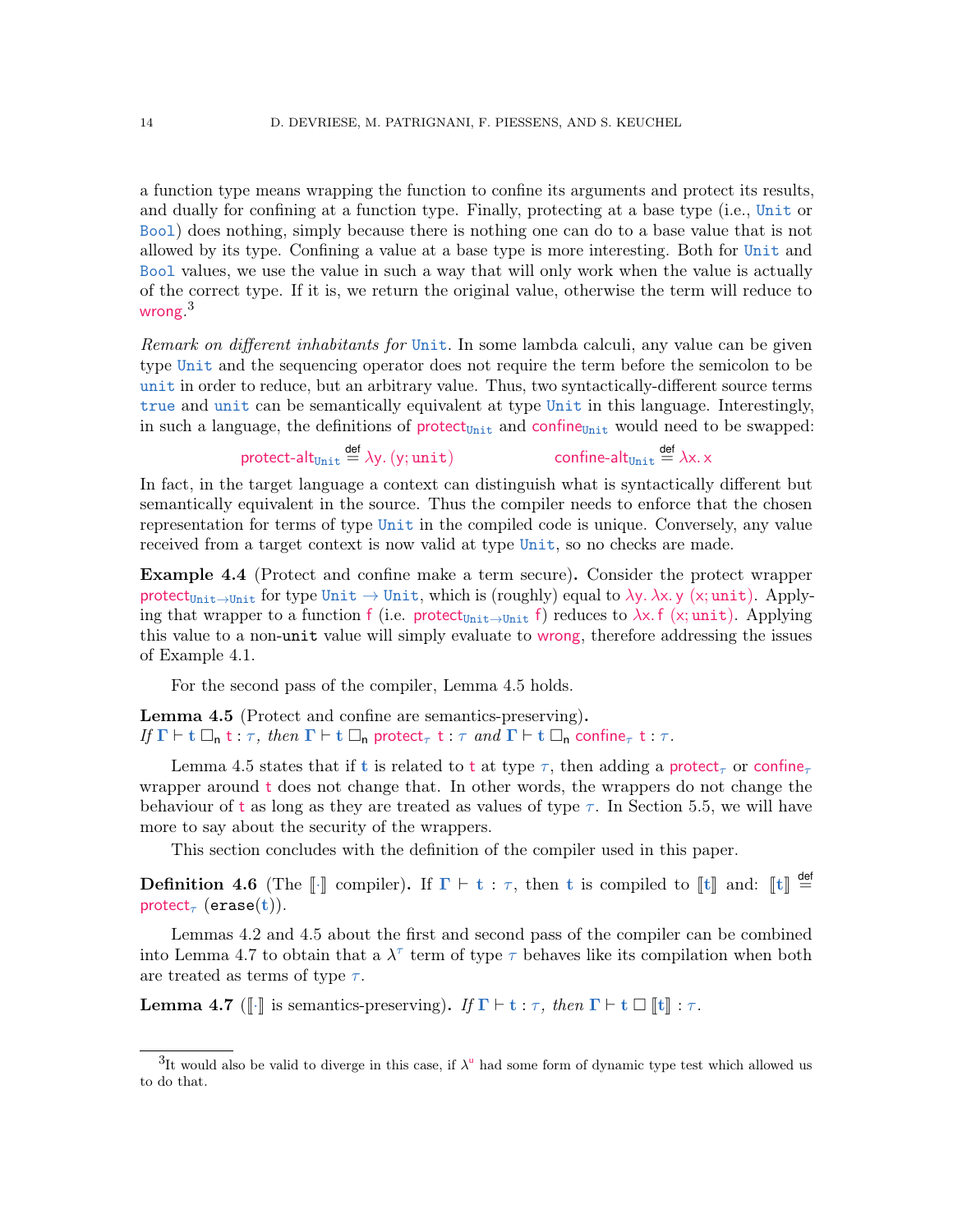### 5. Approximate Back-Translation

<span id="page-14-0"></span>This section presents the core idea of our proof technique: the approximate back-translation. As explained in Section [1,](#page-1-0) the idea is to translate a target language program context  $\mathfrak C$  to a source language program context  $\langle \mathfrak{C} \rangle$  which conservatively *n*-approximates  $\mathfrak{C}$ . Intuitively, this means that  $\langle\langle \mathfrak{C} \rangle\rangle$  behaves like  $\mathfrak C$  for up to n steps but it may diverge in cases where the original did not if  $\mathfrak C$  takes more than n steps. We will make this more precise in Section [5.2.](#page-16-0)

At the core of the approximate back-translation is the  $\lambda^{\tau}$  type UVal<sub>n</sub>. The type is essentially a  $\lambda^{\tau}$  encoding of the unitype of  $\lambda^{\mathsf{u}}$ . Where the untyped context  $\mathfrak{C}$  manipulates arbitrary  $\lambda^{\text{u}}$  values, its back-translation  $\langle\!\langle \mathfrak{C} \rangle\!\rangle_n$  manipulates values of type UVal<sub>n</sub>. Section [5.1](#page-14-1) defines  $UVal_n$  and the basic tools (constructors and destructors) for working with it. To explain how values in UVal<sub>n</sub> model values in  $\lambda^{\mathsf{u}}$ , Section [5.2](#page-16-0) fills in the missing piece of the logical relations of Fig. [7](#page-9-0) by defining  $V[\mathbf{EmulDV}_{n,p}]_{\Box}$ .<br>The type  $\text{HVol}_{n}$  is sufficiently large to contain n and

The type UVal<sub>n</sub> is sufficiently large to contain n-approximations of  $\lambda^{\mathsf{u}}$  values. However, it also contains approximations of  $\lambda^{\mathsf{u}}$  values up to less than n steps. Sometimes, values of type UVal<sub>n</sub> will be *downgraded* to a type UVal<sub>m</sub> with  $m < n$ . Dually, there will be cases where some values need to *upgrade*. Section [5.3](#page-18-1) defines functions to perform value upgrading and downgrading.

With  $\text{UVal}_n$  and the related machinery introduced, Section [5.4](#page-20-0) constructs the function emulate<sub>n</sub>, responsible for emulating a context such that it translates a  $\lambda^{\mathsf{u}}$  term t into a  $\lambda^{\tau}$  term of type UVal<sub>n</sub>. This function is easily extended to work with program contexts, producing contexts with hole of type  $UVal_n$  as expected.

However, remember from Fig. [3](#page-4-0) in Section [1](#page-1-0) that the goal of the back-translation is generating a context  $\langle\!\langle \mathfrak{C} \rangle\!\rangle_{\mathfrak{n}}$  whose hole can be filled with  $\lambda^{\tau}$  terms  $t_1$  and  $t_2$ . Their type is not UVal<sub>n</sub> but an arbitrary  $\lambda^{\tau}$  type  $\tau$ . Thus, there is a type mismatch between the hole of the emulated context emulate<sub>n</sub>( $\mathfrak{C}$ ) and the terms that we want to plug in there. Since the emulated contexts work with  $UVal_n$  values, we need a function that wraps terms of an arbitrary type  $\tau$  into a value of type UVal<sub>n</sub>. This is precisely what Section [5.5](#page-21-0) defines, namely a function inject<sub> $\tau$ ;n</sub> of type  $\tau \to \text{UVal}_n$ .

Finally, Section [5.6](#page-23-0) defines the approximate back-translation function  $\langle \cdot \rangle_{\tau:n}$ , mapping a  $\lambda^{\mathsf{u}}$  context  $\mathfrak{C}$  to a  $\lambda^{\tau}$  context  $\langle\!\langle \mathfrak{C} \rangle\!\rangle_{\tau;\mathsf{n}}$ . The additional index  $\tau$  w.r.t. earlier discussions is needed to introduce an appropriate call to inject<sub> $\tau$ in</sub> as discussed above, so that the hole of  $\langle\!\langle \mathfrak{C} \rangle\!\rangle_{\tau;\mathfrak{n}}$  is of type  $\tau$ . Plugging a term  $\mathfrak{t}_1$  in  $\langle\!\langle \mathfrak{C} \rangle\!\rangle_{\tau;\mathfrak{n}}$  *n*-approximates plugging in the compilation  $\llbracket \mathbf{t_1} \rrbracket$  in context  $\mathfrak{C}$ .

Immediately after the definition of each of the concepts discussed above (downgrade, upgrade, inject<sub> $\tau$ :n</sub> and emulate<sub>n</sub>), this section formalises the results about their behaviour. These results are expressed in terms of the logical relations of Fig. [7](#page-9-0) and of the  $EmulDV_{n,p}$ pseudo-type; they will be used to prove equivalence preservation in Section [6.](#page-24-0)

<span id="page-14-1"></span>5.1. UVal and its Tools. The family of types  $UVal_n$  is defined as follows:

 $\mathrm{UVal}_0 \stackrel{\mathsf{def}}{=} \mathtt{Unit}$  $\text{UVal}_{n+1} \stackrel{\text{def}}{=} \frac{\text{Unit} \oplus \text{Unit} \oplus \text{Bool} \oplus (\text{UVal}_n \times \text{UVal}_n) \oplus (\text{UVal}_n \oplus \text{IVal}_n)}{\text{IUV}_{n+1} \oplus \text{IIVal}_n \oplus (\text{IIVal}_n \oplus \text{IIVal}_n)}$  $(UVal_n \oplus UVal_n) \oplus (UVal_n \rightarrow UVal_n)$ 

UVal<sub>n</sub> is the type that emulated  $\lambda^{\mathsf{u}}$  terms have when back-translated into  $\lambda^{\tau}$ . For every n, UVal<sub>n</sub> is clearly a valid  $\lambda^{\tau}$  type. At non-zero levels, the type UVal<sub>n+1</sub> is a disjunct sum of base values (the second occurrence of Unit and Bool), products and coproducts of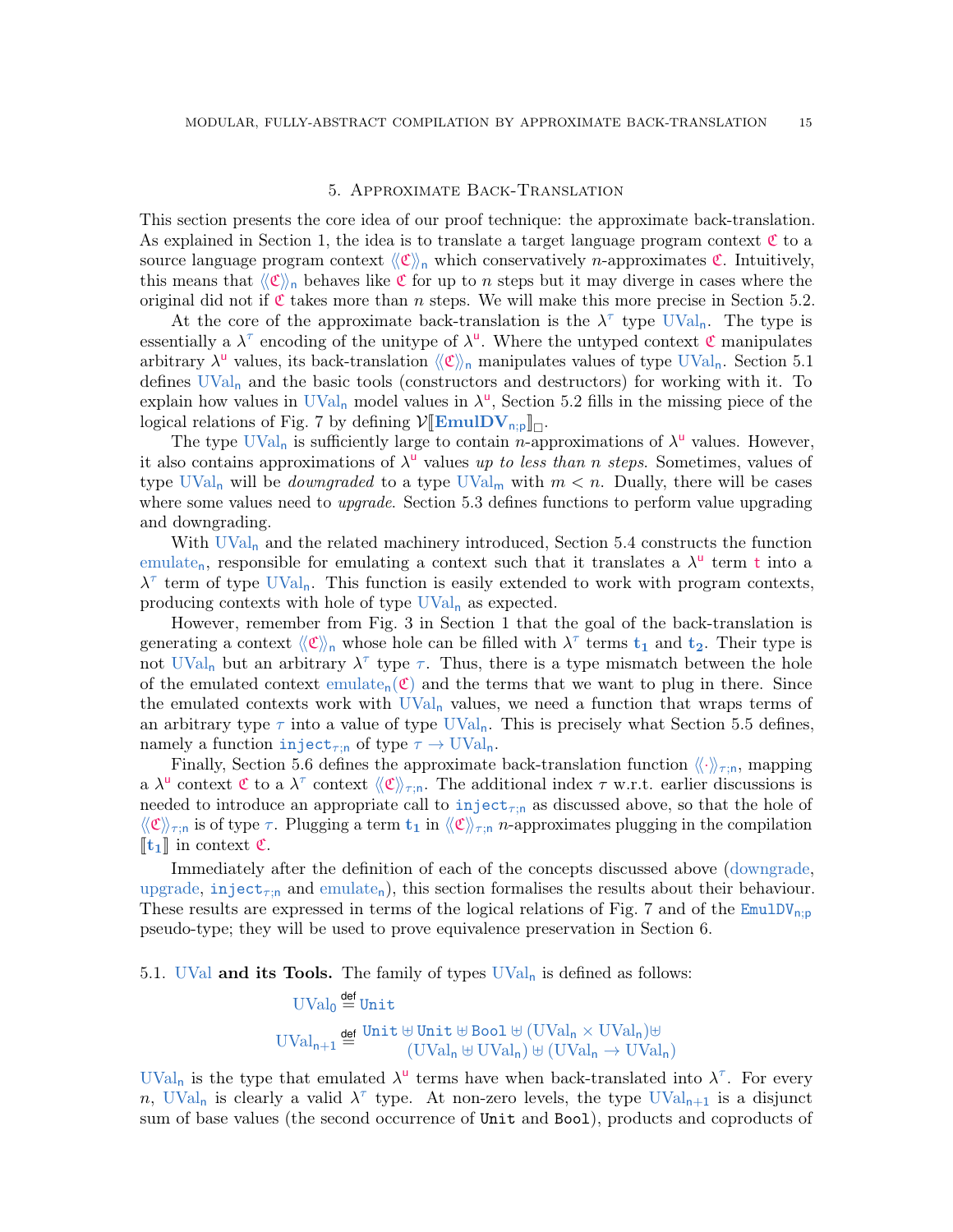$in_{unk:n} : UVal_{n+1}$  $in_{\text{Unit}:n} : \text{Unit} \rightarrow \text{UVal}_{n+1}$  $in_{Bool:n}:Bool \to UVal_{n+1}$  $in_{\times:n}$ : (UVal<sub>n</sub>  $\times$  UVal<sub>n</sub>)  $\rightarrow$  UVal<sub>n+1</sub>  $in_{\mathbb{H}:n} : (UVal_n \oplus UVal_n) \rightarrow UVal_{n+1}$  $in_{\rightarrow:n} : (UVal_n \to UVal_n) \to UVal_{n+1}$  $unk<sub>n</sub>: UVal<sub>n</sub>$  $\text{unk}_0 \stackrel{\mathsf{def}}{=} \text{unit}$  ${\rm unk}_{\mathsf{n}+1} \stackrel{\mathsf{def}}{=} {\tt in}_{{\rm unk};\mathsf{n}}$ omega $\tau : \tau$  $\mathrm{omega}_\tau \stackrel{\mathsf{def}}{=} \mathrm{fix}_{\mathtt{Unit} \to \tau}~ (\lambda \mathbf{x} : \mathtt{Unit} \to \tau.\, \mathbf{x}) \; \mathtt{unit}$  $\text{case}_{\text{Unit}:n}: \text{UVal}_{n+1} \rightarrow \text{Unit}$  $\texttt{case}_{\texttt{Rool:n}}: \text{UVal}_{\mathsf{n}+1} \to \texttt{Bool}$  $\text{case}_{\times: \mathfrak{n}} : \text{UVal}_{\mathfrak{n}+1} \to (\text{UVal}_{\mathfrak{n}} \times \text{UVal}_{\mathfrak{n}})$  $case_{\text{H}_{\text{in}}} : \text{UVal}_{n+1} \rightarrow (\text{UVal}_{n} \boxplus \text{UVal}_{n})$  $case_{\rightarrow n}: UVal_{n+1} \rightarrow UVal_n \rightarrow UVal_n$  $\texttt{case}_{\texttt{Unit};n} \stackrel{\text{def}}{=} \lambda \mathbf{x} : \text{UVal}_{n+1}$ . case  $\mathbf{x}$  of  $\{\texttt{in}_{\texttt{Unit};n} \; \mathbf{x} \mapsto \mathbf{x}; \_\rightarrow \text{omega}\}$ case<sub>Bool;n</sub>  $\frac{def}{=} \lambda x : UVal_{n+1}$ . case x of  $\{in_{Bool;n} x \mapsto x; \_ \mapsto \text{omega}\}$  $\texttt{case}_{\times; \mathbf{n}} \stackrel{\text{def}}{=} \lambda \mathbf{x} : \text{UVal}_{\mathbf{n+1}}.\text{case } \mathbf{x} \text{ of } \{\texttt{in}_{\times; \mathbf{n}} \mathbf{x} \mapsto \mathbf{x}; \_ \rightarrow \text{omega} \}$  $\texttt{case}_{\forall;n} \stackrel{\text{def}}{=} \lambda \mathbf{x} : \text{UVal}_{n+1}$ . case  $\mathbf{x}$  of  $\{\texttt{in}_{\forall;n} \mathbf{x} \mapsto \mathbf{x}; \_ \mapsto \text{omega}\}$  $\texttt{case}_{\rightarrow;\texttt{n}} \stackrel{\text{def}}{=} \lambda \mathbf{x} : \text{UVal}_{\texttt{n+1}}.\lambda \mathbf{y} : \text{UVal}_{\texttt{n}}.\text{case } \mathbf{x} \text{ of}\{\texttt{in}_{\rightarrow;\texttt{n}} \mathbf{z} \mapsto \mathbf{z} \text{ } \mathbf{y}; \_ \rightarrow \text{omega}\}$ 

<span id="page-15-0"></span>Figure 11: Basic tools for working with  $UVal_n$ . The subscript of omega is omitted when it is clear from the context.

 $UVal<sub>n</sub>s$  and functions mapping a  $UVal<sub>n</sub>$  to a  $UVal<sub>n</sub>$ . All of these cases are used to emulate a corresponding  $\lambda^{\mathsf{u}}$  value. Additionally, at every level including  $n = 0$ , the type UVal<sub>n</sub> contains a Unit case which is needed to represent an arbitrary  $\lambda^{\mathsf{u}}$  value in cases where the precision of the approximate emulation is insufficient to provide more information. Note that the two occurrences of Unit in the definition of  $UVal_{n+1}$  are not a typo. The first is used for imprecisely representing arbitrary  $\lambda^{\mathsf{u}}$  terms while the second accurately represents  $\lambda^{\mathsf{u}}$  unit values.

To work with  $UVaI_n$  values, we need basic tools for dealing with sum types: tag injections and case extractions (Fig. [11\)](#page-15-0). Functions  $i n_{unk:n}$ ,  $i n_{Unit:n}$ ,  $i n_{Bool:n}$ ,  $i n_{\#;n}$ ,  $i n_{\#;n}$ , are convenient names for nested applications of coproduct injection functions for the nested coproduct in the definition of  $UVal_{n+1}$ . The term  $unk_n$  produces either the single value of UVal<sub>0</sub> or uses in<sub>unk;n</sub> to produce a UVal<sub>n+1</sub> value representing a 0-precision approximate back-translation of an arbitrary untyped term. For using  $UVal_n$  values, we define functions case<sub>Unit;n</sub>, case<sub>Bool;n</sub>, case<sub>×;n</sub>, case<sub>⊎;n</sub>, case<sub>→;n</sub> using a somewhat liberal pattern matching syntax that can be easily desugared to nested case expressions. The functions are lambdas that inspect their  $\text{UVal}_{n+1}$  argument and return the contained value if it is in the appropriate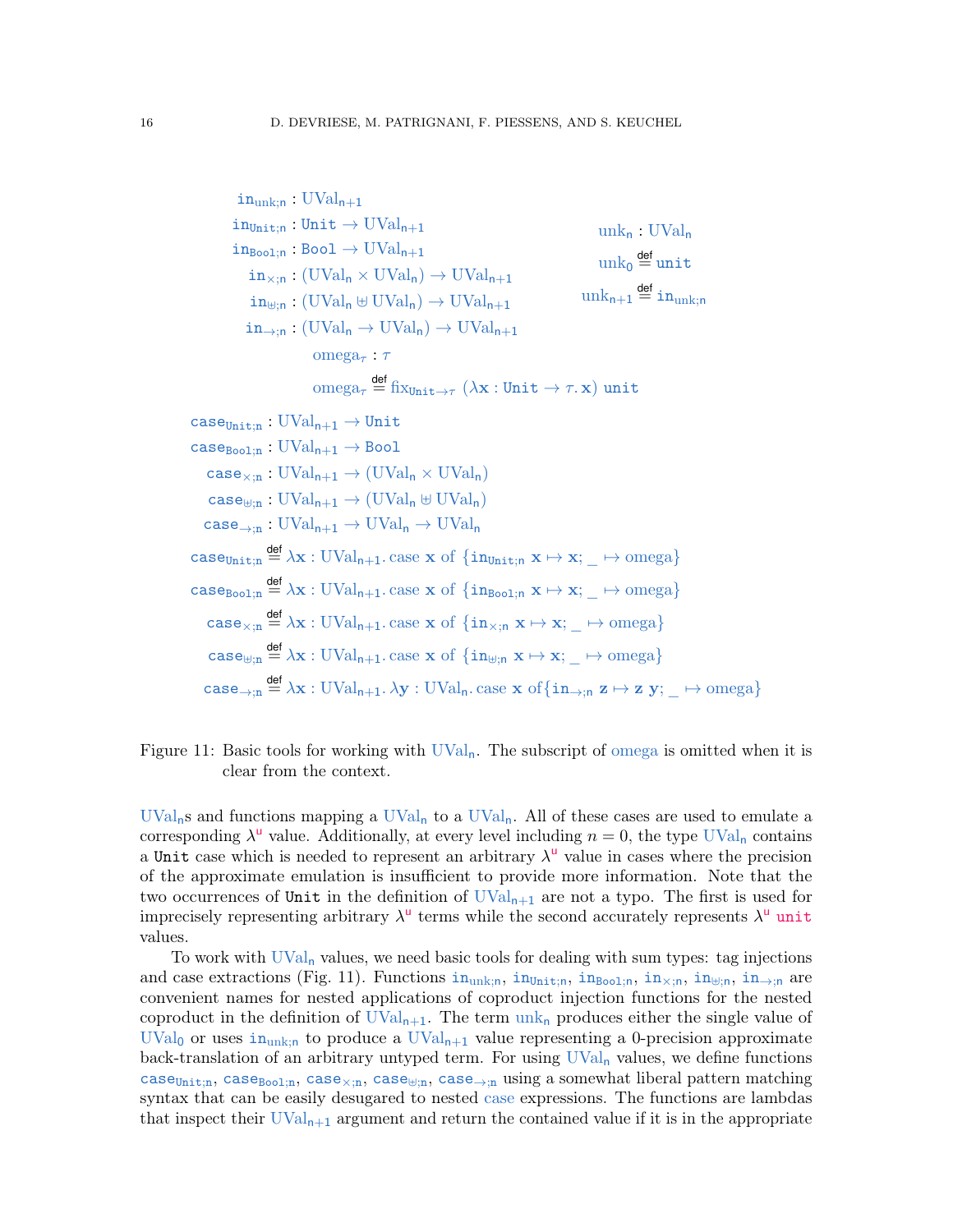branch of the coproduct, or diverge otherwise. To achieve divergence, we use a term omega<sub>r</sub> constructed using fix. We simply write omega when the type  $\tau$  can be inferred from the context.

<span id="page-16-0"></span>5.2.  $\lambda^{\mathsf{u}}$  Values vs. UVal. To make the correspondence between a  $\lambda^{\mathsf{u}}$  term and its emulation in  $\text{UVal}_n$  more exact, this section fills in the definition of  $\mathcal{V}[\text{EmulDV}_{n,p}]]_{\Box}$ , the missing piece<br>of the logical relations of Fig. 7. Intuitively, the provincial proported cases of the logical of the logical relations of Fig. [7.](#page-9-0) Intuitively, the previously presented cases of the logical relations define the relation between a  $\lambda^{\tau}$  term and its compilation. The  $\mathcal{V}[\mathbb{E}_{\text{mulDV}_{n,p}}]_{\square}$  case defines the relation between a  $\lambda^{\mathsf{u}}$  term and its UVal<sub>n</sub>-typed back-translation, as motivated in Example [5.1.](#page-16-1) This relation depends on the index  $n$  of type UVal<sub>n</sub> and additionally on a parameter  $p ::= \texttt{precise} \mid \texttt{imprecise}$ , that is explained below.

<span id="page-16-1"></span>**Example 5.1** (The need for EmulDV). Consider the term  $t \equiv in_{\text{Bool};1}$  true. Since UVal<sub>n</sub> is a sum type, according to the definition of  $V[\tau \oplus \tau']$ , it can be related only to terms that have<br>the same tag. However, for the back translation we do not want this, we want that term to the same tag. However, for the back-translation we do not want this, we want that term to be related to the t term that t approximates (in this case,  $true$ ). Type EmulDV<sub>n;p</sub> serves the purpose of expressing this t-emulates-t relation (as opposed to the t-is-the-compilation-of-t relation expressed by the other types). In other words,  $i_{\text{Boo1}:1}$  true and true will be related at pseudo-type  $EmulDV<sub>2p</sub>$ .

Before explaining the definition of the logical relations for  $EmulDV<sub>n;p</sub>$ , we should elaborate on the approximateness of the correspondence.

**Example 5.2** (Approximate values unk<sub>n</sub>). Consider the UVal<sub>6</sub> value

 $in_{\times;5}$  (in<sub>ttin</sub> (inl unk<sub>4</sub>), unk<sub>5</sub>)

This value might be used by the approximate back-translation to represent the  $\lambda^{\mathsf{u}}$  term  $\langle \text{inl } \langle \text{unit}, \text{true} \rangle, \lambda x. x \rangle$ . Our  $\mathcal{V}[\mathbb{E}\text{mult}V_{n,p}]\$  specification will enforce that terms of the form  $\text{in}_{\times; \text{n}} \langle \cdot, \cdot \rangle$  or  $\text{in}_{\text{min}}$  (inl ·) represent the corresponding  $\lambda^{\text{u}}$  constructs, but terms unk<sub>4</sub> and unk<sub>5</sub> can represent arbitrary terms (in this case: a pair of base values and a lambda).

The limited size of the type  $\text{UVal}_n$  sometimes forces us to resort to  $\text{unk}_n$  values in the back-translation, making it approximate. However,  $V[\mathbb{E}\text{mulV}_{n,p}]_{\Box}$  does not allow these  $\text{unk}_n$ <br>values to equivalent approximate because they quild compromise the required provision of our values to occur just anywhere, because they could compromise the required precision of our approximate back-translation.

In fact,  $\mathcal{V}[\mathbb{E}_{m} \cup \text{Div}_{n,p}]_{\Box}$  provides two different specifications for the occurrence of unk<sub>n</sub>, depending on the value of p. The case where  $p = \text{imprecise}$  is used when we are proving  $\langle\langle \mathfrak{C} \rangle\rangle_n \lesssim \mathfrak{C}$ , which means roughly that termination of  $\langle\langle \mathfrak{C} \rangle\rangle_n$  in any number of steps implies termination of  $\mathfrak{C}$ . In this case,  $\mathcal{V}[\mathbb{E} \text{mult}_{n,p}]_{\Box}$  allows unk<sub>n</sub> values to occur everywhere in a back-translation term, and they can correspond to arbitrary  $\lambda^{\mathsf{u}}$  terms. These mild requirements on the correspondence of  $\lambda^{\mathsf{u}}$  terms place a large burden on the code in a backtranslation  $\langle \mathfrak{C} \rangle_{\mathfrak{n}}$ . This code must be able to deal with unk<sub>n</sub> values and produce behaviour for them that approximates the behaviour of  $\mathfrak{C}$  for the arbitrary values that the unk<sub>n</sub>s correspond with. Luckily, when we are proving  $\langle\!\langle \mathfrak{C} \rangle\!\rangle_n \lesssim \mathfrak{C}$ , we can achieve this by simply making all the functions in our back-translation diverge whenever they try to use a  $UVal_n$  value that happens to be an unk<sub>n</sub>. This is sufficient because the approximation  $\langle\langle \mathfrak{C} \rangle\rangle_n \lesssim \mathfrak{C}$  trivially holds when  $\langle\!\langle \mathfrak{C} \rangle\!\rangle_n$  diverges: it essentially only requires that C terminates whenever  $\langle\!\langle \mathfrak{C} \rangle\!\rangle_n$  does, but nothing needs to be shown when the latter diverges.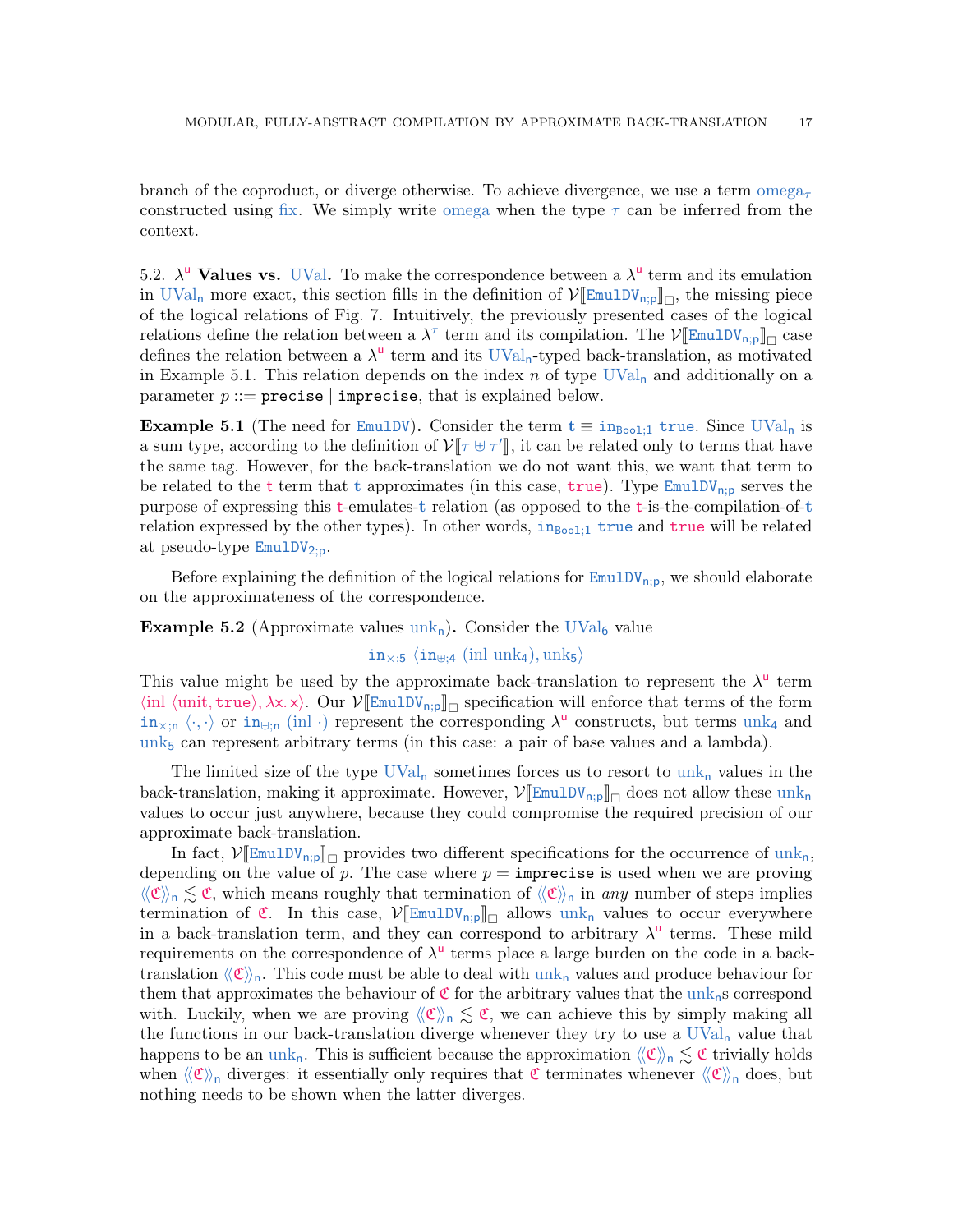$$
\mathcal{V}[\texttt{EmulDV}_{0;p}]\Box\stackrel{\text{def}}{=}\{(\underline{W},v,v)\mid v=\texttt{unit and }p=\texttt{imprecise}\}\\ \begin{cases} v\in\texttt{oftype}(UVal_{n+1})\text{ and one of the following holds:} \\ (v=\texttt{in}_{unk;n}\text{ and }p=\texttt{imprecise} \\ \exists v'.\ v=\texttt{in}_{Unit;n}\ v'\text{ and }(\underline{W},v',v)\in\mathcal{V}[\texttt{Unit}]\Box\\ \exists v'.\ v=\texttt{in}_{Bool;n}\ v'\text{ and }(\underline{W},v',v)\in\mathcal{V}[\texttt{Bool}]\Box\\ \exists v'.\ v=\texttt{in}_{x;n}\ v'\text{ and }\\ (\underline{W},v',v)\in\mathcal{V}[\texttt{EmulDV}_{n;p}\times\texttt{EmulDV}_{n;p}]\Box\\ \exists v'.\ v=\texttt{in}_{\forall j,n}\ v'\text{ and }\\ (\underline{W},v',v)\in\mathcal{V}[\texttt{EmulDV}_{n;p}\oplus\texttt{EmulDV}_{n;p}]\Box\\ \exists v'.\ v=\texttt{in}_{\rightarrow jn}\ v'\text{ and }\\ (\underline{W},v',v)\in\mathcal{V}[\texttt{EmulDV}_{n;p}\rightarrow\texttt{EmulDV}_{n;p}]\Box \end{cases}
$$

<span id="page-17-0"></span>Figure 12: Specifying the relation between  $\lambda^{\mathsf{u}}$  values and their emulation in  $\mathcal{V}[\mathsf{EmulDV}_{\mathsf{n};\mathsf{p}}]_{\square}$ .

**Example 5.3** (Relatedness with imprecise). Consider the term  $\mathbf{t} \equiv \text{in}_{\times;42} \langle \text{unk}_{42}, \text{unk}_{42} \rangle$ . This term will be related to  $\langle t_1,t_2 \rangle$  at pseudo-type EmulDV<sub>43;imprecise</sub> for any terms  $t_1$  and  $t_2$ and in any world.

The case when  $p =$  precise specifies where values unk<sub>n</sub> are allowed when we are proving that  $\langle\!\langle \mathfrak{C} \rangle\!\rangle_n \gtrsim_n \mathfrak{C}$ , meaning roughly that termination of  $\mathfrak{C}$  in less than n steps implies termination of  $\langle\!\langle \mathfrak{C} \rangle\!\rangle_{\mathfrak{n}}$ . In this case, the requirements on the back-translation correspondence are significantly stronger:  $unk_n$  is simply ruled out by the definition of  $\mathcal{V}[\mathbb{E}\text{mulDV}_{n;p}]_n$ . That does not mean, however, that unk, cannot escur inside related terms, rather that unk, can does not mean, however, that  $unk_n$  cannot occur inside related terms, rather that  $unk_n$  can only occur at depths that cannot be reached using the number of steps in the world.

**Example 5.4** (Relatedness with precise). Consider again the term  $\mathbf{t} \stackrel{\text{def}}{=} \text{in}_{\times;42}$   $\langle \text{unk}_{42}, \text{unk}_{42} \rangle$ . This term will still be related by  $\text{EmulDV}_{43;\text{precise}}$  to  $t \stackrel{\text{def}}{=} \langle t_1, t_2 \rangle$  for any terms  $t_1$  and  $t_2$ , but only in worlds  $\underline{W}$  such that  $lev(\underline{W}) = 0$ . More precisely, our specification will state that  $(\underline{\mathsf{W}},\mathbf{t},\mathbf{t})\in\mathcal{V}[\texttt{EmulDV}_{43;\texttt{precise}}]_{\square}$  iff

 $(\mathsf{W},\langle \mathrm{unk}_{42}, \mathrm{unk}_{42}\rangle,\langle t_1,t_2\rangle) \in \mathcal{V}$ [EmulDV<sub>42;precise</sub>  $\times$  EmulDV<sub>42;precise</sub>]<sub>[1</sub>.

By the definition in Fig. [7,](#page-9-0) this requires in turn that  $(\underline{W}, \text{unk}_{42}, t_1)$  and  $(\underline{W}, \text{unk}_{42}, t_2)$  are in  $\mathcal{P}[\mathbb{E}_{\text{mult}}]$   $\mathcal{P}[\mathbb{E}_{\text{mult}}]$  and  $\mathcal{P}[\mathbb{E}_{\text{mult}}]$ . However if  $\text{lev}(\underline{W}) = 0$ , then this is vacuously true by definition of the  $\triangleright$  operator, independent of the requirements of  $\mathcal{V}[\mathbb{E}\text{mulDV}_{42,\text{precise}}]_{\square}$ .

Intuitively, it is sufficient to only forbid  $unk_n$  at depths lower than the number of steps left in the world because we are proving  $\langle\!\langle \mathfrak{C} \rangle\!\rangle_{\mathfrak{n}} \gtrsim_{\mathfrak{n}} \mathfrak{C}$  (emphasis on the index  $_{\mathfrak{n}}$  of  $\gtrsim_{\mathfrak{n}}$ ). So, if C terminates in less than n steps, then the evaluation of C cannot have used values that are deeper than level n in any UVal<sub>n</sub>. The corresponding execution of  $\langle\langle \mathfrak{C} \rangle\rangle$ <sub>n</sub> will also not have had a chance to encounter the  $\text{unk}_n$ s. Therefore, the executions must have behaved identically.

With this approximation aspect explained, Fig. [12](#page-17-0) presents the definition of  $\mathcal{V}[\mathbb{E}\text{mulD}V_{n;p}]\Box$ For relating terms v and v in a world W, the definition requires that v has the right type and that  $p = \text{imprecise if } v \text{ is unknown.}$  Additionally, the structure of the  $\lambda^{\tau}$  term stripped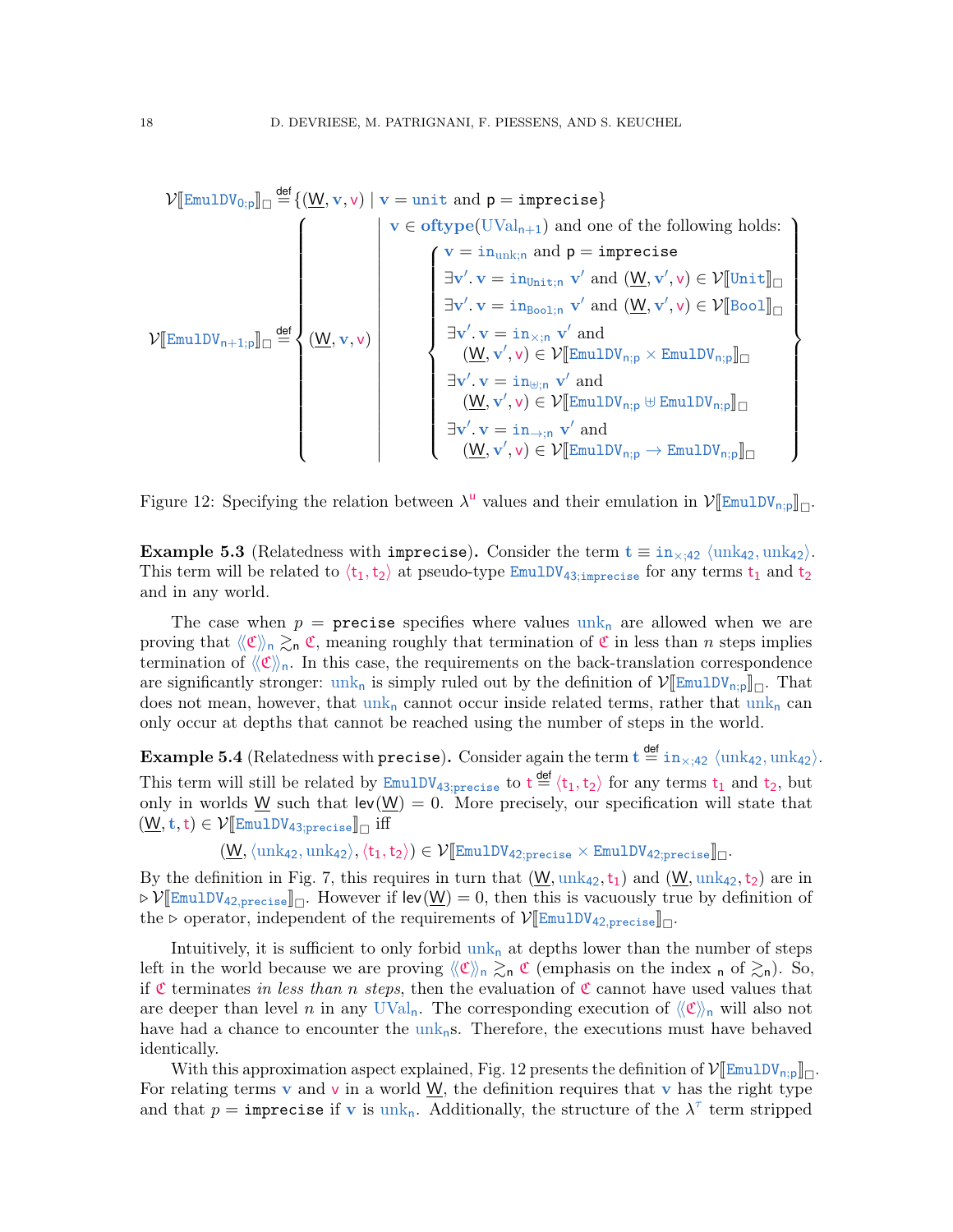$$
\begin{aligned} &\texttt{toEmul}(\emptyset)_{n;p} = \emptyset \\ &\texttt{toEmul}(\Gamma, \times)_{n;p} = \texttt{toEmul}(\Gamma)_{n;p}, (\texttt{x}: \texttt{EmulD}\texttt{V}_{n;p}) \\ &\texttt{repEmul}(\emptyset) = \emptyset \\ &\texttt{repEmul}(\Gamma, (\texttt{x}:\hat{\tau})) = \texttt{repEmul}(\Gamma), (\texttt{x}: \texttt{repEmul}(\hat{\tau})) \\ &\texttt{repEmul}(\hat{\tau} \times \hat{\tau'}) = \texttt{repEmul}(\hat{\tau}) \times \texttt{repEmul}(\hat{\tau'}) \\ &\texttt{repEmul}(\hat{\tau} \oplus \hat{\tau'}) = \texttt{repEmul}(\hat{\tau}) \oplus \texttt{repEmul}(\hat{\tau'}) \\ &\texttt{repEmul}(\hat{\tau} \rightarrow \hat{\tau'}) = \texttt{repEmul}(\hat{\tau}) \rightarrow \texttt{repEmul}(\hat{\tau'}) \\ &\texttt{repEmul}(\texttt{EmulD}\texttt{V}_{n;p}) = \text{UVal}_n \\ &\texttt{repEmul}(\text{Bool}) = \text{Bool} \\ &\texttt{repEmul}(\text{Unit}) = \text{Unit} \end{aligned}
$$

<span id="page-18-0"></span>Figure 13: Helper functions for  $\text{EmulDV}_{n:p}$ .

of its UVal<sub>n</sub> tag and the structure of the  $\lambda^{\mathsf{u}}$  term must coincide. Formally, this is expressed by the following conditions:  $(\underline{W}, \mathbf{v}', \mathbf{v})$  are in  $V[\mathcal{B}]]_{\square}$  (recall that  $B$  are ground types),<br> $V^{[\Gamma_{m+1}, \Gamma_{M}]}_{\square_{m+1}, \square_{M}} \times F_{m+1}^{[\Gamma_{m+1}, \Gamma_{M}]} \mathbb{I}_{\square_{m+1}, \square_{M+1}}^{[\Gamma_{m+1}, \Gamma_{M+1}, \square_{M+1}]_{\square_{M+1}}^{[\Gamma_{m$  $\mathcal{V}[\mathbb{E} \text{mult} V_{n;p} \times \mathbb{E} \text{mult} V_{n;p}]]_{\Box}, \mathcal{V}[\mathbb{E} \text{mult} V_{n;p} \oplus \mathbb{E} \text{mult} V_{n;p}]]_{\Box} \text{ or } \mathcal{V}[\mathbb{E} \text{mult} V_{n;p} \rightarrow \mathbb{E} \text{mult} V_{n;p}]]_{\Box} \text{ if } v = \text{index } \mathcal{V} \text{ and } \mathcal{V}' \text{ is a } \mathcal{V}' \text{ is a } \mathcal{V}' \text{ is a } \mathcal{V}' \text{ is a } \mathcal{V}' \text$  $\sin_{\beta; n} v', v = \sin_{\alpha; n} v', v = \sin_{\beta; n} v'$  or  $v = \sin_{\beta; n} v'$  respectively.

In addition to  $\text{EmulDV}_{n;p}$ , we still need to define two helper functions (Fig. [13\)](#page-18-0). The first, repEmul( $\cdot$ ), was left open in Fig. [7.](#page-9-0) It re-maps all variables of a  $\Gamma$  that are of type EmulDV<sub>n;p</sub> to type UVal<sub>n</sub>. A second function,  $\texttt{toEmul}(\cdot)_{n;p}$ , turns an untyped  $\Gamma$  into one where all variables are mapped to  $EmulDV_{n;p}$ .

The adequacy property of the logical relations (Lemma [3.1\)](#page-11-1) holds for the complete definition of the logical relations, including the definition for  $V[\mathbb{E}_{\text{mulDV}_{n;p}}]$ .

<span id="page-18-1"></span>5.3. Upgrading and Downgrading Values. Figure [14](#page-19-0) defines the functions downgrade<sub>nid</sub>:  $\text{UVal}_{n+d} \to \text{UVal}_n$  and upgrade<sub>n:d</sub> :  $\text{UVal}_n \to \text{UVal}_{n+d}$  (by induction on n) that we talked about before. Most cases simply work structurally over the type, but some are more interesting. There is a contravariance in the cases for function values in both downgrade<sub>n;d</sub> and upgrade<sub>n;d</sub>: a function  $UVal_n \to UVal_n$  is turned into a function of type  $UVal_{n+d} \to UVal_{n+d}$ by constructing a wrapper that downgrades the argument and upgrades the result and vice versa. Unknown values are always mapped to unknown values, but additionally, the case for downgrade<sub>n;d</sub> when  $n = 0$  will throw away the information contained in its argument of type  $UVal_d$  and simply returns the single unknown value in  $UVal_0$ . Note that downgrade<sub>n;d</sub> and upgrade<sub>n;d</sub> are not inverse functions, since downgrade<sub>n;d</sub> throws away information that was previously there. Informally, while  $t \sim$  downgrade<sub>n:d</sub> (upgrade<sub>n;d</sub> t), the reverse (t  $\sim$  upgrade<sub>n:d</sub> (downgrade<sub>n;d</sub> t)) is not true, since applying downgrade first reduces precision.

<span id="page-18-2"></span>**Example 5.5** (Downgrading terms). Suppose that we want to emulate a  $\lambda^{\mathsf{u}}$  term  $\lambda x. \langle x, x \rangle$ in UVal. for a sufficiently-large n. We would expect roughly the following  $\lambda^{\tau}$  term:

 $in_{\rightarrow:n-1} (\lambda x : UVal_{n-1}. in_{\times:n-2} \langle x, x \rangle)$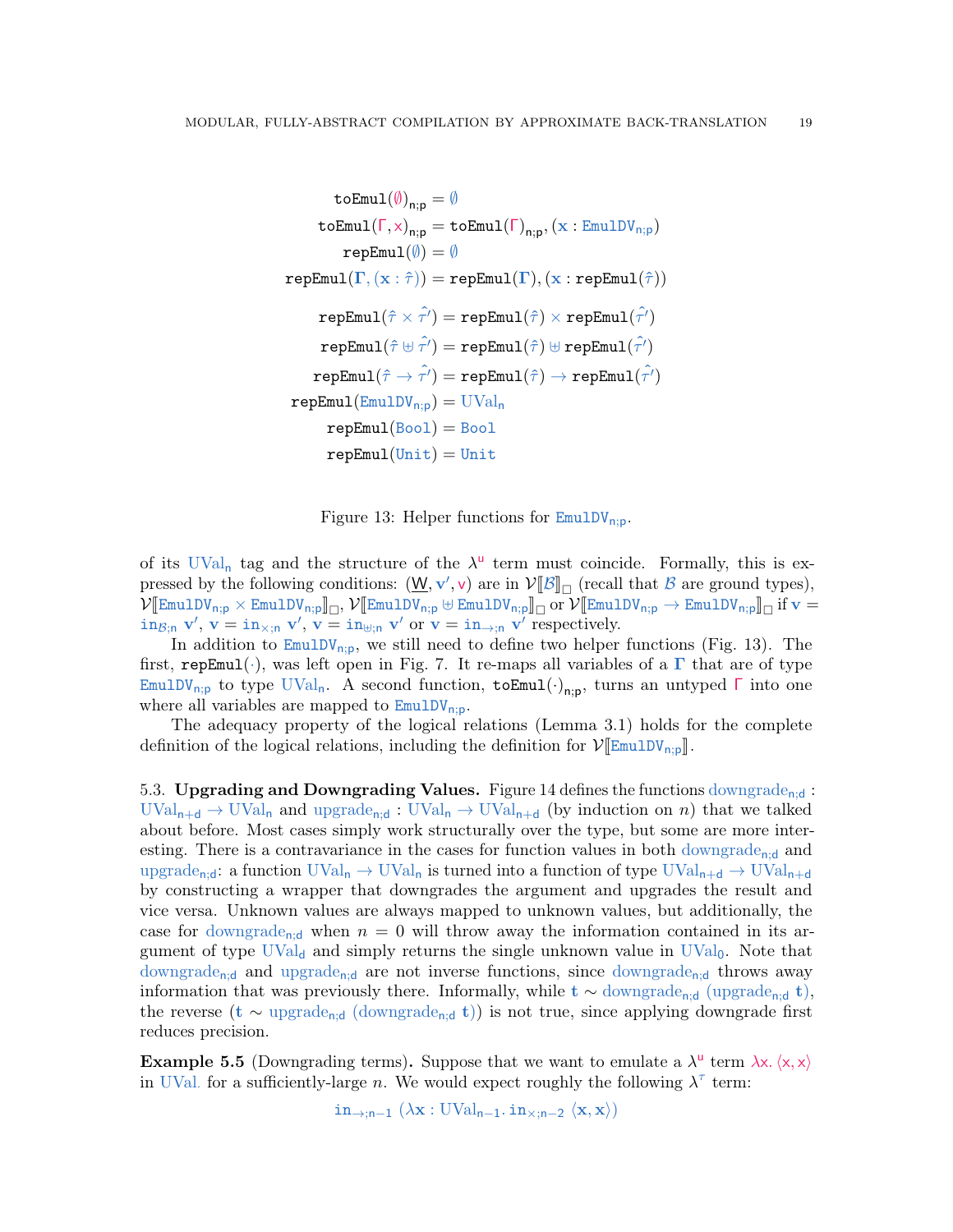$downgrade_{n,d}: UVal_{n+d} \rightarrow UVal_n$ 

downgrade<sub>0;d</sub>  $\stackrel{\mathsf{def}}{=} \lambda \mathbf{v} : UVal_{d}$ . unk<sub>0</sub>

downgrade<sub>n+1;d</sub>  $\stackrel{\text{def}}{=} \lambda \mathbf{x} : UVal_{n+d+1}$ . case  $\mathbf{x}$  of

 

 $\frac{1}{2}$ 

```
i = \text{in}_{\text{unk};n+d} \mapsto \text{in}_{\text{unk};n}\left| \text{in}_{\text{Unit};n+d} \ y \mapsto \text{in}_{\text{Unit};n} \ y\begin{cases} \n\frac{1110 \text{nit};\text{n+d}}{110001;\text{n+d}} \text{y} \mapsto \text{in}_{\text{Bool};\text{n}} \text{y} \n\end{cases}in_{\times; n+d} y \mapsto in_{\times; n} (downgrade<sub>n;d</sub> y.1, downgrade<sub>n;d</sub> y.2)
         in_{\text{min+d}} y \mapsto in_{\text{min}} case y of
                                                                                    

                                                                                     inl \mathbf{x} \mapsto \text{inl} (downgrade<sub>n;d</sub> \mathbf{x})
                                                                                      \text{inr } \mathbf{x} \mapsto \text{inr } (\text{downgrade}_{n;\mathbf{d}} \mathbf{x})in_{\rightarrow; n+d} y \mapsto in_{\rightarrow; n} (\lambda z : UVal_n. downgrade<sub>n;d</sub>(y (upgrade<sub>n;d</sub> z)))
```

```
\text{upgrade}_{n:d}: \text{UVal}_n \to \text{UVal}_{n+d}
```
upgrade<sub>0;d</sub>  $\stackrel{\mathsf{def}}{=} \lambda \mathbf{x} : \text{UVal}_0$ . unk<sub>d</sub>

upgrade<sub>n+1;d</sub>  $\stackrel{\text{def}}{=} \lambda \mathbf{x} : \text{UVal}_{n+1}$ . case  $\mathbf{x}$  of

 $\overline{\phantom{a}}$ I  $\mathsf{I}$ I  $\mathsf{I}$ I I  $\mathsf{I}$ I  $\mathsf{I}$ I  $\mathsf{I}$ I  $\mathsf{I}$ I  $\mathsf{I}$  $\mathsf{l}$ 

$$
\begin{aligned} &\text{in}_{\text{unk};n} \mapsto \text{in}_{\text{unk};n+d};\\ &\text{in}_{\text{Unit};n} \ y \mapsto \text{in}_{\text{Unit};n+d} \ y;\\ &\text{in}_{\text{Bool};n} \ y \mapsto \text{in}_{\text{Bool};n+d} \ y;\\ &\text{in}_{\times;n} \ y \mapsto \text{in}_{\times;n+d} \ \langle \text{upgrade}_{n;d} \ y.1, \text{upgrade}_{n;d} \ y.2 \rangle\\ &\text{in}_{\uplus;n} \ y \mapsto \text{in}_{\uplus;n+d} \ \text{case} \ y \ \text{of} \ \begin{vmatrix} \text{inl} \ x \mapsto \text{inl} \ (\text{upgrade}_{n;d} \ x) \\ \text{inr} \ x \mapsto \text{inr} \ (\text{upgrade}_{n;d} \ x) \\ \text{inr} \ x \mapsto \text{inr} \ (\text{upgrade}_{n;d} \ x) \end{vmatrix}\\ &\text{in}_{\rightarrow;n} \ y \mapsto \text{in}_{\rightarrow;n+d} \ (\lambda z: \text{UVal}_n.\ \text{upgrade}_{n;d}(y \ (\text{downgrade}_{n;d} \ z))) \end{aligned}
$$

Figure 14: Upgrade and downgrade for UValn.

<span id="page-19-0"></span>Indices  $n-1$  and  $n-2$  of the UVal<sub>n</sub> constructors are imposed by the well-typedness constraints. However, even this is not enough to guarantee well-typedness. With a closer inspection, the variable x of type  $UVal_{n-1}$  is used where a term of type  $UVal_{n-2}$  is required (it is inside a pair tagged with  $in_{\times; n-2}$ ). This is a problem of type safety, not precision of approximation. Since x appears inside a pair, inspecting x for any number of steps requires at least one additional step to first project it out of the pair. In other words, for the pair to be a precise approximation up to  $\leq n-1$  steps, x needs only to be precise up to  $n-2$  steps. It is then safe to throw away one level of precision and downgrade x from type  $\text{UVal}_{n-1}$  to  $\text{UVal}_{n-2}$ .

We will use the function downgrade for the situation of Example [5.5](#page-18-2) and similar ones in the next sections. In dual situations we will need to upgrade terms from type  $\text{UVal}_n$  to  $UVal_{n+d}$ . This will neither increase precision of the approximation, nor decrease it.

The correctness property for downgrade and upgrade is stated in the following lemma.

<span id="page-19-1"></span>**Lemma 5.6** (Compatibility lemma for upgrade<sub>nid</sub> and downgrade<sub>nid</sub>). Suppose that • either  $(n < m$  and  $p =$  precise)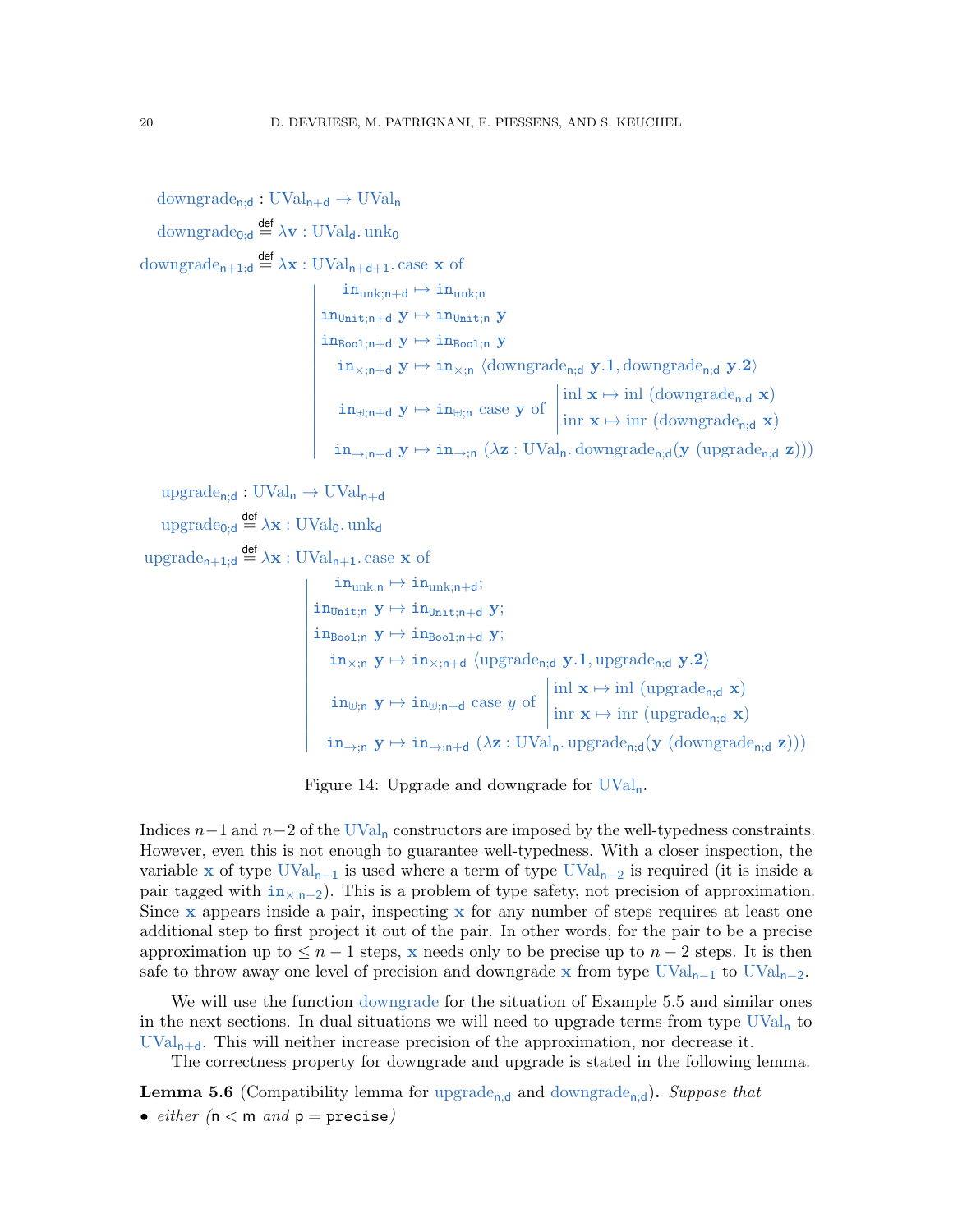$$
\text{emulate}_{n}(t): \text{UVal}_{n}
$$
\n
$$
\text{emulate}_{n}(\text{unit}) \stackrel{\text{def}}{=} \text{downgrade}_{n;1} (\text{in}_{\text{Bool},n} \text{unit})
$$
\n
$$
\text{emulate}_{n}(\text{false}) \stackrel{\text{def}}{=} \text{downgrade}_{n;1} (\text{in}_{\text{Bool},n} \text{true})
$$
\n
$$
\text{emulate}_{n}(\text{false}) \stackrel{\text{def}}{=} \text{downgrade}_{n;1} (\text{in}_{\text{Bool},n} \text{false})
$$
\n
$$
\text{emulate}_{n}(x) \stackrel{\text{def}}{=} x
$$
\n
$$
\text{emulate}_{n}(\lambda x, t) \stackrel{\text{def}}{=} \text{downgrade}_{n;1} (\text{in}_{\rightarrow;n} (\lambda x: \text{UVal}_{n}, \text{emulate}_{n}(t)))
$$
\n
$$
\text{emulate}_{n}(\lambda x, t) \stackrel{\text{def}}{=} \text{downgrade}_{n;1} (\text{in}_{\rightarrow;n} (\lambda x: \text{UVal}_{n}, \text{emulate}_{n}(t)))
$$
\n
$$
\text{emulate}_{n}(\text{tr } t_{2}) \stackrel{\text{def}}{=} \text{downgrade}_{n;1} (\text{in}_{\times;n} (\text{emulate}_{n}(t_{1})), \text{emulate}_{n}(t_{2})))
$$
\n
$$
\text{emulate}_{n}(\text{int } t) \stackrel{\text{def}}{=} \text{downgrade}_{n;1} (\text{in}_{\text{lin}} \text{in} \text{in} \text{mult}_n(t)))
$$
\n
$$
\text{emulate}_{n}(\text{int } t) \stackrel{\text{def}}{=} (\text{case}_{\times;n} (\text{upgrade}_{n;1} (\text{emulate}_{n}(t)))) .1
$$
\n
$$
\text{emulate}_{n}(t.2) \stackrel{\text{def}}{=} (\text{case}_{\times;n} (\text{upgrade}_{n;1} (\text{emulate}_{n}(t)))) .2
$$
\n
$$
\text{emulate}_{n}(t; t') \stackrel{\text{def}}{=} (\text{case}_{\text{Unit}} (\text{upgrade}_{n;1} (\text{emulate}_{n}(t)))) ; \text{emulate}_{n}(t')
$$
\n
$$
\text{emulate}_{n}(\text{wrong}) \stackrel{\text{def}}{=}
$$

emulate<sub>n</sub> (if t then  $t_1$  else  $t_2$ )  $\stackrel{\text{def}}{=}$ 

if (case<sub>Bool;n</sub> (upgrade<sub>n;1</sub> (emulate<sub>n</sub>t))) then emulate<sub>n</sub>(t<sub>1</sub>) else emulate<sub>n</sub>(t<sub>2</sub>)

<span id="page-20-1"></span>Figure 15: Emulating  $\lambda^{\mathsf{u}}$  terms in UVal<sub>n</sub>.

• or  $(\Box = \leq$  and  $p =$  imprecise),

## then

- If  $\Gamma \vdash t \Box_n t : \text{EmulDV}_{m+d;p}$ , then  $\Gamma \vdash \text{downgrade}_{m;d}$  t  $\Box_n t : \text{EmulDV}_{m;p}$ .
- If  $\Gamma \vdash t \Box_n t : \text{EmulDV}_{m;p}$ , then  $\Gamma \vdash \text{upgrade}_{m;d} t \Box_n t : \text{EmulDV}_{m+d;p}$ .

This lemma covers both situations that we discussed previously. It requires that either  $n < m$  (so that the results only hold in worlds W with lev(W)  $\leq n < m$ ), in which case  $p =$  precise, or  $\Box = \leq$  and  $p =$  imprecise. If that is the case, the lemma says that if a term t is related to t by  $\text{EmulDV}_{m+d;p}$  (or  $\text{EmulDV}_{m;p}$ ) then it stays related to t after upgrading or downgrading.

<span id="page-20-0"></span>5.4. **Emulation.** Having defined downgrade and upgrade, Fig. [15](#page-20-1) defines the emulate<sub>n</sub> function. That function maps arbitrary  $\lambda^{\mathsf{u}}$  terms to their approximate back-translation:  $\lambda^{\tau}$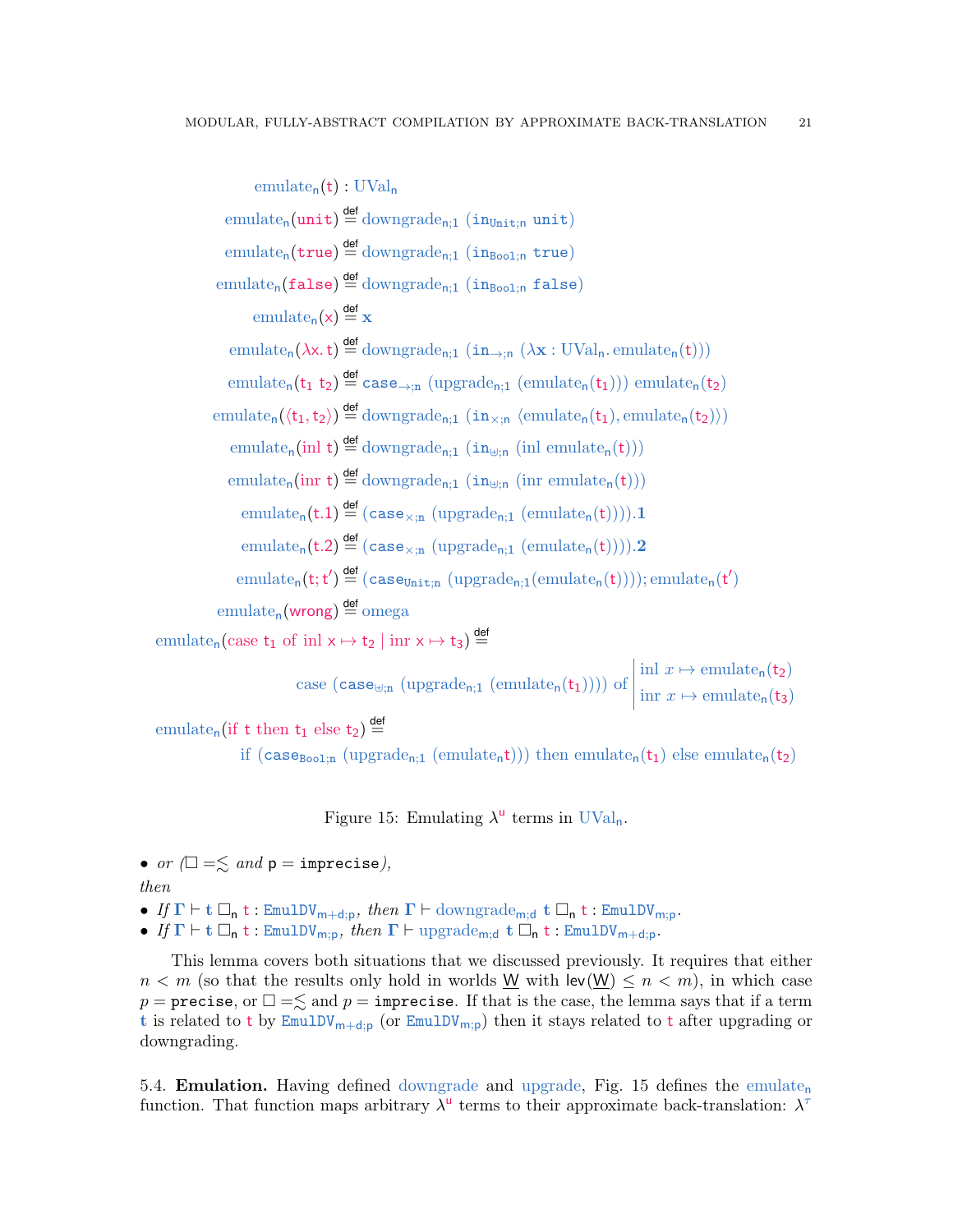terms of type  $UVal_n$ . emulate<sub>n</sub> is defined by induction on t. The different cases follow the same pattern: every term **t** is mapped to a  $\lambda^{\tau}$  term constructed recursively from the emulation of sub-terms, producing and consuming  $UVal_n$  terms wherever t works with untyped terms. Additionally, the definitions use upgrade<sub>n;1</sub> and downgrade<sub>n;1</sub> to make the resulting term type-check, as explained in Example [5.5.](#page-18-2) For example, the case for pairs applies  $i_{\text{max}}$  to a pair constructed from the emulations of its components. Since this produces a  $UVal_{n+1}$ , downgrade<sub>n;1</sub> is used to downgrade this to a UVal<sub>n</sub> term. Finally, the untyped term wrong is back-translated to a divergent term.

The back-translation produced by emulate<sub>n</sub> is necessarily approximate, as the type  $\text{UVal}_n$ is not large enough for back-translating arbitrary terms. Inaccuracies in the back-translation are introduced in the calls to downgrade<sub>n;1</sub> in several of the cases. The approximation is accurate enough for the following lemma to hold.

<span id="page-21-1"></span>**Lemma 5.7** (Emulate relates at EmulDV). If  $\Gamma \vdash t$ , and if

• either  $(m > n$  and  $p = \text{precise})$ 

• or  $(\Box = \leq \text{ and } p = \text{imprecise}),$ 

then we have that  $\text{toEmul}(\Gamma)_{\text{m:n}} \vdash \text{emulate}_{\text{m}}(t) \square_{\text{n}} t : \text{EmulDV}_{\text{m:p}}.$ 

Like Lemma [5.6,](#page-19-1) Lemma [5.7](#page-21-1) requires that either  $n < m$  (so that the results only hold in worlds <u>W</u> with lev $(\underline{W}) \leq n < m$ ), in which case  $p =$  precise, or  $\Box = \leq$  and  $p =$  imprecise. This again covers what we need for the two logical approximations of  $\langle \mathfrak{C} \rangle$ <sub>n</sub> in Fig. [3.](#page-4-0) The lemma states that the back-translation of any well-scoped term is related to the term by  $EmulDV<sub>m;p</sub>$ , as intended.

An analogous result holds for contexts.

<span id="page-21-2"></span>**Lemma 5.8** (Emulate relates contexts at EmulDV). If  $\vdash \mathfrak{C} : \Gamma' \to \Gamma$ , and if

- either  $(m > n$  and  $p =$  precise)
- or  $(\Box = \leq$  and  $p =$  imprecise),

 $then \vdash \text{emulate}_{m}(\mathfrak{C}) \ \Box_{n} \ \mathfrak{C} : \texttt{toEmul}(\Gamma')_{m;p}, \text{EmulDV}_{m;p} \to \texttt{toEmul}(\Gamma)_{m;p}, \text{EmulDV}_{m;p}$ 

<span id="page-21-0"></span>5.5. Injection and Extraction of Terms. One final thing is missing to construct a backtranslation  $\langle\!\langle\mathfrak{C}\rangle\!\rangle_n$  of an untyped program context  $\mathfrak{C}$ . While emulate<sub>n</sub> $(\mathfrak{C})$  produces a  $\lambda^\tau$  context that expects a UVal<sub>n</sub> value (just like  $\mathfrak C$  expects an arbitrary  $\lambda^{\mathsf{u}}$  value), the back-translation should accept values of a given type  $\tau$  (the type of the terms  $t_1$  and  $t_2$  that we are compiling). To bridge this difference, Fig. [16](#page-22-0) defines a  $\lambda^{\tau}$  function inject<sub>*r*;n</sub> of type  $\tau \to \text{UVal}_n$  which injects values of an arbitrary type  $\tau$  into UVal<sub>n</sub>. We define it mutually recursively with a dual function  $\text{extract}_{\tau:n}: \text{UVal}_{n} \to \tau$  which is needed for contravariantly converting  $\text{UVal}_{n}$ arguments to the appropriate type in the inject<sub> $\tau$ ;n</sub> case for function types.

Generally, inject<sub>r;n</sub> converts a value v of type  $\tau$  to a value of type UVal<sub>n</sub> that behaves like the compilation  $\llbracket v \rrbracket$ . The cases for base values use the appropriate tagging and case functions (e.g.,  $\text{in}_{\text{Unit},n}$  and  $\text{case}_{\text{Bool},n}$ ) to achieve this. For pair and sum values,  $\text{inject}_{\tau,n}$ and extract<sub>*r*:n</sub> simply recurse over the structure of the values, respectively applying  $in_{\times;n}$ ,  $in_{\mathbb{H}}$  and case<sub>×in</sub>, case<sub> $\mathbb{H}$ in to construct and destruct UVal<sub>n</sub>s of a certain expected form.</sub> Note that when UVal<sub>n</sub> values do not have the form expected for type  $\tau$ , then extract<sub> $\tau$ ;n</sub> will diverge by definition of the case...<sub>;n</sub> functions. This divergence corresponds to the wrong that we get when an untyped context attempts to use  $\lambda^{\mathsf{u}}$  values as pairs, disjunct sum values or base values when those values are of a different form.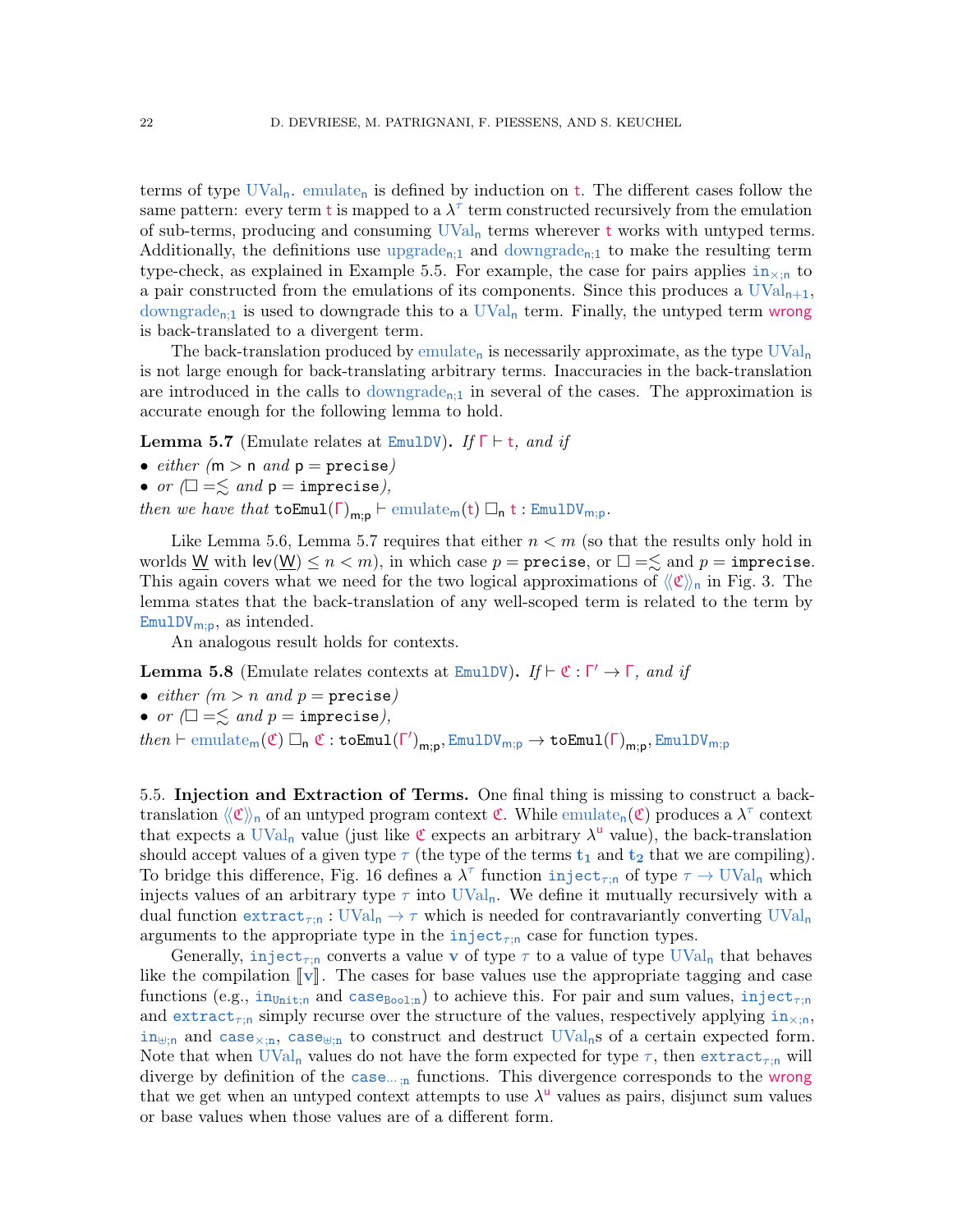$$
\begin{array}{ll}\mathrm{extract}_{\tau;0}:\mathrm{UVal}_{n}\to\tau\\ \mathrm{extract}_{\tau;0}\overset{\text{def}}{=}\lambda x:\mathrm{UVal}_{0}.\mathrm{omega}\\ \mathrm{extract}_{\mathrm{Bool};n+1}\overset{\text{def}}{=}\lambda x:\mathrm{UVal}_{n+1}.\mathrm{case}_{\mathrm{Bool};n}\ x\\ \mathrm{extract}_{\tau_{0}\to\tau_{2};n+1}\overset{\text{def}}{=}\lambda x:\mathrm{UVal}_{n+1}.\mathrm{case}_{\mathrm{Bool};n}\ x\\ \mathrm{extract}_{\tau_{1}\to\tau_{2};n+1}\overset{\text{def}}{=}\lambda x:\mathrm{UVal}_{n+1}.\lambda y:\tau_{1}.\mathrm{extract}_{\tau_{2};n}\ (\mathrm{case}_{\to;n}\ x\ (\mathrm{inject}_{\tau_{1};n}\ y))\\ \mathrm{extract}_{\tau_{1}\times\tau_{2};n+1}\overset{\text{def}}{=}\lambda x:\mathrm{UVal}_{n+1}.\langle\mathrm{extract}_{\tau_{1};n}\ (\mathrm{case}_{\times;n}\ x)\text{.1},\mathrm{extract}_{\tau_{2};n}\ (\mathrm{case}_{\times;n}\ x)\text{.2}\rangle\\ \mathrm{extract}_{\tau_{1}\oplus\tau_{2};n+1}\overset{\text{def}}{=}\lambda x:\mathrm{UVal}_{n+1}.\mathrm{case}\ \mathrm{case}_{\uplus;n}\ x\ \mathrm{of}\left|\begin{aligned} &\mathrm{in}\ y\to\mathrm{in}\ (\mathrm{extract}_{\tau_{1};n}\ y)\\ &\mathrm{in}\ y\to\mathrm{in}\ (\mathrm{extract}_{\tau_{2};n}\ y)\end{aligned}\right.\ \\ \mathrm{inject}_{\tau;0}\overset{\text{def}}{=}\lambda x:\tau.\mathrm{omega}_{n}\\ \mathrm{inject}_{\tau;0}\overset{\text{def}}{=}\lambda x:\mathrm{Unit}\ \mathrm{in}_{\tau_{0};n}\ x\\ \mathrm{inject}_{\tau_{0}\to\tau_{2};n+1}\overset{\text{def}}{=}\lambda x:\mathrm{Bool}\ \mathrm{in}_{\tau_{0}\circ 1;n}\ x\\ \mathrm{inject}_{\tau_{1}\to\tau_{2};n+1}\overset{\text{def}}{=}\lambda x:\tau_{1}\to\tau_{2}.\mathrm{in}_{\to;n}\ (\lambda x:\mathrm{UVal}_{n}.\mathrm{inject}_{\tau_{2};n}\ (x\ (\mathrm{extract}_{\tau_{1};n}\ x)) )\\ \mathrm{inject}_{\tau_{1}\times\tau_{2};n+1}\overset{\text{def}}{=}\lambda x:\tau_{1}\times\tau_{2
$$

Figure 16: Injecting  $\lambda^{\tau}$  values into UVal<sub>n</sub>.

<span id="page-22-0"></span>For function types, inject<sub> $\tau$ in</sub> and extract<sub> $\tau$ in</sub> produce lambdas that contravariantly extract and inject the argument and covariantly inject and extract the result. Finally, when  $n = 0$ , then the size of our type is insufficient for extract<sub>rin</sub> and inject<sub>rin</sub> to accurately perform their intended function. Luckily, to obtain the necessary precision of our approximate back-translation, it is sufficient for them to simply diverge in this case: they simply return omega terms of the expected type.

For a value v of type  $\tau$ , inject<sub> $\tau$ :n</sub> will produce a value UVal<sub>n</sub> that behaves as the compilation of  $\bf{v}, \|\bf{v}\|$ . More precisely and more generally, the following lemma states that if a term t is related to a term t at type  $\tau$  (intuitively if t behaves as t when used in a way that is valid according to type  $\tau$ ), then inject<sub> $\tau$ :n</sub> t behaves as the emulation of protect<sub> $\tau$ </sub> t. A dual result about extract<sub>*r*;n</sub> and confine<sub>*r*</sub> states (intuitively) that if a term t behaves as an emulation of value t, then confine<sub>τ</sub> t will behave as extract<sub>τ;n</sub> t when used in ways that are valid according to type  $\tau$ .

<span id="page-22-1"></span>**Lemma 5.9** (Inject is protect and extract is confine). If  $\hat{\Gamma} \vdash t \square_{n} t : \tau$  and if

• either  $(m \ge n \text{ and } p = \text{precise})$ 

• or  $\Box = \leq$  and  $p =$  imprecise)

then  $\hat{\Gamma} \vdash \text{inject}_{\tau:m}$  t  $\Box_{\mathbf{n}}$  protect<sub> $\tau$ </sub> t : EmulDV<sub>m;p</sub>.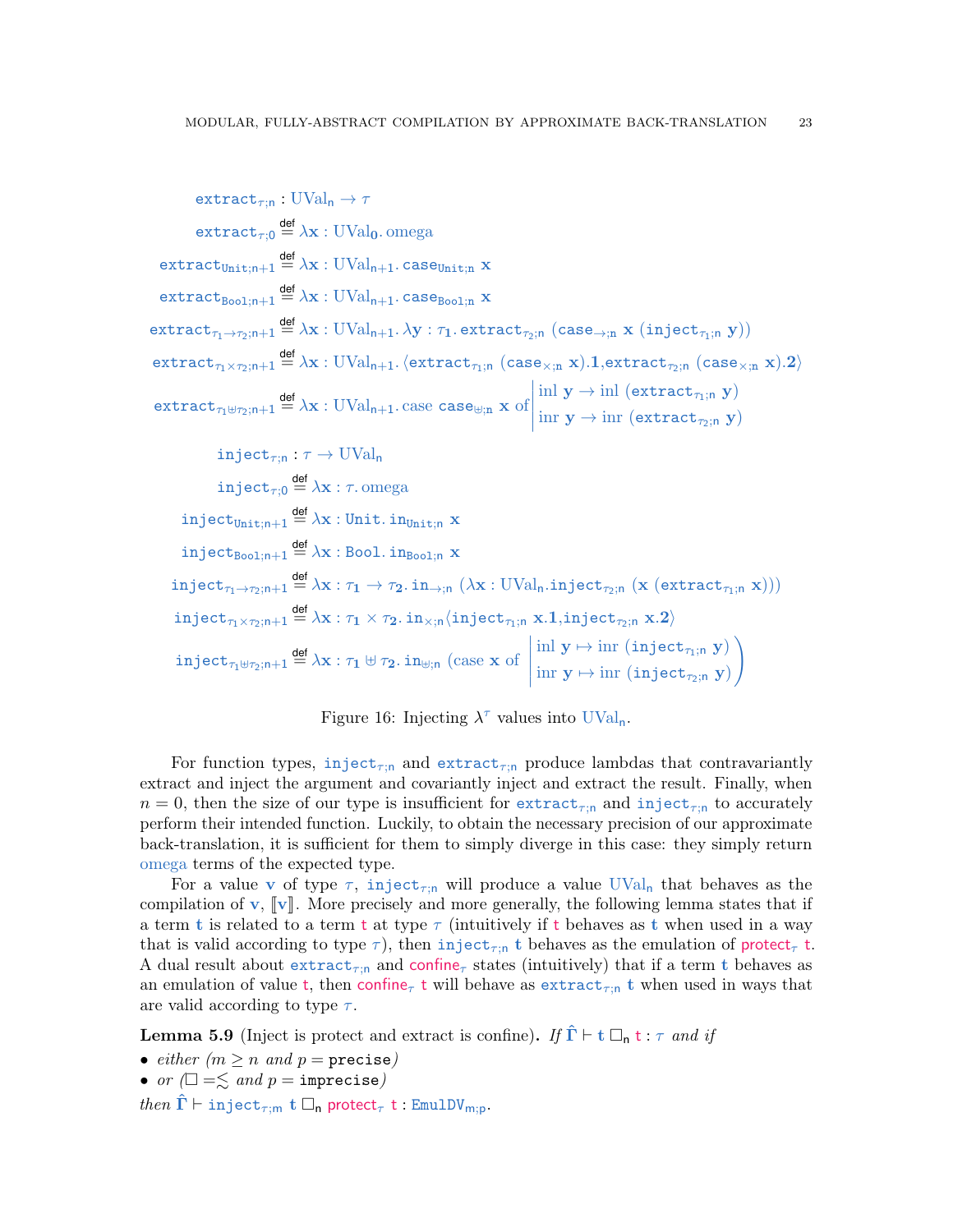If  $\hat{\Gamma} \vdash t \square_{n} t : \text{EmulDV}_{m:n}$ , and if

- either  $(m \ge n \text{ and } p = \text{precise})$
- or  $\Box = \leq$  and  $p =$  imprecise)

```
then \Gamma \vdash extract<sub>\tau:m</sub> t \Box_{\mathsf{n}} confine<sub>\tau</sub> t : \tau.
```
Example 5.10. Consider again Example [4.1.](#page-11-3) We have that

 $\emptyset \vdash \lambda \mathbf{x} : \text{Unit.} \; \mathbf{x} \Box \; \lambda \mathbf{x} : \mathbf{Unit} \rightarrow \text{Unit.}$ 

 $\lambda$ x : Unit. x behaves like  $\lambda$ x. x, when the latter is used in ways that are valid for a value of type Unit  $\rightarrow$  Unit. Lemma [5.9](#page-22-1) then yields:

 $\emptyset \vdash \texttt{inject}_{\tau; \mathsf{n}} (\lambda \mathbf{x} : \texttt{Unit.x}) \square_{\mathsf{n}} \text{ protect}_{\texttt{Unit} \to \texttt{Unit}} (\lambda \mathbf{x}, \mathbf{x}) : \texttt{EmulDV}_{\mathsf{m}; \mathsf{n}}.$ 

For  $n$  sufficiently large and modulo some simplifications, these terms become:

```
inject<sub>r;n</sub> (\lambdax : Unit. x) = in<sub>→;n-1</sub> (\lambdax : UVal<sub>n-1</sub>. in<sub>Unit;n-2</sub> (case<sub>Unit;n-2</sub> x))
  protect<sub>Unit→Unit</sub> (\lambda x. x) = \lambda x. x;unit
```
We invite the reader to verify that both expressions behave appropriately when applied to any values v and v that are related by  $\text{EmulDV}_{n,p}$ : for example (v = in<sub>Unit;n</sub>-1 unit and  $v = \text{unit}$ ,  $(v = \text{in}_{\rightarrow; n-1} (\lambda x : \text{UVal}_{n-1}, x)$  and  $v = \lambda x. x$  or  $(v = \text{unk}_{n}, v \text{ is any } \lambda^{u} \text{ term})$ and  $\square = \leq$ ).

<span id="page-23-0"></span>5.6. Approximate Back-Translation. We are now ready to define the approximate backtranslation  $\langle\langle \mathfrak{C} \rangle\rangle_{\tau;\mathfrak{n}}$  of an arbitrary untyped context C with a hole of type  $\tau$ . However, before we do, we need to correct a few simplifications that were made in Fig. [3.](#page-4-0)

First, as we have already explained, the back-translation  $\langle\langle \mathfrak{C} \rangle\rangle$  does not just depend on n but also on the type  $\tau$  of the terms  $t_1$  and  $t_2$  that we are compiling. As such, we define the back-translation with  $\tau$  as an additional parameter.

**Definition 5.11** (*n*-approximate back-translation  $\langle\langle\cdot\rangle\rangle_{\tau;\mathsf{n}}$ ). The *n*-approximate back-translation of a context  $\mathfrak C$  with a hole of type  $\tau$  is defined as follows.  $\langle\!\langle\mathfrak C\rangle\!\rangle_{\tau;\mathsf n}$   $\triangleq$  emulate $_{\mathsf n+1}(\mathfrak C)[\mathtt{inject}_{\tau;\mathsf n}]$  .]

A second simplification in Fig. [3](#page-4-0) was the fact that we claimed  $\langle\!\langle \mathfrak{C} \rangle\!\rangle_n \gtrsim_n \mathfrak{C}$  and  $\langle\!\langle \mathfrak{C} \rangle\!\rangle_n \lesssim \mathfrak{C}$ . Fig. [17](#page-24-1) shows a more accurate picture of the relations that we have. As we will see in the next section, this more accurate picture still allows us to conclude the facts that  $\emptyset \vdash \langle\langle \mathfrak{C} \rangle\rangle_{\tau; \mathfrak{n}}[\mathbf{t}_1] \gtrsim_{\mathfrak{n}} \mathfrak{C}[[\mathbf{t}_1]]$ : EmulDV<sub>n;precise</sub> and  $\emptyset \vdash \langle\langle \mathfrak{C} \rangle\rangle_{\tau; \mathfrak{n}}[\mathbf{t}_2] \lesssim_{\mathfrak{n}'} \mathfrak{C}[[\mathbf{t}_2]]$ : EmulDV<sub>n;imprecise</sub> so that the proof goes through unchanged.

The correctness of  $\langle\langle \cdot \rangle\rangle_{\tau:\mathbf{n}}$  is captured in Lemma [5.12.](#page-23-1)

<span id="page-23-1"></span>**Lemma 5.12** (Correctness of  $\langle\langle \cdot \rangle\rangle_{\tau;\mathsf{n}}$ ). If  $\Gamma \vdash t \square_{\mathsf{n}} t : \tau$ , and if

- either  $(m \ge n \text{ and } p = \text{precise})$
- or  $\Box = \leq$  and  $p =$  imprecise)

then  $\Gamma \vdash \langle \langle \mathfrak{C} \rangle \rangle_{\tau;\mathsf{m}}[\mathbf{t}] \Box_{\mathsf{n}} \mathfrak{C}[\mathsf{protect}_{\tau} \mathbf{t}]$ : EmulDV<sub>m;p</sub>.

Proof. Follows from Lemmas [5.8](#page-21-2) and [5.9.](#page-22-1)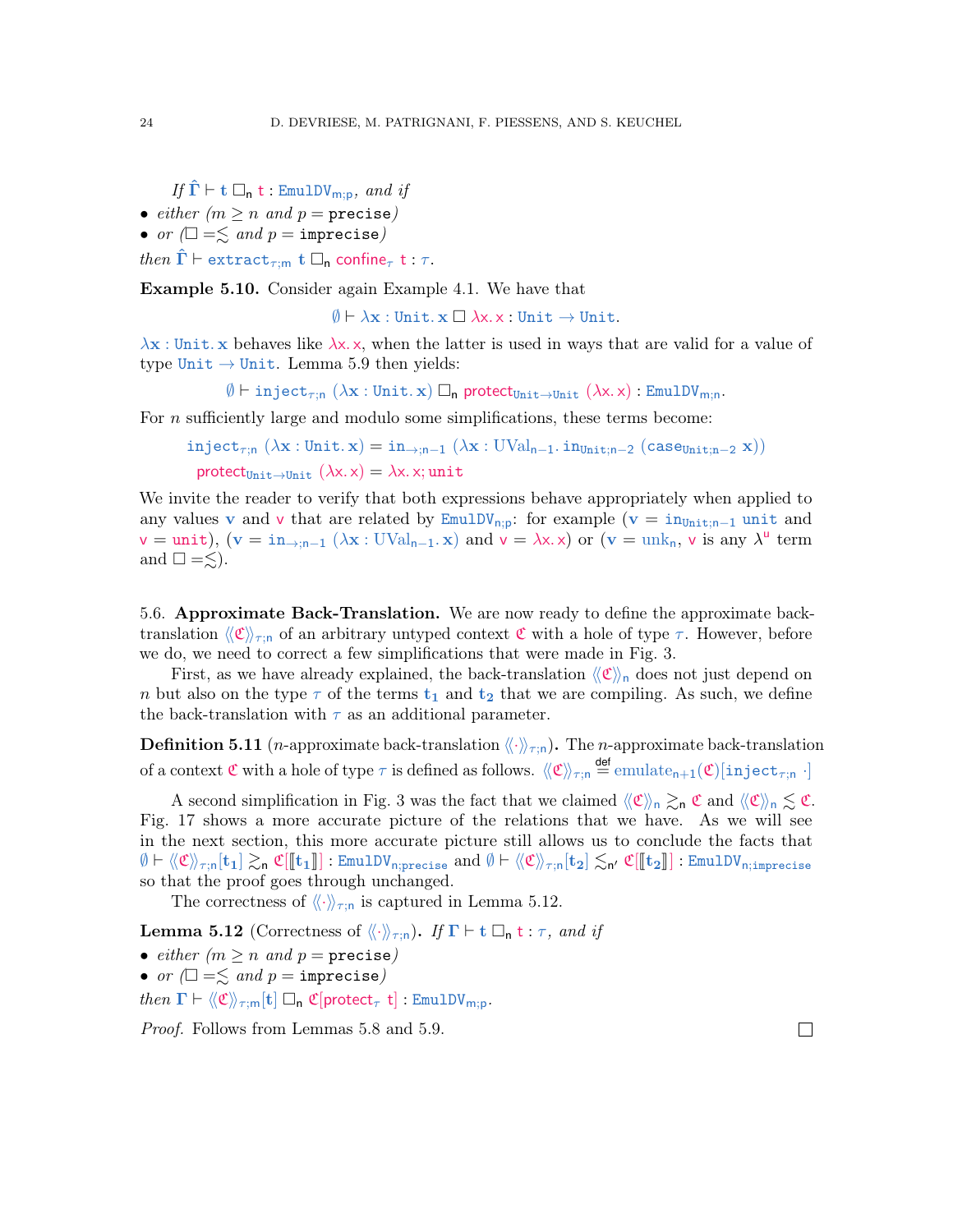

<span id="page-24-1"></span>Figure 17: A more accurate picture of related components of compiled term  $t$ , program context  $\mathfrak{C}$ , compilation  $\llbracket t \rrbracket$  and emulation  $\langle \llbracket \mathfrak{C} \rrbracket \rangle_{\tau;n}$  than in the simplified Fig. [3.](#page-4-0)

# 6. Compiler Full-Abstraction

<span id="page-24-0"></span>This section presents the proof that the compiler  $\llbracket \cdot \rrbracket$  is fully-abstract (Theorem [6.3\)](#page-25-1) by relying on the logical relations of Fig. [7.](#page-9-0) As previously mentioned, this results in proving equivalence reflection (Theorem [6.1\)](#page-24-2) and preservation (Theorem [6.2\)](#page-24-3). As suggested by Fig. [1](#page-2-0) in Section [1,](#page-1-0) the lemmas presented in Section [4](#page-11-0) are enough to prove equivalence reflection for  $\lceil \cdot \rceil$ . Dually, as suggested by Fig. [3](#page-4-0) in Section [1,](#page-1-0) the lemmas presented in Section [5](#page-14-0) are enough to prove equivalence preservation for  $\lbrack \cdot \rbrack$ .

Recall from Definition [4.6](#page-13-3) that  $\llbracket t \rrbracket$  is protect<sub> $\tau$ </sub> (erase(t)).

<span id="page-24-2"></span>**Theorem 6.1** ( $\llbracket \cdot \rrbracket$  is correct). If  $\emptyset \vdash t_1 : \tau, \emptyset \vdash t_2 : \tau \text{ and } \emptyset \vdash \llbracket t_1 \rrbracket \simeq_{\text{ctx}} \llbracket t_2 \rrbracket$ , then  $\emptyset \vdash \mathbf{t_1} \simeq_{ctx} \mathbf{t_2} : \tau.$ 

*Proof.* Take  $\mathfrak{C}$  so that  $\vdash \mathfrak{C} : \emptyset, \tau \to \emptyset, \tau'$ . By definition of  $\simeq_{\mathit{ctx}}$ , we need to prove that  $\mathfrak{C}[\mathbf{t}_1]\Downarrow$ iff  $\mathfrak{C}[\mathbf{t}_2]\Downarrow$ . By symmetry, it suffices to prove the  $\Rightarrow$  direction. So, assume that  $\mathfrak{C}[\mathbf{t}_1]\Downarrow$ . We need to prove that  $\mathfrak{C}[\mathbf{t}_2]\mathcal{V}$ .

Define  $\mathfrak{C} \stackrel{\sf def}{=} \textsf{erase}(\mathfrak{C}),$  Lemma [4.3](#page-12-2) yields  $\vdash \mathfrak{C} \Box \mathfrak{C} : \emptyset, \tau \to \emptyset, \tau'.$  By Lemma [4.7,](#page-13-2) we get  $\emptyset \vdash t_1 \Box$  [ $t_1$ ] :  $\tau$  and  $\emptyset \vdash t_2 \Box$  [ $t_2$ ] :  $\tau$ . By definition of  $\vdash \mathfrak{C} \Box \mathfrak{C} : \emptyset, \tau \to \emptyset, \tau'$ , we get  $\mathfrak{C}$  (specifically) that  $\emptyset \vdash \mathfrak{C}[t_1] \geq \mathfrak{C}[t_1]$  if  $\tau'$  and  $\emptyset \vdash \mathfrak{C}[t_1]$  $(\text{specifically}) \text{ that } \emptyset \vdash \mathfrak{C}[\mathbf{t}_1] \gtrsim \mathfrak{C}[[\mathbf{t}_1]] : \tau' \text{ and } \emptyset \vdash \mathfrak{C}[\mathbf{t}_2] \lesssim \mathfrak{C}[[\mathbf{t}_2]] : \tau'.$ 

 $\mathfrak{C}[\mathbf{t}_1]\Downarrow$  and  $\emptyset \vdash \mathfrak{C}[\mathbf{t}_1] \sqsupset \mathfrak{C}[[\mathbf{t}_1]]$ :  $\tau'$  imply that  $\mathfrak{C}[[\mathbf{t}_1]] \Downarrow$  by Lemma [3.1.](#page-11-1) From  $[\![\mathbf{t}_1]\!] \simeq_{ctx} [\![\mathbf{t}_2]\!]$ and  $\mathfrak{C}[[\mathbf{t}_1]]\Downarrow$ , we get that  $\mathfrak{C}[[\mathbf{t}_2]]\Downarrow$ .  $\emptyset \vdash \mathfrak{C}[\mathbf{t}_2] \Box \mathfrak{C}[[\mathbf{t}_2]] : \tau'$  and  $\mathfrak{C}[[\mathbf{t}_2]]\Downarrow$  yield  $\mathfrak{C}[\mathbf{t}_2]\Downarrow$  by Lemma [3.1.](#page-11-1)

<span id="page-24-3"></span>**Theorem 6.2** ( $\lbrack\cdot\rbrack$  is secure). If  $\emptyset \vdash t_1 : \tau$ ,  $\emptyset \vdash t_2 : \tau$  and  $t_1 \simeq_{\text{ctx}} t_2 : \tau$ , then  $\lbrack\lbrack t_1 \rbrack \simeq_{\text{ctx}} \lbrack\lbrack t_2 \rbrack$ .

*Proof.* Note that  $\llbracket t_1 \rrbracket =$  protect<sub> $\tau$ </sub> (erase(t<sub>1</sub>)) by definition and similarly for  $t_2$ .

Take  $a \vdash \mathfrak{C} : \emptyset \to \emptyset$  and suppose that  $\mathfrak{C}[\mathsf{protect}_{\tau}(\mathsf{erase}(t_1))] \Downarrow$ , then we need to show that  $\mathfrak{C}[\text{protect}_\tau(\text{erase}(\mathbf{t}_2))] \Downarrow.$ 

Take n larger than the number of steps in the termination of  $\mathfrak{C}[\text{protect}_{\tau}(\text{erase}(t_1))]$ . By Lemma [4.2,](#page-12-1) we have that  $\emptyset \vdash t_1 \gtrsim_n \text{erase}(t_1) : \tau$ .

By Lemma [5.12](#page-23-1) (taking  $m = n \ge n$ ,  $p =$  precise and  $\Box = \gtrsim$ ), we then have that

 $\emptyset \vdash \langle\!\langle \mathfrak{C} \rangle\!\rangle_{\tau;\mathsf{n}}[\mathbf{t}_1] \gtrsim_n \mathfrak{C}[\mathsf{protect}_{\tau} \;(\mathsf{erase}(\mathbf{t}_1))]: \mathsf{EmulDV}_{\mathbf{n};\mathsf{precise}}.$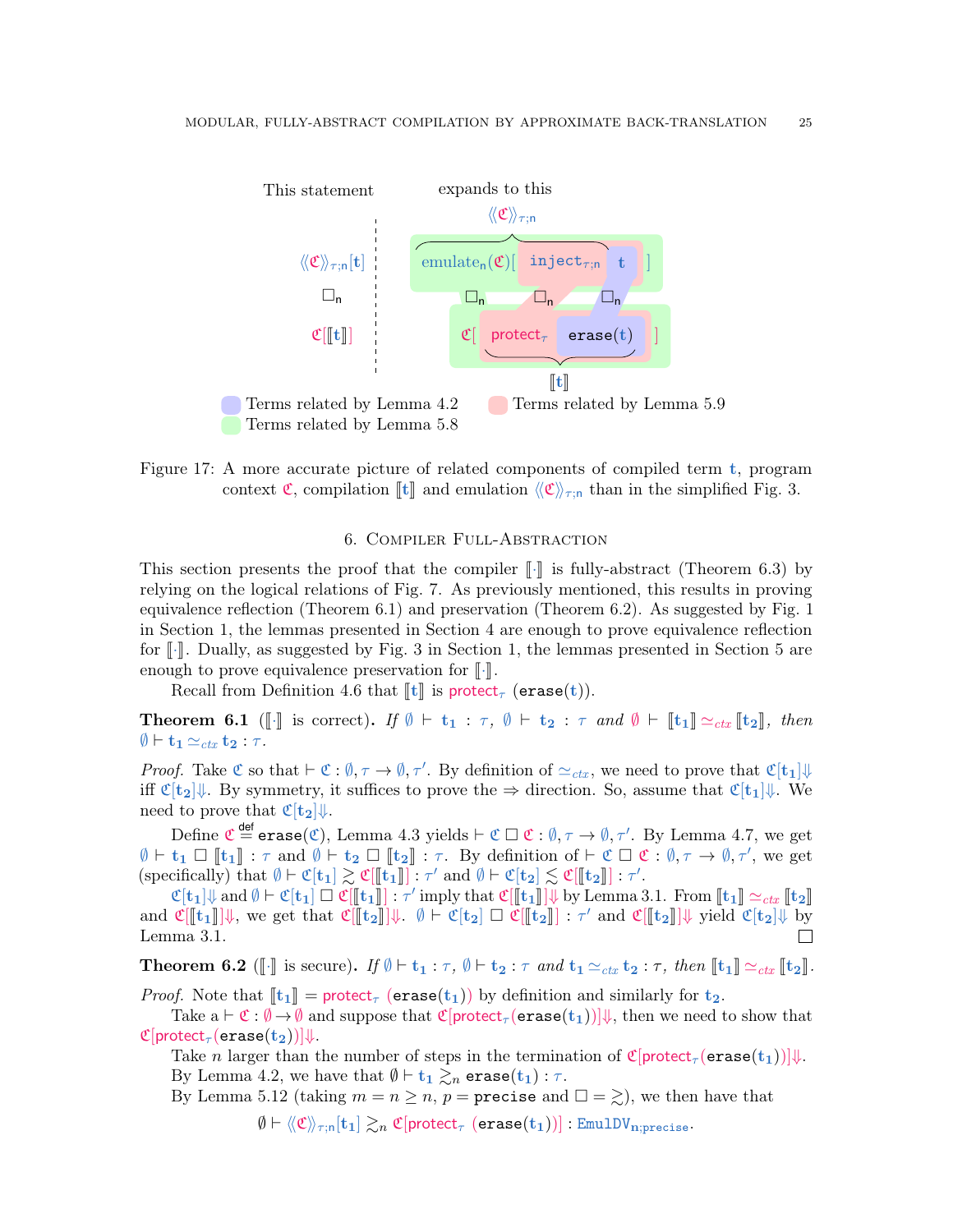Now by Lemma [3.1,](#page-11-1) by  $\mathfrak{C}[\text{protect}_{\tau}(\text{erase}(t_1))]\Downarrow$ , and by the choice of n, we have that  $\langle\!\langle \mathfrak{C} \rangle\!\rangle_{\tau;\mathsf{n}}[\mathbf{t_1}]\Downarrow.$ 

It now follows from  $\emptyset \vdash t_1 \simeq_{\text{ctx}} t_2 : \tau \text{ and } \langle\langle \mathfrak{C} \rangle\rangle_{\tau:\mathsf{n}}[t_1] \Downarrow \text{ that } \langle\langle \mathfrak{C} \rangle\rangle_{\tau:\mathsf{n}}[t_2] \Downarrow.$ 

Now take n' the number of steps in the termination of  $\langle\langle \mathfrak{C} \rangle\rangle_{\tau;\mathsf{n}}[\mathbf{t}_2]\Downarrow$ . We have from Lemma [4.2](#page-12-1) that  $\emptyset \vdash t_2 \lesssim_{n'} \text{erase}(t_2) : \tau$ .

By Lemma [5.12,](#page-23-1) we then have (taking  $m = n$ ,  $n = n'$ ,  $p =$  imprecise and  $\square = \lesssim$ ) that  $\emptyset \vdash \langle\!\langle \mathfrak{C} \rangle\!\rangle_{\tau:\mathsf{n}}[\mathbf{t}_2] \lesssim_{n'} \mathfrak{C}[\mathsf{protect}_{\tau}(\mathsf{erase}(\mathbf{t}_2))]$ : EmulDV<sub>n;imprecise</sub>

Now by Lemma [3.1,](#page-11-1) by the choice of  $n'$  and by the fact that  $\langle\langle \mathfrak{C} \rangle\rangle_{\tau; \mathsf{n}}[\mathbf{t}_2] \Downarrow$ , we get that  $\mathfrak{C}[\text{protect}_{\tau}(\text{erase}(\mathbf{t}_2))] \Downarrow$  as required.  $\Box$ 

<span id="page-25-1"></span>**Theorem 6.3** ( $\llbracket \cdot \rrbracket$  is fully-abstract). If  $\emptyset \vdash t_1 : \tau$  and  $\emptyset \vdash t_2 : \tau$ , then

$$
\mathbf{t}_1 \simeq_{\mathit{ctx}} \mathbf{t}_2 \iff [\![\mathbf{t}_1]\!] \simeq_{\mathit{ctx}} [\![\mathbf{t}_2]\!]
$$

*Proof.* Theorem [6.1](#page-24-2) provides the  $\Leftarrow$  direction while Theorem [6.2](#page-24-3) provides the  $\Rightarrow$  one.  $\Box$ 

## 7. Modular Fully-Abstract Compilation

<span id="page-25-0"></span>For the sake of simplicity, so far we only considered compilers that take a whole program as input, keeping modular compilers (and thus linking of compiled programs) out of the picture. However, for the proof technique to be applicable and useful in real-world scenarios, it must scale to modular compilers. Modular compilers compile different parts of a program separately, leading to faster re-compilation times since only the fragments that changed since the last compilation are recompiled. This section extends the presented proof technique to modular compilers.

More in detail, a modular compiler considers source programs that are *open*; it compiles these open programs independently and *links* the result to form the runnable program. Open programs are those that have dependencies on other ones, e.g., a secure transactions program could rely on third-party cryptographic-signing function to accomplish its task. The program does not implement the signing function itself, rather it relies on such a function to be provided at link time. Linking is the process of taking open programs and fulfilling their dependencies with the other programs they are linked against. When the aforementioned secure transaction program is linked against the code that provides the signing function, the linker ensures that whenever the program calls that function, the call is dispatched to the actual implementation.

Full-abstraction as stated in Theorem [6.3](#page-25-1) is not a correct criterion for modular compilers, as it is stated for closed terms. Instead, a generalisation exists for modular compilers: modular full-abstraction [\[Patrignani et al., 2016\]](#page-37-5). Modular full-abstraction forces one to reason about linking of programs when developing a fully-abstract compiler. Modular full-abstraction can be derived from compiler modularity and full-abstraction stated with an open environment (so not as in Theorem [6.3\)](#page-25-1).

In the remainder of this section, we explain how to turn the compiler developed so far into a modular one and prove it to be modularly fully-abstract. In order to discuss modularity and linking, this section first defines what open terms are and introduces a notion of linking in both source and target languages (Section [7.1\)](#page-26-0). Then it extends the compiler to work for open terms (Section [7.2\)](#page-27-0) so that it can be proven to be modularly fully-abstract (Section [7.3\)](#page-27-1). The proofs are all carried out using the machinery developed in the previous section, which furthers our belief in the strength of the proof technique.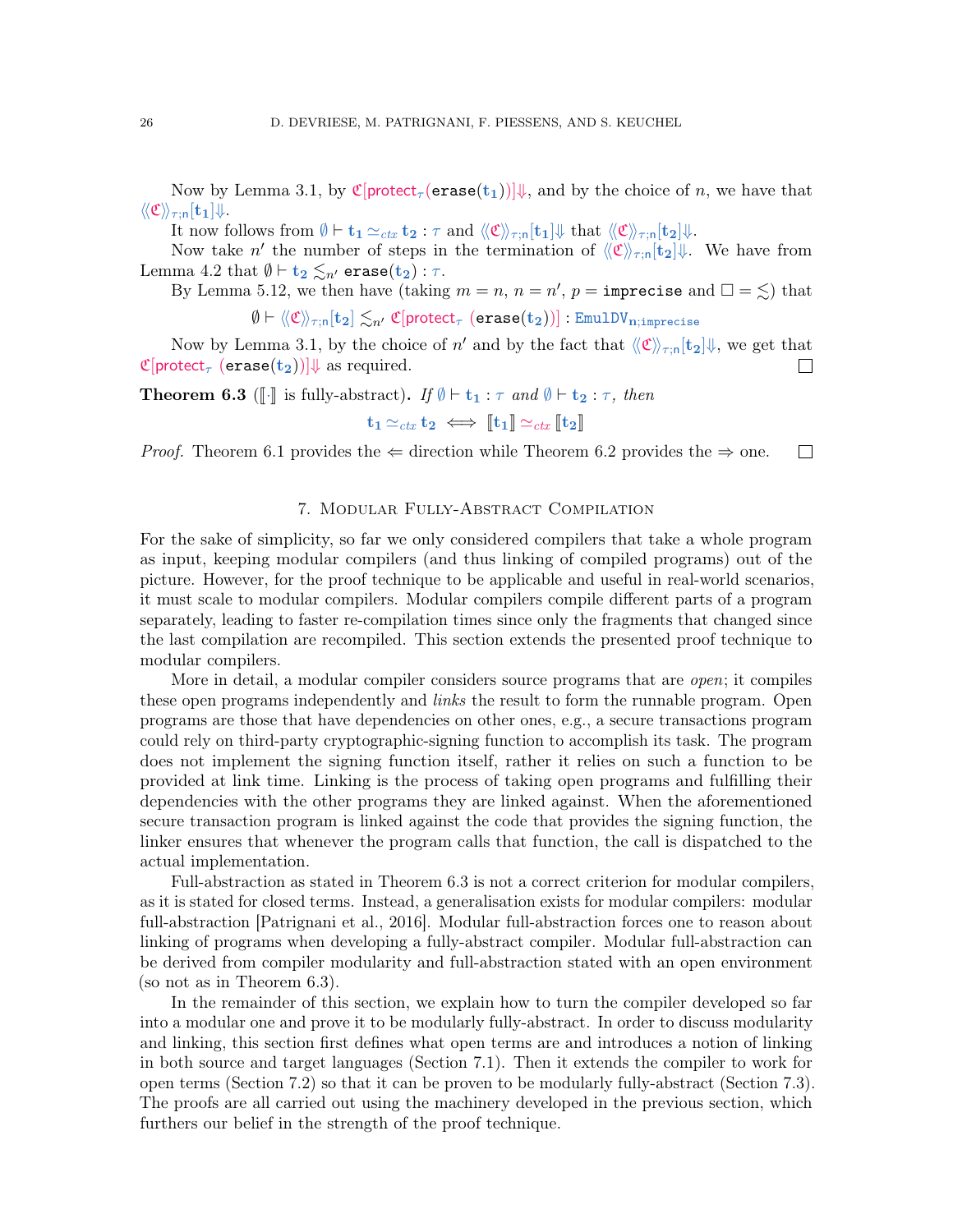<span id="page-26-0"></span>7.1. Open Terms and Linking. Open terms are already part of the model since they are those that are type checked against a non-empty environment. For the sake of simplicity, we only consider linking two terms  $t_1$  and  $t_2$  (linking an arbitrary number of terms simply adds an inductive step to the formal development but no additional insight). Both  $t_1$  and  $t_2$  have a single free variable that the other term is intended to fulfill, i.e.  $t_1$  has a free variable  $x_2$ of the same type as  $t_2$ , and  $t_2$  has a free variable  $x_1$  of the same type as  $t_1$ . We allow  $t_1$ and  $t_2$  to be mutually dependent, but the case for non-mutually dependent terms follows as a special case.

Intuitively, the linker must return the pair of  $t_1$  and  $t_2$  where the free variable of each term is replaced with the other term. Because these two terms have mutual dependencies, linking is encoded by using a fixpoint to produce a pair containing versions of  $t_1$  and  $t_2$ with the occurrences of the free variable of  $t_1$  filled in with  $t_2$  (and vice-versa). Recall that fixpoint is a syntactic form that exists in both languages.

Since we are in a call-by-value setting, fixpoints are a bit delicate. Specifically, if we just feed any two arbitrary terms  $t_1$  and  $t_2$  to the fixpoints, it is not possible to produce the fixpoint without risking divergence. To address this (known) problem, we restrict the compiler to lambdas  $\lambda x'_1 : \tau'_1$  and  $\lambda x'_2 : \tau'_2$  as one would expect from a call-by-value program.

However, we cannot simply use a fixpoint to produce the pair that we want because we had to encode fix in  $\lambda^{\mathsf{u}}$  as the Z combinator (which can only produce fixpoints that are functions). While intuitively the linker should just use fix to produce the pair of the two terms, in this case it needs to be wrapped into a lambda that discards its argument. We choose to supply Unit-type values to such a lambda.

Definition [7.1](#page-26-1) presents linking in  $\lambda^{\tau}$  and  $\lambda^{\mu}$ .

<span id="page-26-1"></span>Definition 7.1 (Linking). If

$$
x_2 : \tau'_2 \rightarrow \tau_2 \vdash t_1 : \tau'_1 \rightarrow \tau_1
$$
  

$$
x_1 : \tau'_1 \rightarrow \tau_1 \vdash t_2 : \tau'_2 \rightarrow \tau_2
$$

then

$$
\mathbf{t}_1+\mathbf{t}_2 \stackrel{\text{def}}{=} \begin{pmatrix} \text{fix}_{\text{Unit}\rightarrow ((\tau_1'\rightarrow \tau_1)\times (\tau_2'\rightarrow \tau_2))} \\ (\lambda p:\text{Unit}\rightarrow ((\tau_1'\rightarrow \tau_1)\times (\tau_2'\rightarrow \tau_2)). \ \lambda_-:\text{Unit.}\\[0.2cm] \left\langle \begin{array}{c} \lambda x_1':\tau_1'.\ ((\lambda x_2:\tau_2'\rightarrow \tau_2.t_1)\ ((p\ \text{unit}).2))\ x_1', \\[0.2cm] \lambda x_2':\tau_2'.\ ((\lambda x_1:\tau_1'\rightarrow \tau_1.t_2)\ ((p\ \text{unit}).1))\ x_2' \end{array} \right\rangle \end{pmatrix} \text{unit.}
$$

We can show that the this produces a well-typed term:

$$
\mathbf{t_1}+\mathbf{t_2}:((\tau_1'\rightarrow\tau_1)\times(\tau_2'\rightarrow\tau_2))
$$

If

$$
\begin{aligned}\nx_2 \vdash t_1 \\
x_1 \vdash t_2\n\end{aligned}
$$

then

$$
t_1 + t_2 \stackrel{\text{def}}{=} \left( \text{fix} \left( \lambda p. \lambda_-, \left\langle \frac{\lambda x_1'.((\lambda x_2. t_1) (p \text{ unit}).2) x_1',}{\lambda x_2'.((\lambda x_1. t_2) (p \text{ unit}).1) x_2'} \right\rangle \right) \right)
$$
unit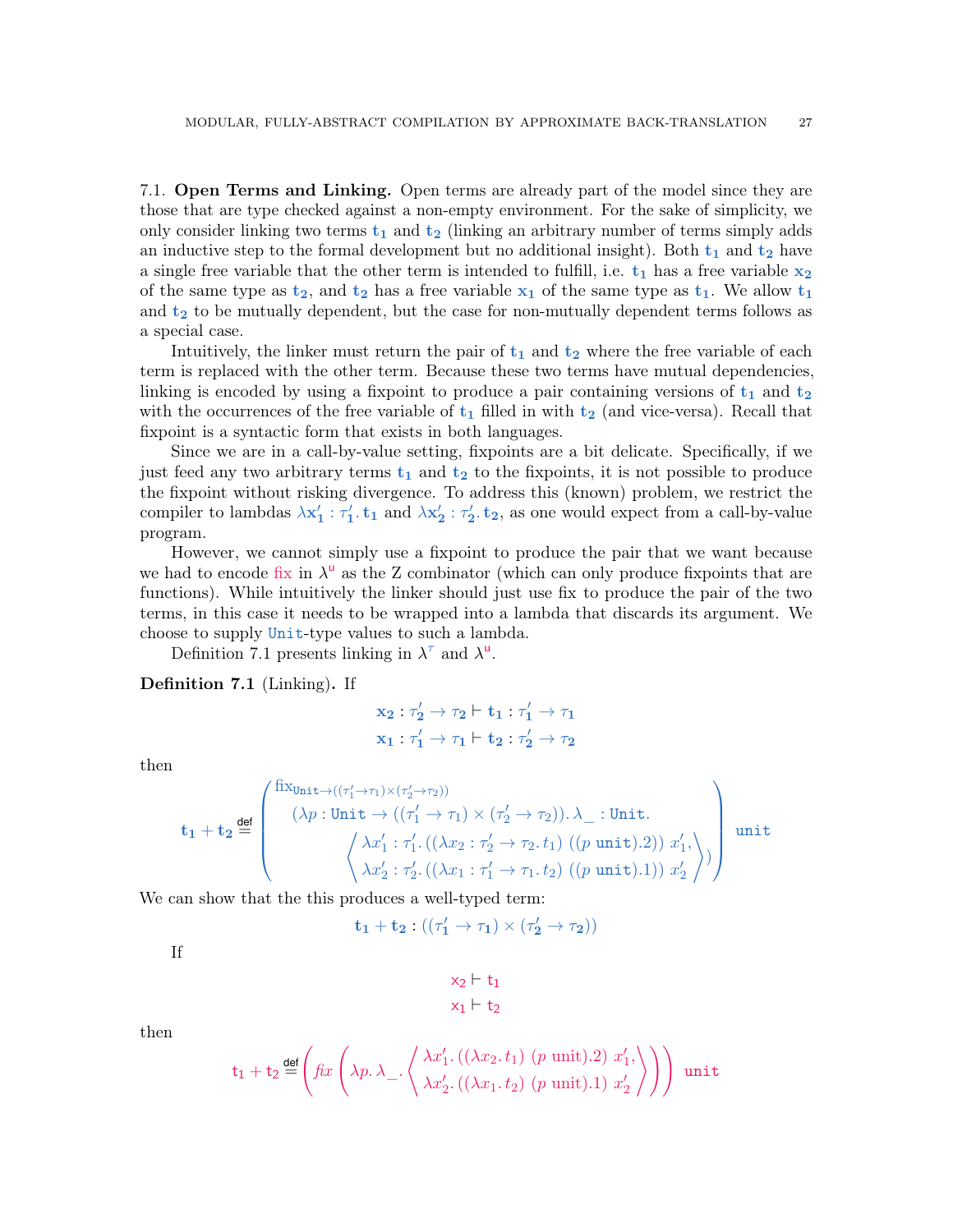Both linkers are defined analogously. They use the recursive fix arguments (p and p respectively) inside the lambda term, binding the projections of that argument to the corresponding free variable (for instance, binding the second projection of  $p$  to  $x_2$ ). As stated before, the recursive application is done after an eta-expansion to prevent the term from diverging.

In the context of modular full abstraction, it is important that for any term  $t$ , linking with t produces a valid program context  $\cdot + t$ . This way, a program context (representing an adversary) can link the program with an arbitrary term of its choosing, i.e. a compiled program cannot trust what it is being linked against. As a result of this, compiled programs must perform checks against that code too; these checks are the modifications to the compiler to which we turn next. The advantage of the fact that linking produces valid contexts is that if we take  $\mathfrak{C}[t_1 + t_2]$ , i.e. we let a linked program  $t_1 + t_2$  interact with an adversary context  $\mathfrak{C}$ , then if  $t_2$  contains a security bug, we can still change our point of view and consider  $\mathfrak{C}[\cdot + t_2]$  as an adversary context that trusted program  $t_1$  is being linked against. In other words, modular full abstraction implies a form of compartmentalisation: security bugs in a component do not expose other components' internals.

<span id="page-27-0"></span>7.2. A Secure Compiler for Open Terms. The compiler definition changes as in Definition [7.2](#page-27-2) to account for open terms and compiled terms being in a lambda-form.

<span id="page-27-2"></span>**Definition 7.2** (A Modular Compiler  $\llbracket \cdot \rrbracket^{\lambda^{\tau}}_{\lambda^{\omega}}$  $\lambda_{\mu}^{(n)}$ ). Assuming

•  $x_2 : \tau'_2 \to \tau_2 \vdash \lambda x'_1 : \tau'_1.t_1 : \tau'_1 \to \tau_1,$ then:

> $\llbracket \lambda \mathbf{x}_1': \tau_1'. \, \mathbf{t}_1 \rrbracket^{\lambda^{\tau}}_{\lambda^{\mathsf{u}}}$  $\lambda^{\alpha \beta} = \text{protect}_{\tau_1' \to \tau_1}(\lambda x_1'.((\lambda x_2.\texttt{erase}(\mathbf{t}_1)) (\texttt{confine}_{\tau_2' \to \tau_2} x_2)))$

The compiler knows that  $\texttt{erase}(\lambda \mathbf{x}_1', \mathbf{t})$  will generate an open term with an open variable  $x_2$ . So it closes that variable with a  $\lambda x_2$ . just to open it again with the argument of that lambda (the term (confine<sub> $\tau'_2 \to \tau_2 \times 2$ )</sub>). The point of this is to force a confine around the free variables.

If one considers two source terms being compiled with this compiler and then linked, then the extra confine is redundant. However, linking at the target level can be done with arbitrary terms, so they need to be restricted on how they interoperate with these terms by calling confine· on them. The term supplied for the open variable is like the argument of a function (the linker really treats it that way), thus the choice of confine. Adding this additional confine· does not disrupt the functionality of compiled code, as proved by Lemma [7.3.](#page-27-3)

<span id="page-27-3"></span>**Lemma 7.3** (An extra confine is just fine). If  $\Gamma, x : \tau' \vdash t : \tau$ , then  $\Gamma, \mathbf{x}: \tau' \vdash \mathbf{t} \Box_n (\lambda \mathbf{x}. \, \texttt{erase}(\mathbf{t}))(\texttt{confidence}_{\tau'}|\mathbf{x}): \tau$ 

<span id="page-27-1"></span>7.3. Modular Full-Abstraction for  $\left[\begin{array}{cc} \cdot \end{array}\right]_{\lambda}^{\lambda^{\tau}}$  $\lambda^{\tau}$ . The property that  $\llbracket \cdot \rrbracket^{\lambda^{\tau}}$  $\lambda_{\mu}$  must have is modular full-abstraction [\[Patrignani et al., 2016\]](#page-37-5), which is the combination of compiler full-abstraction with an open environment (Theorem [7.7](#page-28-0) in Section [7.3.1\)](#page-28-1) and compiler modularity (Theorem [7.8](#page-29-0) in Section [7.3.2\)](#page-29-1).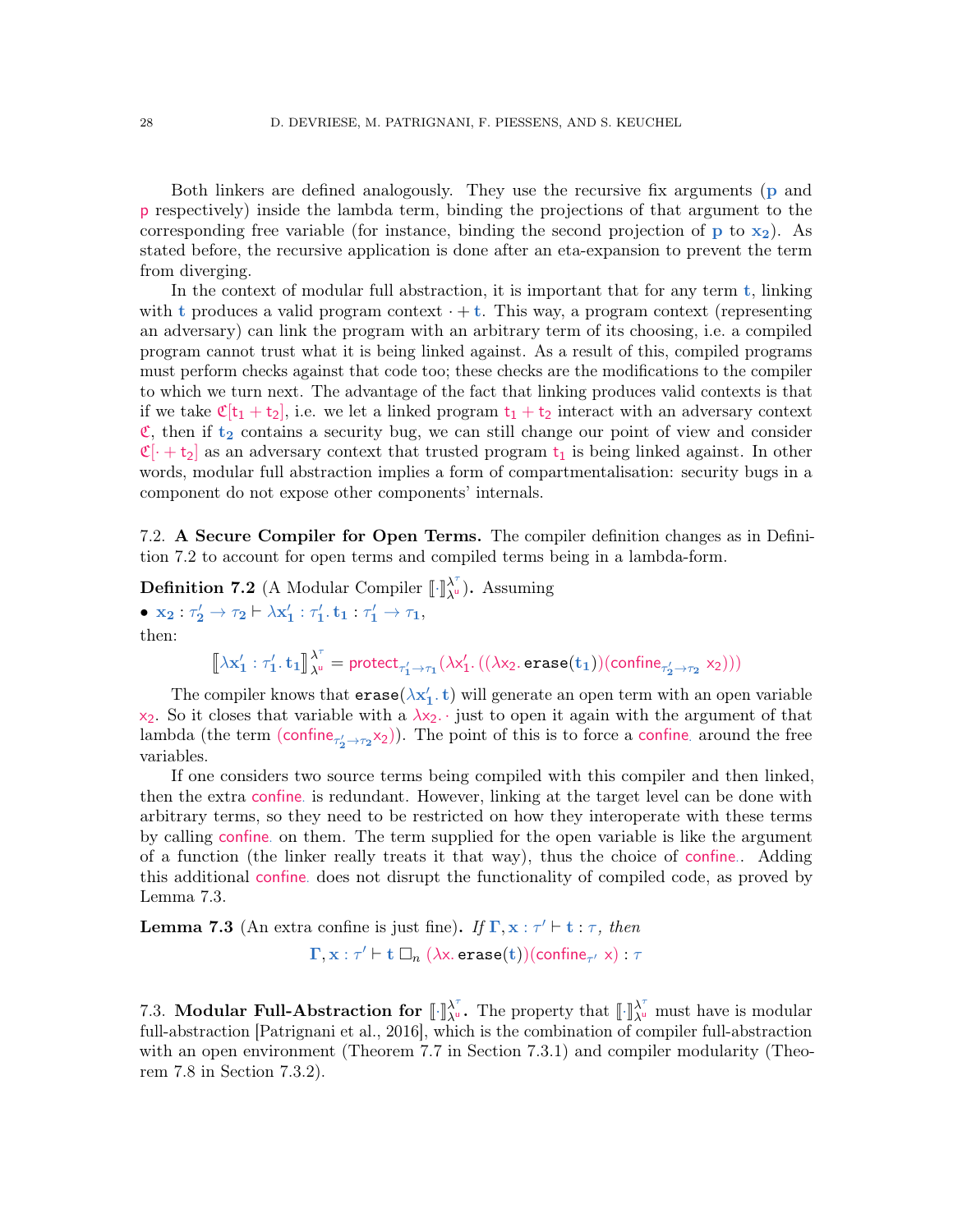<span id="page-28-1"></span>7.3.1. Full-Abstraction with an Open Environment. The first step to re-prove compiler fullabstraction is compiler correctness for open lambda-terms (Theorem [7.4\)](#page-28-2).

<span id="page-28-2"></span>Theorem 7.4  $(\lbrack\!\lbrack\cdot\rbrack\!\rbrack_{\lambda^{\mathsf{u}}}^{\lambda^{\tau}}$  $\lambda_{\mu}$  is correct). If

$$
\mathbf{x_2}:\tau'_2\rightarrow \tau_2\vdash \lambda\mathbf{x}'_1:\tau'_1.\ \mathbf{t}_1:\tau'_1\rightarrow \tau_1
$$

then

 $\mathbf{x_2}:\tau'_2\to\tau_2\vdash \lambda\mathbf{x'_1}:\tau'_1. \ \mathbf{t_1}\square_n$  protect $_{\tau'_1\to\tau_1}(\lambda\mathsf{x'_1}. \left((\lambda\mathsf{x_2. \ \textbf{erase}(\mathbf{t_1}))(\textbf{confidence}_{\tau'_2\to\tau_2}\ \mathsf{x_2}))\right):\tau'_1\to\tau_1.$ 

We then re-state Theorem [6.1](#page-24-2) and Theorem [6.2](#page-24-3) to work for open lambda terms only and to work for the new definition of  $\llbracket \cdot \rrbracket^{\lambda^{\tau}}_{\lambda^{\mathsf{u}}}$ λ΄<br>λ<sup>υ</sup> ·

<span id="page-28-3"></span>Theorem 7.5  $(\lbrack\!\lbrack\cdot\rbrack\!\rbrack_{\lambda^{\mathsf{u}}}^{\lambda^{\tau}}$  $\lambda_{\mu}$  reflects equivalence). If  $\mathbf{x}: \tau' \to \tau \vdash \lambda \mathbf{x_1'} : \tau_1'. \ \mathbf{t_1} : \tau_1' \to \tau_1,$  $\mathbf{x}:\tau'\to\tau\vdash\lambda\mathbf{x_2'}:\tau_1'\ldotp\mathbf{t_2}:\tau_1'\to\tau_1,$  $\mathsf{x}\vdash \llbracket \lambda\mathbf{x_1'} : \tau_1'. \, \mathbf{t_1} \rrbracket_{\lambda^\mathsf{u}}^{\lambda^\tau}$  $\frac{\lambda^{\tau}}{\lambda^{\mathsf{u}}} \simeq_{ctx} \big[\!\! \big[\lambda{\mathbf{x}}'_\mathbf{2} : \tau'_\mathbf{1}.\, {\mathbf{t}}_\mathbf{2} \big]\!\! \big]_{\lambda^{\mathsf{u}}}^{\lambda^{\tau}}$ 

then

$$
\mathbf{x} : \tau' \to \tau \vdash \lambda \mathbf{x}'_1 : \tau'_1. \mathbf{t}_1 \simeq_{\text{ctx}} \lambda \mathbf{x}'_2 : \tau'_1. \mathbf{t}_2 : \tau'_1 \to \tau_1.
$$

 $λ<sup>u</sup>$ 

 $\Box$ 

<span id="page-28-4"></span>Theorem 7.6  $(\lbrack\!\lbrack\cdot\rbrack\!\rbrack_{\lambda_{u}}^{\lambda^{\tau}}$  $\lambda_{\mu}^{\prime}$  preserves equivalence). If

$$
\mathbf{x}: \tau' \to \tau \vdash \lambda \mathbf{x}'_1 : \tau'_1. \mathbf{t}_1 : \tau'_1 \to \tau_1,
$$
  
\n
$$
\mathbf{x}: \tau' \to \tau \vdash \lambda \mathbf{x}'_2 : \tau'_1. \mathbf{t}_2 : \tau'_1 \to \tau_1,
$$
  
\n
$$
\mathbf{x}: \tau' \vdash \lambda \mathbf{x}'_1 : \tau'_1. \mathbf{t}_1 \simeq_{\text{ctx}} \lambda \mathbf{x}'_1 : \tau'_2. \mathbf{t}_2 : \tau,
$$

then

 $\mathsf{x}\vdash \llbracket \lambda\mathbf{x_1'} : \tau_1'. \, \mathbf{t_1} \rrbracket_{\lambda^\mathsf{u}}^{\lambda^\tau}$  $\frac{\lambda^{\tau}}{\lambda^{\mathsf{u}}} \simeq_{ctx} \big[\!\! \big[\lambda{\rm\bf x_2'}:\tau_{\mathbf{2}}',{\rm \bf t_{2}}\big]\!\!\big] \frac{\lambda^{\tau}}{\lambda^{\mathsf{u}}}$  $\frac{\lambda}{\lambda^{\mathsf{u}}}\cdot$ 

The proofs of Theorem [7.5](#page-28-3) and of Theorem [7.6](#page-28-4) are analogous to their closed-environments analogues except that they rely on Theorem [7.4.](#page-28-2) They are reported in the companion tech report.

<span id="page-28-0"></span>Theorem 7.7 (Compiler Full Abstraction). If

$$
\mathbf{x} : \tau' \to \tau \vdash \lambda \mathbf{x}'_1 : \tau'_1. \mathbf{t}_1 : \tau'_1 \to \tau_1,
$$
  

$$
\mathbf{x} : \tau' \to \tau \vdash \lambda \mathbf{x}'_1 : \tau'_1. \mathbf{t}_2 : \tau'_1 \to \tau_1,
$$

then

$$
x:\tau'\to\tau\vdash \lambda x'_1. t_1\simeq_{\mathit{ctx}} \lambda x'_2. t_2:\tau'_1\to\tau_1\iff x\vdash \llbracket \lambda x'_1. t_1\rrbracket_{\mathcal{T}}^{\mathcal{S}}\simeq_{\mathit{ctx}}\llbracket \lambda x'_2. t_2\rrbracket_{\mathcal{T}}^{\mathcal{S}}.
$$

Proof. By Theorem [7.6](#page-28-4) and Theorem [7.5.](#page-28-3)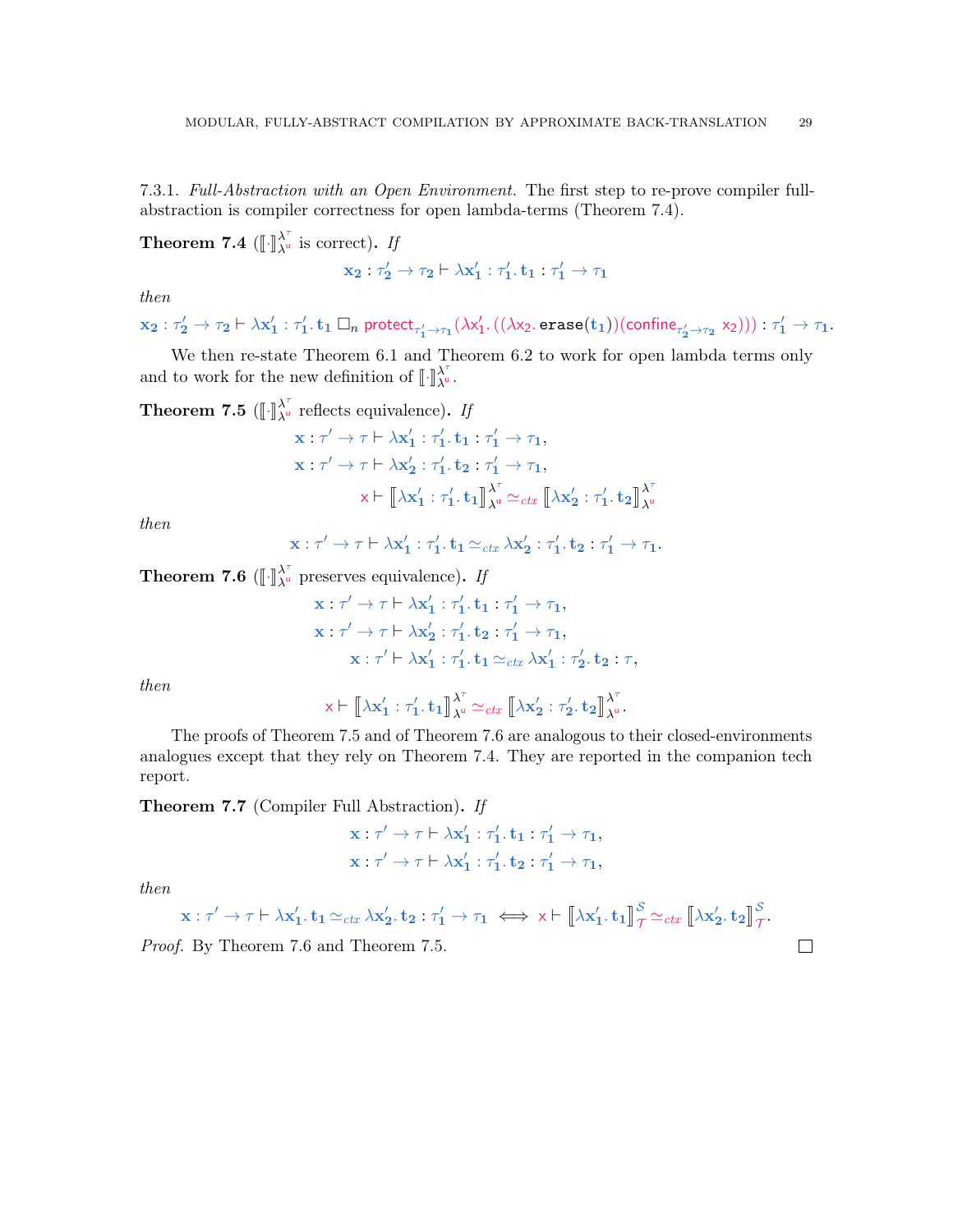$$
t_1 + t_2 \simeq_{ctx} t_1 + t_2
$$
\n
$$
\langle\!\langle \mathfrak{C} \rangle\!\rangle_n \left[t_1 + t_2\right] \Downarrow_{-} \Rightarrow \langle\!\langle \mathfrak{C} \rangle\!\rangle_n \left[t_1 + t_2\right] \Downarrow_{-}
$$
\n
$$
\langle\!\langle \mathfrak{C} \rangle\!\rangle_n \gtrsim_n \mathfrak{C}
$$
\n
$$
t_1 + t_2 \gtrsim_n \mathfrak{C}
$$
\n
$$
\begin{array}{ccc}\n\langle \mathfrak{C} \rangle\!\rangle_n \lesssim_n \mathfrak{C} \\
t_1 + t_2 \gtrsim_n \mathfrak{C}\n\end{array}\n\quad\n\begin{array}{ccc}\n\langle \mathfrak{C} \rangle\!\rangle_n \lesssim_n \mathfrak{C} \\
\langle \mathfrak{C} \rangle\!\rangle_n \lesssim_n \mathfrak{C} \\
\langle \mathfrak{C} \rangle\!\rangle_n \gtrsim_n \mathfrak{C}\n\end{array}\n\quad\n\begin{array}{ccc}\n\langle \mathfrak{C} \rangle\!\rangle_n \lesssim_n \mathfrak{C} \\
\langle \mathfrak{C} \rangle\!\rangle_n \gtrsim_n \mathfrak{C}\n\end{array}\n\quad\n\begin{array}{ccc}\n\langle \mathfrak{C} \rangle\!\rangle_n \lesssim_n \mathfrak{C}\n\end{array}\n\quad\n\begin{array}{ccc}\n\langle \mathfrak{C} \rangle\!\rangle_n \rightarrow \langle \mathfrak{C} \rangle\n\end{array}\n\quad\n\begin{array}{ccc}\n\langle \mathfrak{C} \rangle\!\rangle_n \rightarrow \langle \mathfrak{C} \rangle\n\end{array}\n\quad\n\begin{array}{ccc}\n\langle \mathfrak{C} \rangle\!\rangle_n \rightarrow \langle \mathfrak{C} \rangle\n\end{array}\n\quad\n\begin{array}{ccc}\n\langle \mathfrak{C} \rangle\!\rangle_n \rightarrow \langle \mathfrak{C} \rangle\n\end{array}\n\quad\n\begin{array}{ccc}\n\langle \mathfrak{C} \rangle\!\rangle_n \rightarrow \langle \mathfrak{C} \rangle\n\end{array}\n\quad\n\begin{array}{ccc}\n\langle \mathfrak{C} \rangle\!\rangle_n \rightarrow \langle \mathfrak{C} \rangle\n\end{array}\n\quad\n\begin{array}{ccc}\n\langle \mathfrak{C} \rangle\!\
$$

<span id="page-29-2"></span>Figure 18: Proving compiler modularity. Only one direction of this half is presented  $(\Rightarrow)$ , the other one follows by symmetry.

<span id="page-29-1"></span>7.3.2. Compiler Modularity. Compiler modularity is a property that is stated just between  $\lambda^{\mathsf{u}}$  terms. Intuitively, it states that linking two source terms  $t_1$  and  $t_2$  and compiling the result is contextually-equivalent to compiling  $t_1$  and  $t_2$  individually and then linking the result in the target. Formally, this is captured by Theorem [7.8,](#page-29-0) where compiler modularity is written with a closed environment as linking is generally a global step.

<span id="page-29-0"></span>Theorem 7.8 (Compiler modularity). If

$$
x_2 : \tau'_2 \to \tau_2 \vdash \lambda x'_1 : \tau'_1.t_1 : \tau'_1 \to \tau_1
$$
  

$$
x_1 : \tau'_1 \to \tau_1 \vdash \lambda x'_2 : \tau'_2.t_2 : \tau'_2 \to \tau_2
$$

then

$$
\emptyset \vdash \big[\![\lambda x_1' : \tau_1' . \, t_1 + \lambda x_2' : \tau_2' . \, t_2]\!]_{\lambda^\textup{u}}^{\lambda^\tau} \simeq_\mathit{ctx} \big[\![\lambda x_1' : \tau_1' . \, t_1]\!]_{\lambda^\textup{u}}^{\lambda^\tau} + \big[\![\lambda x_2' : \tau_2' . \, t_2]\!]_{\lambda^\textup{u}}^{\lambda^\tau}.
$$

The formal setup developed so far (i.e., the logical relation) however, is only built for cross-language reasoning. Since we do not really have a  $\lambda^{\mathsf{u}}$  logical relation, nor do we want to build one, we resort to an analogous of the proof of compiler security – the part that relies on the back translation, except that we will have the same term on both sides of the source contextual equivalence (Figure [18\)](#page-29-2).

Step 1 is given by the correctness of  $\left[\cdot\right]_{\lambda}^{\lambda^{\tau}}$  $\lambda_{\mu}^{\prime}$  (Theorem [7.4\)](#page-28-2) and Step 2 is trivial since a term is equivalent to itself. All that remains to be proven is Step 3, as captured by Lemma [7.9.](#page-29-3)

<span id="page-29-3"></span>Lemma 7.9 (Source linking is related to target linking). If

$$
x_2 : \tau'_2 \to \tau_2 \vdash \lambda x'_1 : \tau'_1. t_1 : \tau'_1 \to \tau_1
$$
  

$$
x_1 : \tau'_1 \to \tau_1 \vdash \lambda x'_2 : \tau'_2. t_2 : \tau'_2 \to \tau_2
$$

then

$$
\emptyset \vdash (\lambda \mathbf{x}_1': \tau_1'. \ \mathbf{t}_1) + (\lambda \mathbf{x}_2': \tau_2'. \ \mathbf{t}_2) \ \Box_n
$$

$$
\begin{bmatrix} \lambda \mathbf{x}_1': \tau_1'. \ \mathbf{t}_1 \end{bmatrix}_{\lambda^{\mathrm{u}}}^{\lambda^{\mathrm{T}}} + \begin{bmatrix} \lambda \mathbf{x}_2': \tau_2'. \ \mathbf{t}_2 \end{bmatrix}_{\lambda^{\mathrm{u}}}^{\lambda^{\mathrm{T}}} : (\tau_1' \to \tau_1) \times (\tau_2' \to \tau_2).
$$

Given that source and target linking are defined to be syntactically duals, this proof is a mere application of several compatibility lemmas and Lemma [7.3.](#page-27-3)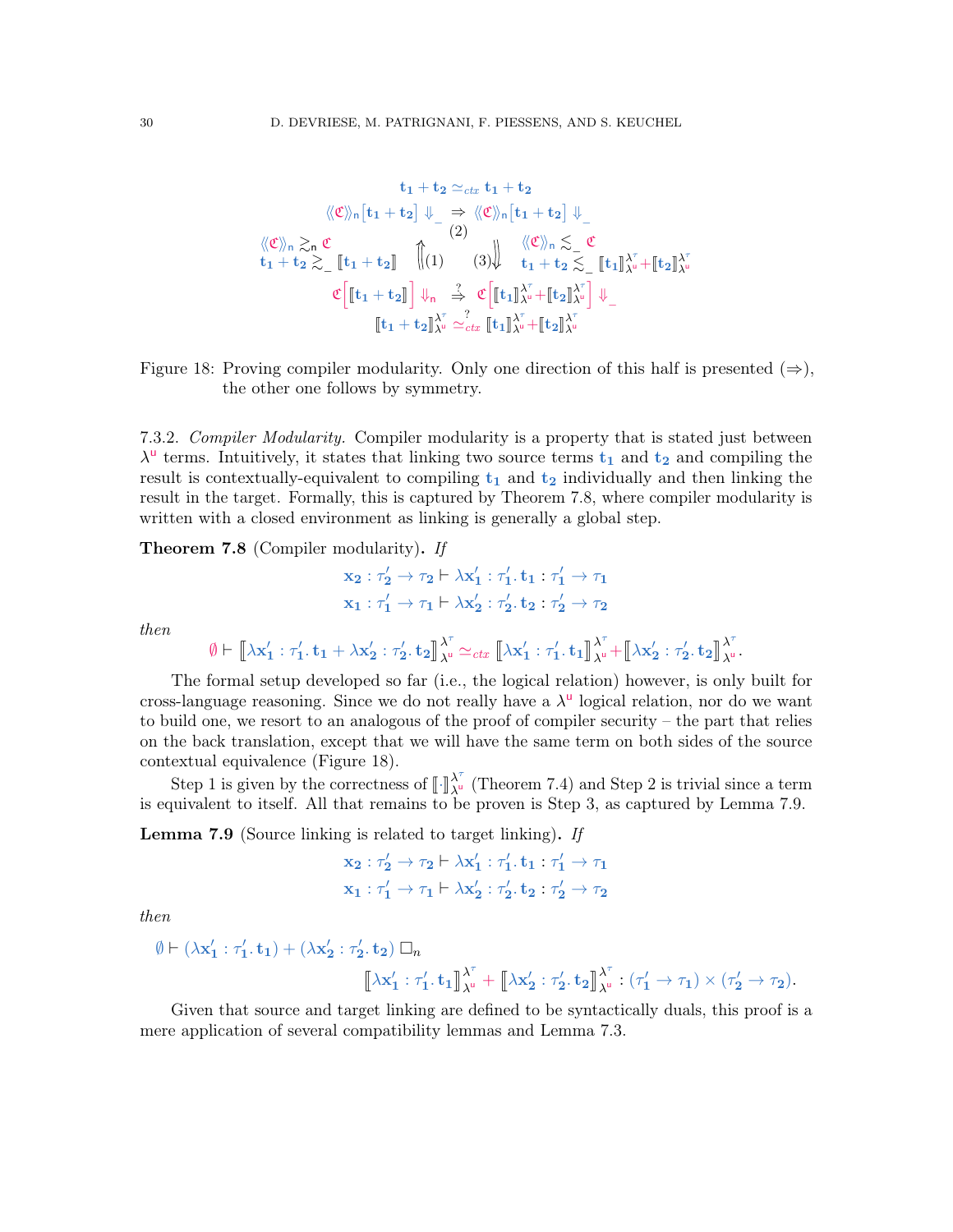### 8. Mechanically verified proof

<span id="page-30-0"></span>Proofs of full abstraction for non-trivial compiler passes are very often only given on paper. The reason is that they are quite involved and require a significant effort to mechanically verify. This is unfortunate because the proofs are often lengthy and non-trivial, so they would benefit from the extra assurance offered by mechanical verification. In this section, we report on our succesful mechanical verification using Coq of the full abstraction proof presented in Section [7.2.](#page-27-0)

This proof has been a significant undertaking  $(\pm 2.3 \text{ man-months}, 11k \text{ lines of code})$ excluding comments) resulting in a medium-sized coq development, available online<sup>[4](#page-30-1)</sup>. The proof only assumes a single axiom: functional extensionality, i.e. the property that two functions are provably equal if they produce the same result for all inputs. This is used in the substitution machinery and for proving propositional equality for the folding/unfolding of the well-founded fixpoints that define the logical relations. In this section, we provide an overview of the construction of the proof and some discussion of our experience constructing it.

The Coq version of the proof largely follows the structure of the "on-paper" version. As is often the case in proofs about properties of lambda calculi, a lot of the overhead arises from the definition of the syntax and more precisely, its use of variables and variable binding. Since the POPLmark challenge [\[Aydemir et al., 2005\]](#page-35-9), the literature has seen a lot of proposals for encoding such definitions in proof assistants. However, our requirements on the encoding go beyond those of the challenge in some places, so that our options for the encoding were a bit more limited. In particular, we require a notion of *simultaneous closing substitutions* (i.e. substitutions that simultaneously substitute closed values for all the free variables of a term), we need to deal with two separate lambda calculi  $(\lambda^{\tau}$  and  $\lambda^{\mathsf{u}})$  without duplicating all the binding infrastructure and finally, we want to keep our options open for extending the proof to System F (see Section [9\)](#page-31-0).

Because of these requirements, we decided to rely on traditional but proven technology and we chose a standard encoding using de Bruijn indices (with a separate well-scopedness judgement). We used the UniDB library<sup>[5](#page-30-2)</sup> for de Bruijn encodngs in Coq (developed by the last author using his experiences working on the Knot framework [Keuchel et al.](#page-36-5) [\[2016\]](#page-36-5)). UniDB is instantiated with language specific traversal functions of our source and target language and properties of these traversal, from which the variable binding boilerplate like simultaneous substitution and its properties are derived. The library defines a set of Coq type classes as an interface that allows us to use the same notation for the source and target language. On top of what UniDB provides, we have constructed a number of Ltac tactics for automating the construction of language-specific well-typedness, well-scopedness and evaluation proofs.

Encoding the logical relation did not cause major concerns. The step-indexing in the LR could be expressed without many problems using a library for well-founded induction over natural numbers from Coq's standard library. We did not encounter major problems in the original on-paper proof, although we did run into some minor problems, like the need to be more explicit about the required closedness of untyped terms in the value relation.

In summary, this mechanical verification obviously strengthens our trust in the proof. However, we point out that, to the best of our knowledge, it is the first full proof of full

<span id="page-30-1"></span> $^4$ <http://people.cs.kuleuven.be/dominique.devriese/permanent/facomp-stlc-coq.tar.xz>

<span id="page-30-2"></span><sup>5</sup>Available at:<https://github.com/skeuchel/unidb-coq>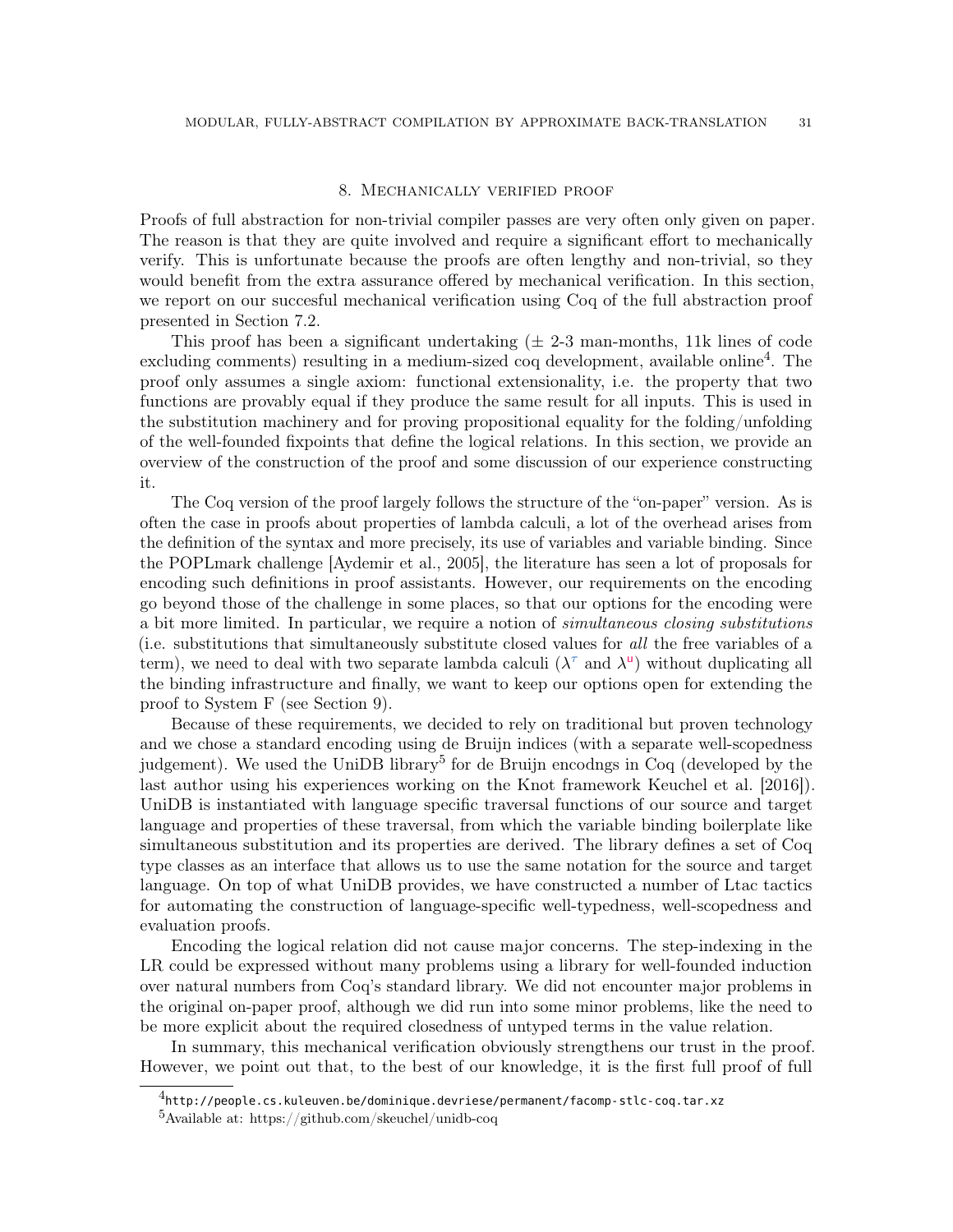abstraction for a non-trivial compiler pass (see Section [10](#page-32-0) for a discussion of related work). As such, it demonstrates that such proofs are within reach of current tools like Coq, although there is room for improvement: 2-3 man-months is more effort than we would hope to spend for a proof that we have already done in much detail on paper. Conversely, the fact that our proof did not uncover any major problem and most of the effort went into dealing with variable binding, well-typedness proofs etc., also shows that this sort of logical relation-based proofs of full abstraction lend themselves well to mechanisation and the level of detail of our original proof is a good level to aim for.

### 9. Discussion and Future Work

<span id="page-31-0"></span>Our interest in fully-abstract compilation comes from a security perspective. We think that a fully-abstract compiler from realistic source languages to a form of assembly that is efficiently executable by processors has important security applications (combining trusted and untrusted code at the assembly level and compartmentalising applications). So far, it remains unclear precisely which security properties are preserved by fully abstract compilers, although it seems that at least important security properties like noninterference [\[Bowman](#page-35-7) [and Ahmed, 2015\]](#page-35-7) are. Unless targeting typed assembly language [\[Morrisett et al., 1999\]](#page-36-6), a crucial step of a secure compiler is a form of secure type erasure. The contribution of this paper is mostly the proof technique that proves the type erasure step secure. We intend to reuse this proof technique in other settings.

There are a number of important problems that need to be solved in order to develop a realistic fully-abstract compiler. Several widely-implemented high-level language features present significant challenges: parametric polymorphism, (higher-order) references, exceptions etc. Generally, we believe that low-level assembly languages should be defined that are not only efficiently executable but also provide sufficient abstraction features to enable fully abstract compilation of such standard programming language features. For now, it remains an open question whether this is feasible. Let us zoom in on some of these features in more detail. A long-standing open problem is fully-abstract compilation of parametric polymorphism to a form of operational sealing primitives [\[Sumii and Pierce, 2007,](#page-37-6) [Matthews](#page-36-7) [and Ahmed, 2008,](#page-36-7) [Neis et al., 2009\]](#page-37-7). More concretely, several researchers have developed interesting results about fully-abstract compilation from System F to  $\lambda^{seal}$  (an untyped lambda calculus with sealing primitives), but a fully-abstract compiler in this setting has so far only been conjectured. We believe that the problem is quite related to the one tackled in this paper. Without providing details (for space reasons), an exact back-translation from  $\lambda^{seal}$  to System F seems possible, but only if we assume a form of generally recursive type constructors of kind  $* \rightarrow *$ , which we cannot add to System F without causing other problems for the compilation. We have been working on a proof using an approximate back-translation, but we ran into an unexpected problem: the conjectured full abstraction of Sumii-Pierce's compiler is false. We will report on this further in future work.

In other settings, it is also not clear whether it is possible to construct a fully-abstract compiler. For example, if we add typed, higher-order references to  $\lambda^{\tau}$  and untyped references to  $\lambda^{\bar{u}}$ , it is not clear if a fully-abstract compiler can be devised. The problem is essentially to choose a representation for typed references and a way of manipulating them that reconciles a number of requirements: (1) trusted code reading from a reference always produces a type-correct value, (2) trusted code writing a type-correct value to a reference always works, (3) untrusted code should be able to read/write type-correct values from references, (4)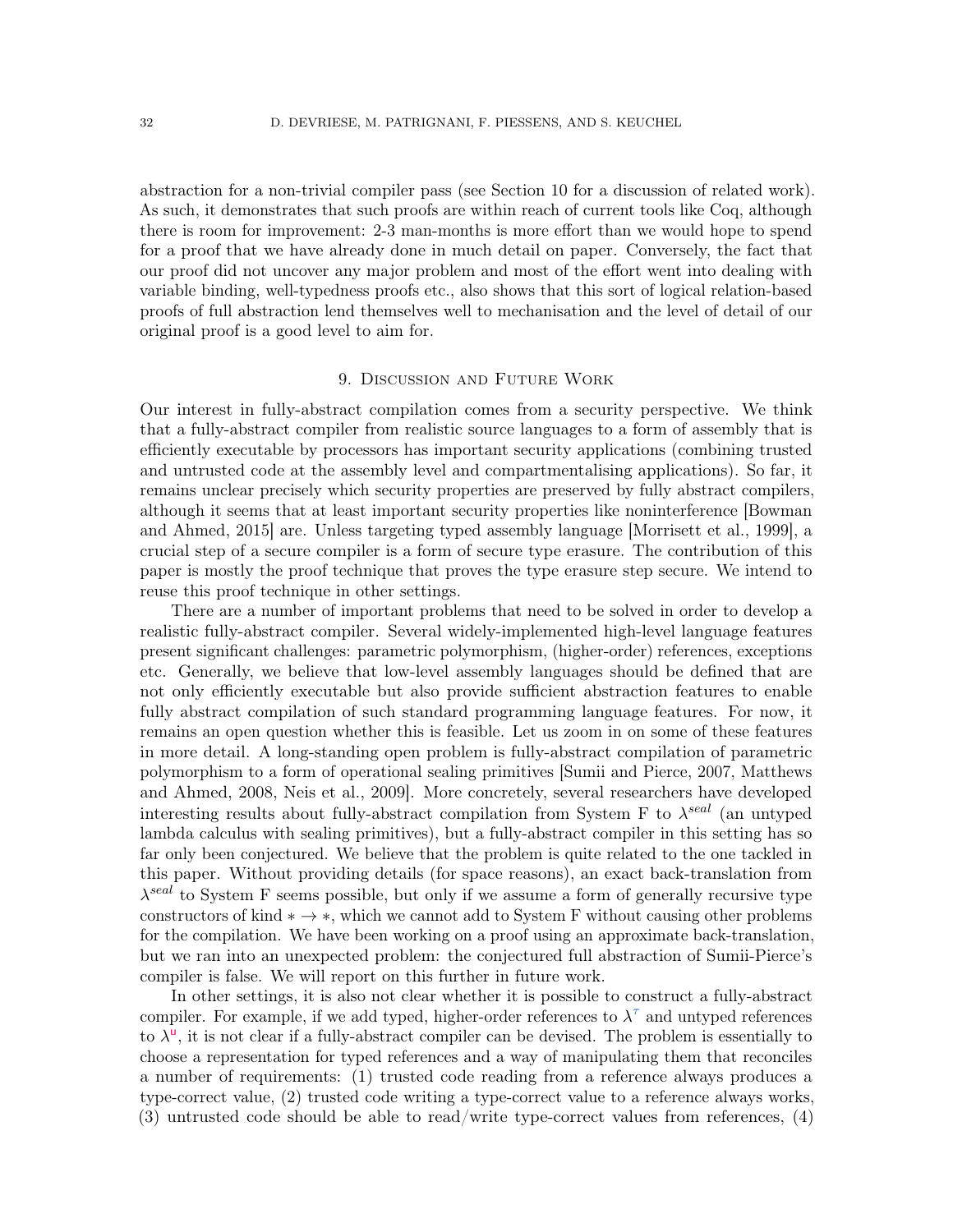dynamic type checks or wrappers may only be added where the context could also choose to fail for other reasons (i.e. not at the time of reading/writing a reference by trusted code), (5) efficiency: we do not want to check the contents of all references every time control is passed from trusted code to the context. Several obvious solutions do not work: representing references as objects with read and write methods violates requirement (4), just checking the contents of a reference when it is received from the context is not enough to guarantee (1) and (2). We intend to explore a solution based on trusted but abstract read/write/alloc methods (using sealing primitives as used for parametric polymorphism) but this remains speculation for the moment.

Another interesting problem when compiling to an assembly language is the enforcement of well-bracketed control flow. The question is essentially how to represent return pointers at the assembly level. Even if we prevent functions from accessing parts of the stack and only give them access to an opaque invokable return pointer, they still have ways to misuse them [\[Patrignani et al., 2016\]](#page-37-5). Imagine a trusted assembly function  $f$  invoking an untrusted g. Additionally, assume that g in turn re-invokes f and f simply re-invokes g again. Now g might attempt to invoke the wrong return pointer, returning on its first invocation without first returning on the second. Such an attack breaks the well-bracketedness of control flow that trusted code may rely on in languages without call/cc primitives [\[Dreyer et al., 2010\]](#page-36-8). [\[Ahmed and Blume, 2011\]](#page-35-10) have demonstrated a solution for this problem which exploits parametric polymorphism to enforce the invocation of the correct continuation, and it is interesting to see if their work can be reused as an intermediate step on the way to assembly language.

On a technical level, we expect few problems for applying our technique of approximate back-translation to all of these settings. The Hur-Dreyer-inspired cross-language logical relations can be applied in diverse settings including ML and assembly and support references (through Kripke worlds), parametric polymorphism (through quantification over abstract type interpretations as relations) and well-bracketed control flow guarantees (through public/private transitions in the transition systems stored in the worlds). We have also shown in this paper that they can be easily modified to an asymmetric setting.

### 10. Related Work

<span id="page-32-0"></span>Secure compilation through full-abstraction was pioneered by [Abadi](#page-35-0) [\[1999\]](#page-35-0) and successfully applied to many different settings [\[Patrignani et al., 2015,](#page-37-1) [Fournet et al., 2013,](#page-36-2) [Bowman](#page-35-7) [and Ahmed, 2015,](#page-35-7) [Ahmed and Blume, 2011,](#page-35-10) [2008,](#page-35-8) [Tse and Zdancewic, 2004,](#page-37-8) [Shikuma and](#page-37-9) [Igarashi, 2007,](#page-37-9) [Abadi and Plotkin, 2012,](#page-35-1) [Jagadeesan et al., 2011,](#page-36-9) [Riecke, 1993,](#page-37-10) [Ritter and](#page-37-11) [Pitts, 1995,](#page-37-11) [Mitchell, 1993,](#page-36-10) [McCusker, 1996,](#page-36-11) [Smith, 1998,](#page-37-12) [Larmuseau et al., 2015\]](#page-36-12).

Recently, [Gorla and Nestman](#page-36-0) [\[2014\]](#page-36-0) and [Parrow](#page-37-13) [\[2014\]](#page-37-13) have argued against the use of the mere existence of fully-abstract translations as a measure of language expressiveness, because very often fully abstract translations exist but are in some sense degenerate, uninteresting and/or unrealistic. These arguments are not directly relevant to our work, because we are not interested in the mere existence of a fully abstract compiler as a measure of language expressiveness, but we prove the fully abstractness of a specific, realistic compiler.

Some secure compilation works prove compiler full-abstraction using logical relations. [Ahmed and Blume](#page-35-10) [\[2011\]](#page-35-10) and [Ahmed and Blume](#page-35-8) [\[2008\]](#page-35-8) proved that typed closure conversion and CPS transformation are fully-abstract when compiling from System F and the simplytyped λ-calculus (respectively) to System F. [Tse and Zdancewic](#page-37-8) [\[2004\]](#page-37-8) started a line of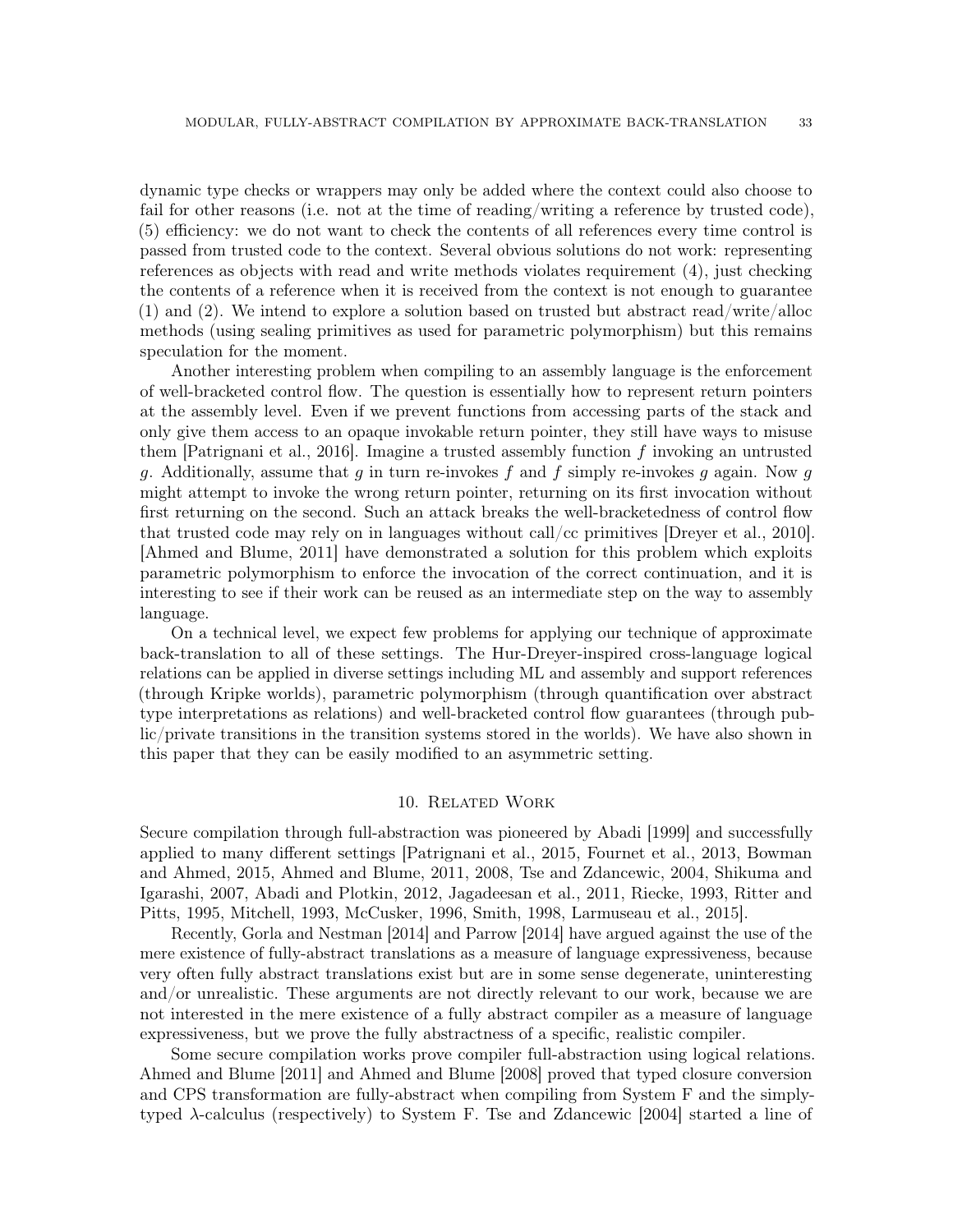work to compile the dependency core calculus of [Abadi et al.](#page-35-11) [\[1999\]](#page-35-11) (DCC) into System F, effectively proving that non interference can be encoded with parametricity. They achieve a property analogous to fully-abstract compilation where contextual equivalence is replaced with non-interference. Due to an imprecision in their proof, the result of Tse and Zdancewic does not hold; [Shikuma and Igarashi](#page-37-9) [\[2007\]](#page-37-9) refined their result for a weaker form of DCC. A fully-abstract translation from DCC to System F was provided by [Bowman and Ahmed](#page-35-7) [\[2015\]](#page-35-7), and that is the closest work to what is presented here. The formal machinery adopted by Bowman and Ahmed does appear a bit heavier than the one presented here. Specifically, we do not need a new logical relation to prove well-foundedness of the back-translation. The secure compilation of DCC to System F is quite different from our setting, since our target language is untyped and our source and target languages are both non-terminating.

In a paper that is closely related to our work, [New et al.](#page-37-14) [\[2016\]](#page-37-14) prove full-abstraction of closure conversion of a simply-typed lambda calculus with recursive types into a simply typed language with exceptions and an effect system to track exceptions. To achieve this, they apply a back-translation using a universal type, similar to our UVal. They present a very interesting comparison to a previous version of this work. They explain how one can see our approximation of target-language terms as an underapproximation because we only back-translate a part of the behaviour of the term. While they do not need this under-approximation, because their source language includes recursive types, they apply an over-approximation because their universal type can embed more than just their target language: like our UVal, it can embed the full untyped lambda calculus, rather than just the subset of terms that are well-typed in the target language.

Independently from our work, the idea of using an *approximate* back-translation was also mentioned recently by [Schmidt-Schauß et al.](#page-37-3) [\[2015\]](#page-37-3). In this work, Schmidt-Schauß et al. present a framework for defining and reasoning about fully abstract compilation and related notions in a wide variety of languages. Using the name *families of translations*, they define what we call an approximate back-translation (in relation to full abstraction of a language embedding). They apply the idea to show that a simply-typed lambda calculus without fix but with stuck terms can be embedded into a simply-typed lambda calculus with fix. The idea is to use an approximate back-translation that unrolls applications of fix  $n$  times in the nth approximation. The proof is not very detailed, but seems a lot simpler than ours. Partly this is because the proof addresses a simpler problem, but the idea of approximate back-translation also seems simpler to use for a language embedding. This suggests that the proof in this paper may be simplified by factoring our compiler into two separate compilation passes: (1) embedding  $\lambda^{\tau}$  into  $\lambda^{\tau}$  with recursive types (using an approximate back-translation to prove full abstraction of the embedding) and (2) compiling  $\lambda^{\tau}$  with recursive types into  $\lambda^{\mathsf{u}}$  as we do here (using a full, non-approximate back-translation to prove full abstraction).

Many other secure compilation works prove full-abstraction by replacing target-level contextual equivalence with another equivalent equivalence (most times it is trace equivalence or bisimilarity) [\[Fournet et al., 2013,](#page-36-2) [Abadi and Plotkin, 2012,](#page-35-1) [Jagadeesan et al., 2011,](#page-36-9) [Patrignani et al., 2015\]](#page-37-1). These works rely on additional results of the equivalence used for full-abstraction to hold, and this can complicate and lengthen proofs relying on this other technique. Earlier, [McCusker](#page-36-11) [\[1996\]](#page-36-11) has shown that proving full abstraction of a compiler can be simplified by limiting the back-translation to contexts that are in a certain sense compact. This is related to our approximate back-translations, though not quite the same. A downside of McCusker's approach is that it does not always seem clear how to characterize the compact elements in a language.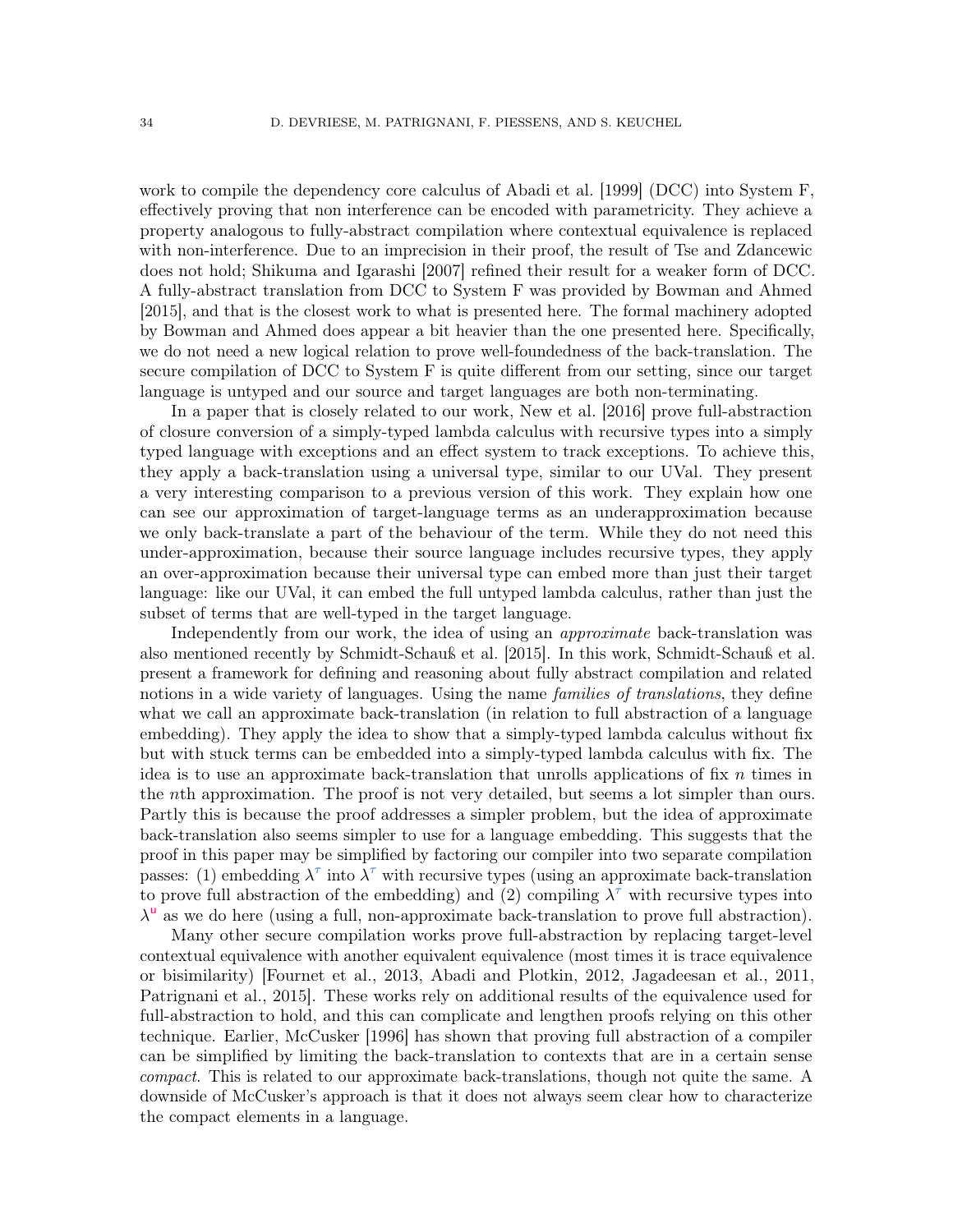To the best of our knowledge, the only paper on secure compilation that comes with a mechanised proof of full abstraction (or a variant of it), is by [Juglaret et al.](#page-36-13) [\[2016\]](#page-36-13). They propose and study Secure Compartmentalizing Compilation: a variant of full abstraction that supports unsafe source languages (where full abstraction cannot be expected to hold for components that exhibit undefined behaviour), and includes a notion of modularity. They report on a Coq mechanization of some of their results, but it is not a "full mechanization" like ours, in the sense that they keep many lemmas and results as unproven assumptions.

As mentioned in Section [1,](#page-1-0) the presented proof technique borrows from recent results in compiler correctness [\[Hur and Dreyer, 2011,](#page-36-3) [Benton and Hur, 2010,](#page-35-5) [2009\]](#page-35-4). These results build cross-language logical relation based on a common language specification in order to prove compiler correctness. [Benton and Hur](#page-35-4) [\[2009\]](#page-35-4) provided a correct compiler from a call-by-value  $\lambda$ -calculus as well as for System F with recursion to a SECD machine [\[Benton](#page-35-5)] [and Hur, 2010\]](#page-35-5). [Hur and Dreyer](#page-36-3) [\[2011\]](#page-36-3) devised a correct compiler from an idealised ML to assembly. The techniques devised in these works were further developed into Relational Transition Systems (RTS) and Parametric Inter-Language Simulations (PILS) in order to prove both vertically- and horizontally-composable compiler correctness [\[Hur et al., 2012,](#page-36-14) [Neis et al., 2015\]](#page-37-15). A different approach to cross-language relations could have been adopting a Matthews and Findler-style multi-language semantics, where source and target language are combined [\[Matthews and Findler, 2009\]](#page-36-15). For example, [Perconti and Ahmed](#page-37-16) [\[2014\]](#page-37-16) devised a two-step correct compiler for System F with existential and recursive types to typed assembly language using multi-language logical relations. As the focus of this work is compiler full-abstraction for a compiler that is not multi-pass, there was no necessity to use RTS nor multi-language systems. However, were our compiler to be multi-pass, we would have had to resort to a different proof technique like those described above. This is because even if compiler full abstraction scales to multi-pass compilers (i.e., it is vertically composable), compiler correctness proven with logical relations does not. As compiler full abstraction ought to always be accompanied by a compiler correctness result (Theorem [6.1](#page-24-2) in our case), and since both can be proven with a single proof technique, we believe that to prove compiler full abstraction for a multipass compiler one would have to port the findings of this paper to one of the techniques above.

Some elements of our proof technique are reminiscent of techniques from the field of denotational semantics. First, our family of types  $\text{UVal}_n$  can be seen as a kind of syntactical version of an iteratively constructed Scott model for the untyped lambda calculus [\[Scott, 1976\]](#page-37-17). In fact, the analogue of our  $UVal_n$  used by [New et al.](#page-37-14) [\[2016\]](#page-37-14) extends this correspondence to a language with effects (using an exception monad to model a target language with exceptions). We note also that using a family of finite approximations (like our  $UVal_n$  types) to interpret a recursive type (like the type UVal discussed in the introduction) is quite standard in denotational semantics [\[MacQueen et al., 1984\]](#page-36-16).

### 11. CONCLUSION

<span id="page-34-0"></span>This paper presented a novel proof technique for proving compiler full-abstraction based on asymmetric, cross-language logical relations. The proof technique revolves around an approximate back-translation from target terms (and contexts) to source terms (and contexts). The back-translation is approximate in the sense that the context generated by the backtranslation may diverge when the target-level counterpart would not, but not vice versa. The proof technique is demonstrated for a compiler from a simply-typed  $\lambda$ -calculus without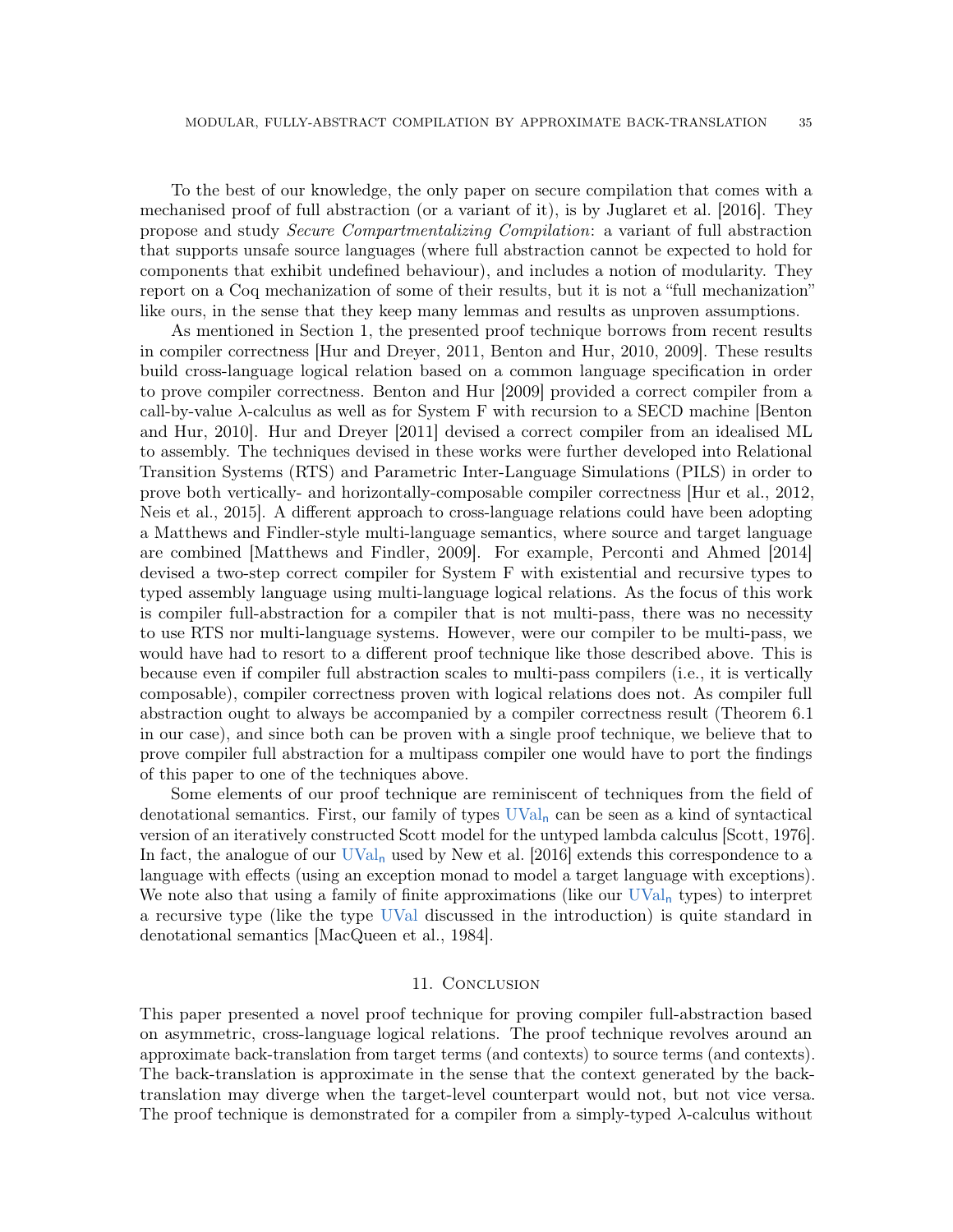recursive types to the untyped λ-calculus. That compiler is proven to be fully-abstract in Coq, and this is the first such result for fully abstract compilation proofs. Although logical relations have been used for full-abstraction proofs, this is the first usage of cross-language logical relations for compiler full-abstraction targeting an untyped language. We believe the techniques developed in this paper scale to languages with more advanced functionalities and they can be used to prove compiler full-abstraction in richer settings.

## **ACKNOWLEDGEMENTS**

Dominique Devriese holds a Postdoctoral Fellowship from the Research Foundation - Flanders (FWO). This research is partially funded by project funds from the Research Fund KU Leuven and the Research Foundation - Flanders (FWO).

#### **REFERENCES**

- <span id="page-35-0"></span>M. Abadi. Protection in programming-language translations. In Secure Internet programming, pages 19–34. Springer-Verlag, 1999. ISBN 3-540-66130-1.
- <span id="page-35-1"></span>M. Abadi and G. D. Plotkin. On protection by layout randomization. ACM Transactions on Information and System Security, 15:8:1–8:29, July 2012. ISSN 1094-9224. doi: 10.1145/2240276.2240279.
- <span id="page-35-11"></span>M. Abadi, A. Banerjee, N. Heintze, and J. G. Riecke. A core calculus of dependency. In Principles of Programming Languages, pages 147–160. ACM, 1999. doi: 10.1145/292540. 292555.
- <span id="page-35-2"></span>P. Agten, R. Strackx, B. Jacobs, and F. Piessens. Secure compilation to modern processors. In Computer Security Foundations, pages 171–185, 2012.
- <span id="page-35-8"></span>A. Ahmed and M. Blume. Typed closure conversion preserves observational equivalence. In International Conference on Functional Programming, pages 157–168. ACM, 2008. doi: 10.1145/1411204.1411227.
- <span id="page-35-10"></span>A. Ahmed and M. Blume. An equivalence-preserving CPS translation via multi-language semantics. In International Conference on Functional Programming, pages 431–444. ACM, 2011. doi: 10.1145/2034773.2034830.
- <span id="page-35-9"></span>B. E. Aydemir, A. Bohannon, M. Fairbairn, J. N. Foster, B. C. Pierce, P. Sewell, D. Vytiniotis, G. Washburn, S. Weirich, and S. Zdancewic. Mechanized metatheory for the masses: The poplmark challenge. In Theorem Proving in Higher Order Logics, pages 50–65. Springer Berlin Heidelberg, 2005. doi: 10.1007/11541868\_4.
- <span id="page-35-4"></span>N. Benton and C.-K. Hur. Biorthogonality, step-indexing and compiler correctness. In International Conference on Functional Programming, volume 44, pages 97–108. ACM, 2009. doi: 10.1145/1596550.1596567.
- <span id="page-35-5"></span>N. Benton and C.-K. Hur. Realizability and compositional compiler correctness for a polymorphic language. Technical report, MSR, 2010.
- <span id="page-35-7"></span>W. J. Bowman and A. Ahmed. Noninterference for free. In International Conference on Functional Programming. ACM, 2015.
- <span id="page-35-3"></span>P.-L. Curien. Definability and full abstraction. Electron. Notes Theor. Comput. Sci., 172: 301–310, 2007. ISSN 1571-0661. doi: 10.1016/j.entcs.2007.02.011.
- <span id="page-35-6"></span>D. Devriese, M. Patrignani, and F. Piessens. Fully abstract compilation by approximate back-translation. In Principles of Programming Languages. ACM, 2016.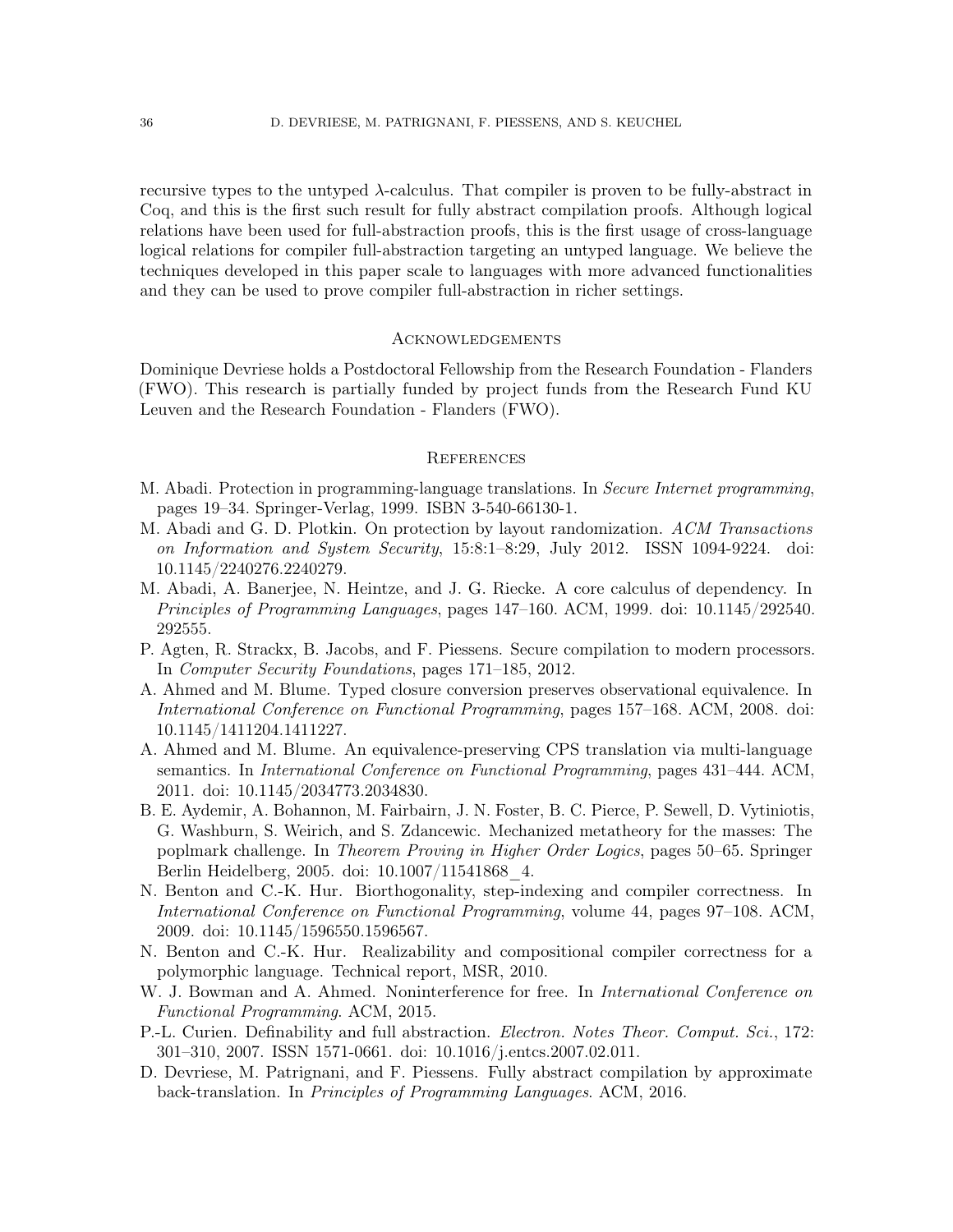- <span id="page-36-4"></span>D. Devriese, M. Patrignani, and F. Piessens. Modular fully abstract compilation by approximate back-translation: Technical appendix. Technical Report CW 702, Dept. of Computer Science, KU Leuven, 2017.
- <span id="page-36-8"></span>D. Dreyer, G. Neis, and L. Birkedal. The impact of higher-order state and control effects on local relational reasoning. In International Conference on Functional Programming, pages 143–156, 2010. doi: 10.1145/1863543.1863566.
- <span id="page-36-2"></span>C. Fournet, N. Swamy, J. Chen, P.-E. Dagand, P.-Y. Strub, and B. Livshits. Fully abstract compilation to JavaScript. In Principles of Programming Languages, pages 371–384. ACM, 2013. doi: 10.1145/2429069.2429114.
- <span id="page-36-0"></span>D. Gorla and U. Nestman. Full abstraction for expressiveness: History, myths and facts. Math. Struct. Comp. Science, 2014.
- <span id="page-36-3"></span>C.-K. Hur and D. Dreyer. A Kripke logical relation between ML and assembly. In Principles of Programming Languages, pages 133–146. ACM, 2011. doi: 10.1145/1926385.1926402.
- <span id="page-36-14"></span>C.-K. Hur, D. Dreyer, G. Neis, and V. Vafeiadis. The marriage of bisimulations and Kripke logical relations. In Principles of Programming Languages, pages 59–72. ACM, 2012. doi: 10.1145/2103656.2103666.
- <span id="page-36-9"></span>R. Jagadeesan, C. Pitcher, J. Rathke, and J. Riely. Local memory via layout randomization. In Computer Security Foundations Symposium, pages 161–174. IEEE Computer Society, 2011. doi: 10.1109/CSF.2011.18.
- <span id="page-36-13"></span>Y. Juglaret, C. Hriţcu, A. Azevedo de Amorim, and B. C. Pierce. Beyond good and evil: Formalizing the security guarantees of compartmentalizing compilation. In CSF. IEEE Computer Society Press, July 2016. URL <https://arxiv.org/abs/1602.04503>.
- <span id="page-36-1"></span>A. Kennedy. Securing the .NET programming model. Theor. Comput. Sci., 364(3):311–317, Nov. 2006. ISSN 0304-3975. doi: 10.1016/j.tcs.2006.08.014.
- <span id="page-36-5"></span>S. Keuchel, S. Weirich, and T. Schrijvers. Needle & knot: Binder boilerplate tied up. In European Symposium on Programming, pages 419–445. Springer Berlin Heidelberg, 2016. doi: 10.1007/978-3-662-49498-1\_17.
- <span id="page-36-12"></span>A. Larmuseau, M. Patrignani, and D. Clarke. A secure compiler for ML modules. In Programming Languages and Systems - 13th Asian Symposium, APLAS 2015, Pohang, South Korea, November 30 - December 2, 2015, Proceedings, pages 29–48, 2015. doi: 10.1007/978-3-319-26529-2\_3. URL [http://dx.doi.org/10.1007/978-3-319-26529-2\\_3](http://dx.doi.org/10.1007/978-3-319-26529-2_3).
- <span id="page-36-16"></span>D. MacQueen, G. Plotkin, and R. Sethi. An ideal model for recursive polymorphic types. In Principles of Programming Languages, pages 165–174. ACM, 1984. doi: 10.1145/800017. 800528.
- <span id="page-36-7"></span>J. Matthews and A. Ahmed. Parametric polymorphism through run-time sealing or, theorems for low, low prices! In Programming Languages and Systems, volume 4960 of LNCS, pages 16–31. Springer Berlin Heidelberg, 2008. doi: 10.1007/978-3-540-78739-6\_2.
- <span id="page-36-15"></span>J. Matthews and R. B. Findler. Operational semantics for multi-language programs. ACM Transactions on Programming Languages and Systems, 31:12:1–12:44, Apr. 2009. ISSN 0164-0925. doi: 10.1145/1498926.1498930.
- <span id="page-36-11"></span>G. McCusker. Full abstraction by translation. Advances in Theory and Formal Methods of Computing, 1996.
- <span id="page-36-10"></span>J. C. Mitchell. On abstraction and the expressive power of programming languages. Science of Computer Programming, 21(2):141 – 163, 1993. ISSN 0167-6423. doi: 10.1016/0167-6423(93) 90004-9.
- <span id="page-36-6"></span>G. Morrisett, K. Crary, N. Glew, D. Grossman, R. Samuels, F. Smith, D. Walker, S. Weirich, and S. Zdancewic. TALx86: A realistic typed assembly language. In Second Workshop on